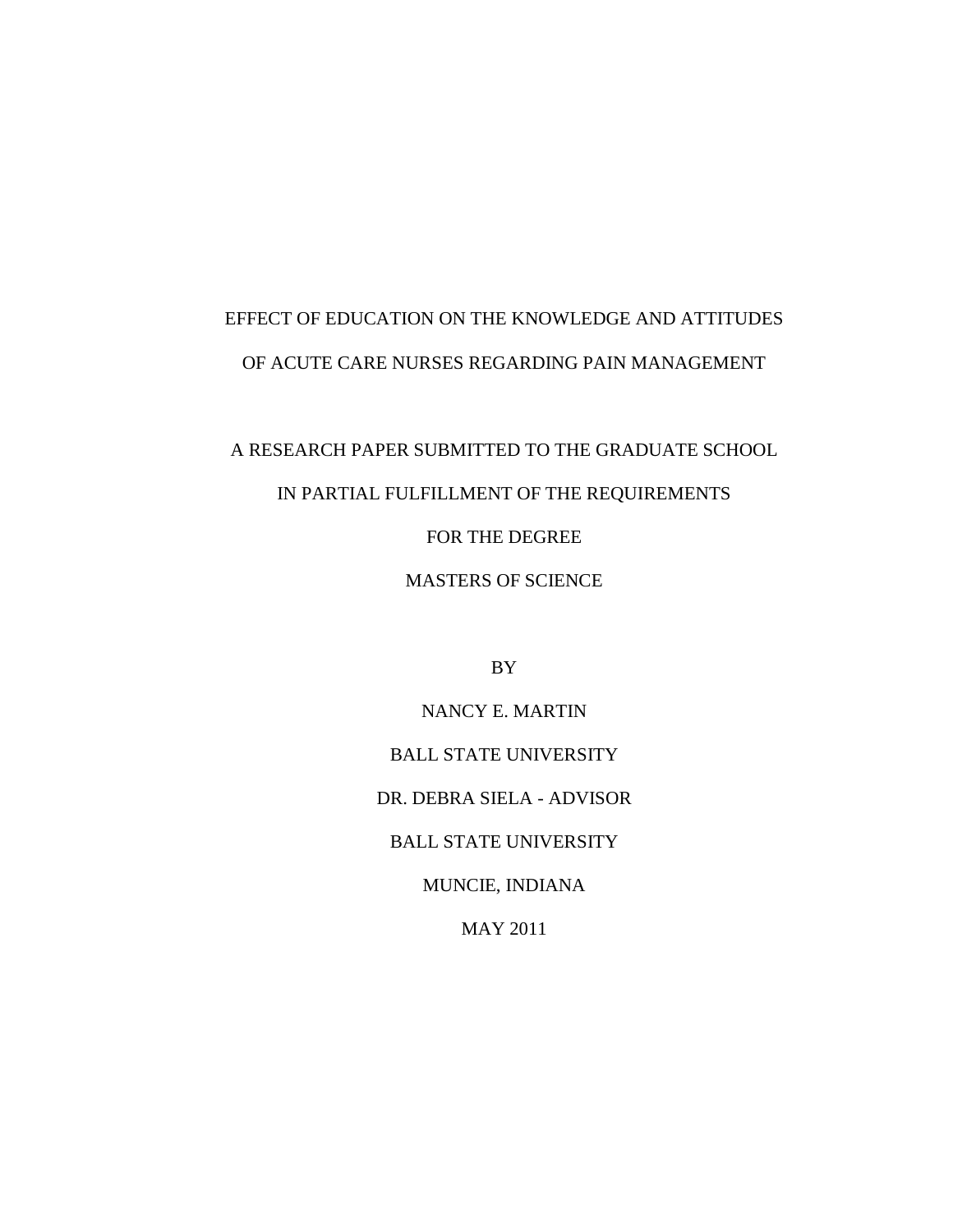|  |  | <b>TABLE OF CONTENTS</b> |
|--|--|--------------------------|
|--|--|--------------------------|

| <b>CHAPTER 1 INTRODUCTION</b>       |
|-------------------------------------|
|                                     |
|                                     |
|                                     |
|                                     |
|                                     |
|                                     |
|                                     |
|                                     |
|                                     |
|                                     |
| <b>CHAPTER II LITERATURE REVIEW</b> |
|                                     |
|                                     |
| $.7\,$                              |
|                                     |
|                                     |
|                                     |
| <b>CHAPTER III METHODOLOGY</b>      |
|                                     |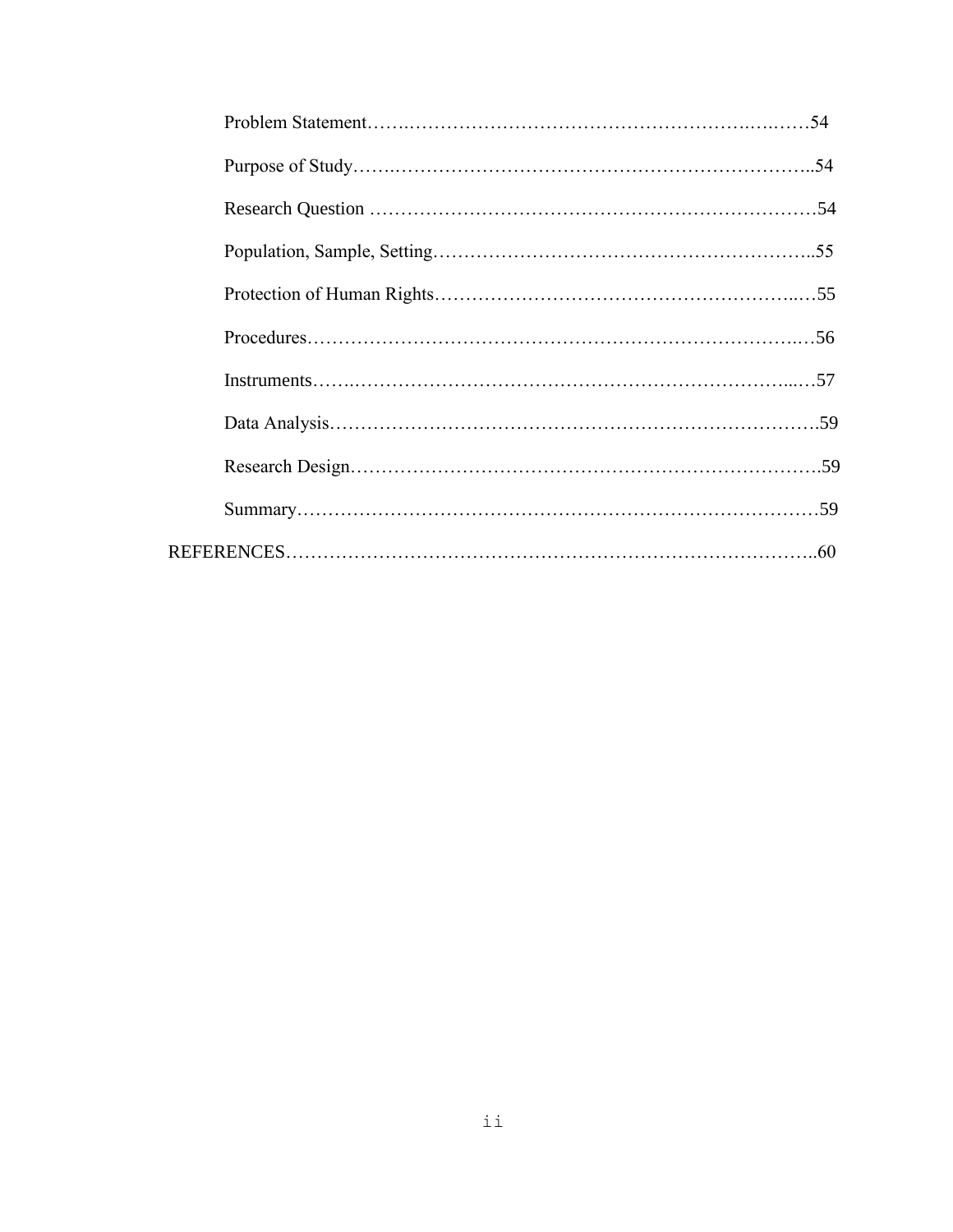#### ABSTRACT

| <b>RESEARCH SUBJECT:</b> | Effect on Knowledge and Attitudes of Acute Care Nurses |  |
|--------------------------|--------------------------------------------------------|--|
|                          | on Pain Management.                                    |  |
| STUDENT:                 | Nancy E. Martin                                        |  |
| DEGREE:                  | <b>Masters of Science</b>                              |  |
| <b>COLLEGE:</b>          | College of Applied Sciences & Technology               |  |
| DATE:                    | May, 2011                                              |  |

Often nurses lack knowledge about existing evidence-based pain management practices. In addition, nurses frequently express negative attitudes regarding pain and pain management. Nurses may change pain management practices and gain an enhanced attitude toward pain and pain management following education programs on pain management. The purpose of this study is to assess knowledge and attitudes about evidence-based pain management in a group of acute care nurses prior to and after an online educational intervention. This is a modified replication of the Swain (2008) study. Translation Science is the theoretical framework used for implementation of evidencebased pain management practices. The convenience sample will be 400 nurses from acute care nursing units at a regional teaching community hospital. Nurses will complete the Knowledge and Attitudes Survey Regarding Pain prior to and after an online educational intervention. The findings will provide information about nurse pain knowledge, nurse attitudes about pain and pain management, and the effect of an online education intervention on nurse pain knowledge and nurse pain attitudes.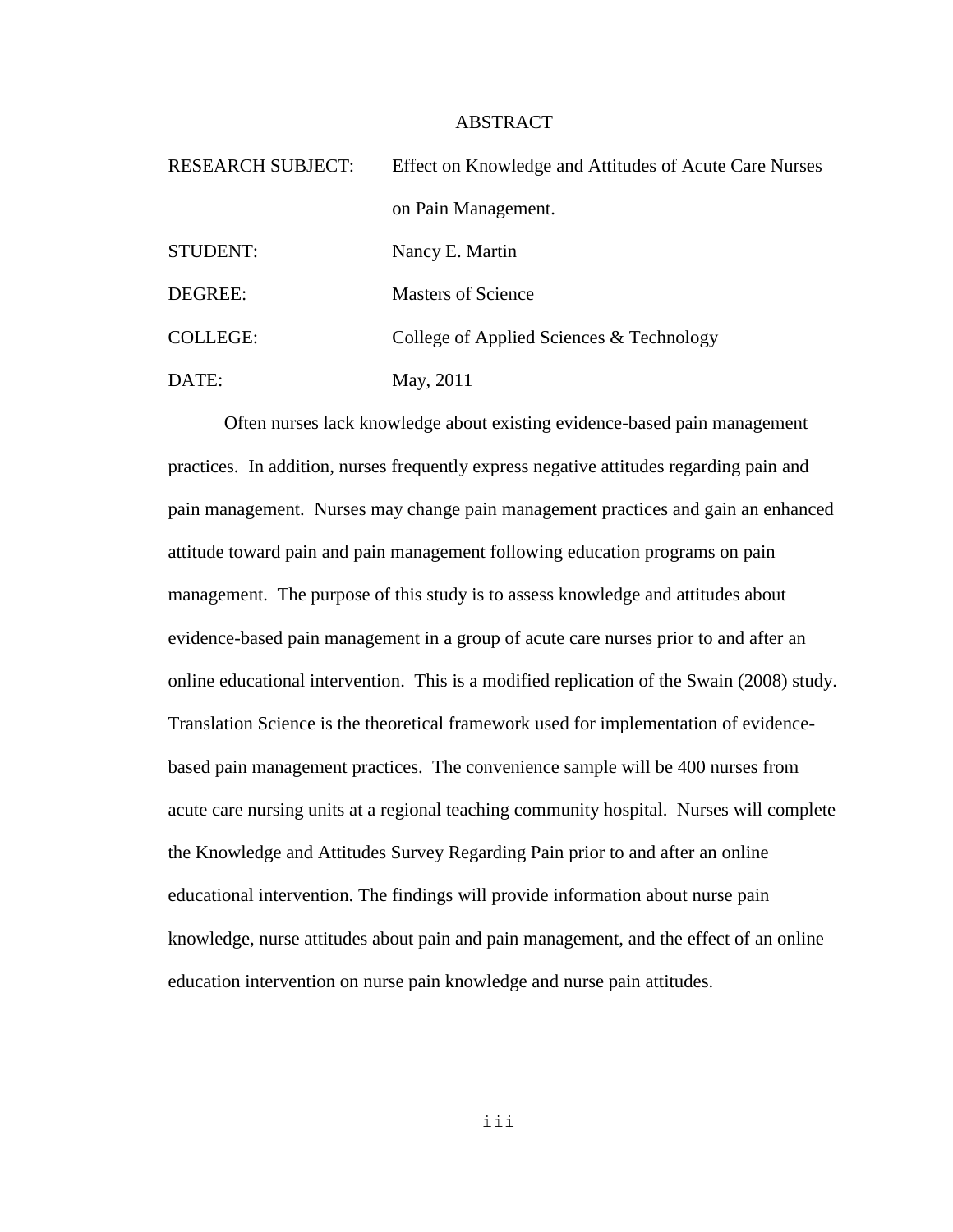#### Chapter I

#### **Introduction**

The effective management of pain is a major issue across the United States for hospitalized patients. Psychosocial and functional issues related to pain are major consequences of unrelieved pain (Reid et al., 2008). Research findings demonstrated that a possible cause for non-adherence to pain management treatment is the result of attitudinal barriers of the patients (Fahey et al., 2008).

However, there is also evidence that health care providers have knowledge deficits regarding effective pain management. A study conducted by Troller (2003) had a sample of cancer patients, who were mainly treated by general practitioners. A comparison was made between the doses of morphine in these patients and the recommendations that were made by the European Association of Palliative Care (EAPC). The findings of this study showed that only one-half of the cancer patients treated by the general practitioners received the recommended dose of morphine. Interestingly, only (30%) of these patients had an order written for breakthrough pain.

In a study by Wilson (2007), the researchers discovered that nurse knowledge of analgesia and pain management was not adequate which prevented nurses from adequately managing pain. This suggested that education is a primary factor in adequate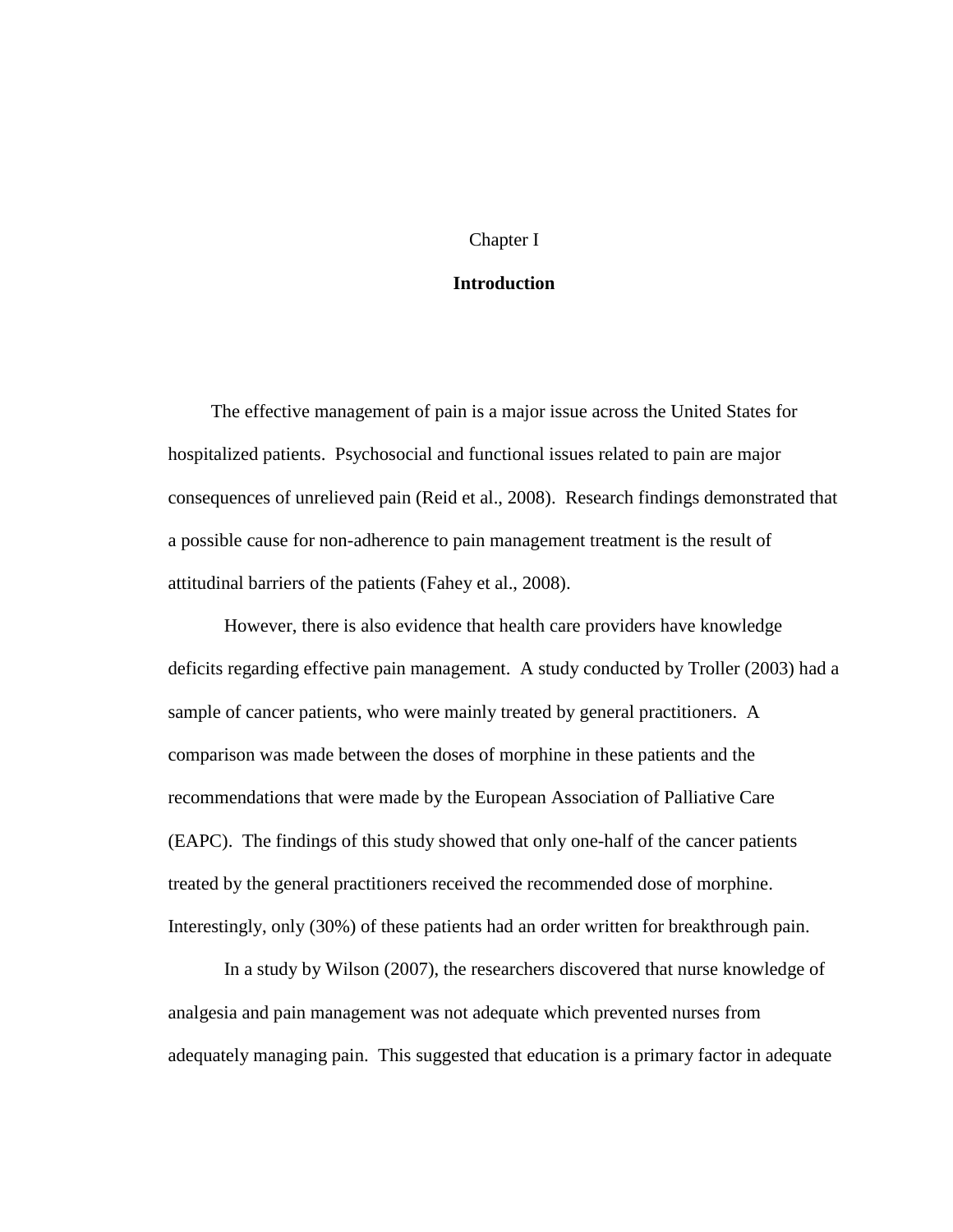pain management. But, their additional findings showed that the work environment was also an influential factor contributing to effective pain management.

#### **Background and Significance**

Ineffective pain management is a not only a major issue for patients with unrelieved pain, but hospitals must comply to pain standards of care due to accreditation criteria (Pasero, Manwarren, & McCaffery, 2007). Pain management guidelines are available and are based upon evidence (Samuels & Fetzer, 2009). Implementation of evidence-based practice pain management protocols and guidelines are necessary in order to adequately provide pain relief for hospitalized patients.

A few studies have described that lack of proper assessment and treatment of pain by healthcare professionals including nurses contribute greatly to under treatment of pain (Xue et al., 2007; McCaffery, Pasero, & Ferrel, 2007; Dalton et al., 1998). This issue along with the lack of knowledge of evidence-based pain management practices and misconceptions of it creates an environment of poor patient outcomes regarding pain.

#### **Problem Statement**

Pain management outcomes for hospitalized patients are often inadequate. The knowledge and attitudes of nurses about evidence-based pain management likely affects their ability to obtain desired patient outcomes. Further research is needed to understand knowledge and attitude barriers in order to obtain effective pain management for hospitalized patients.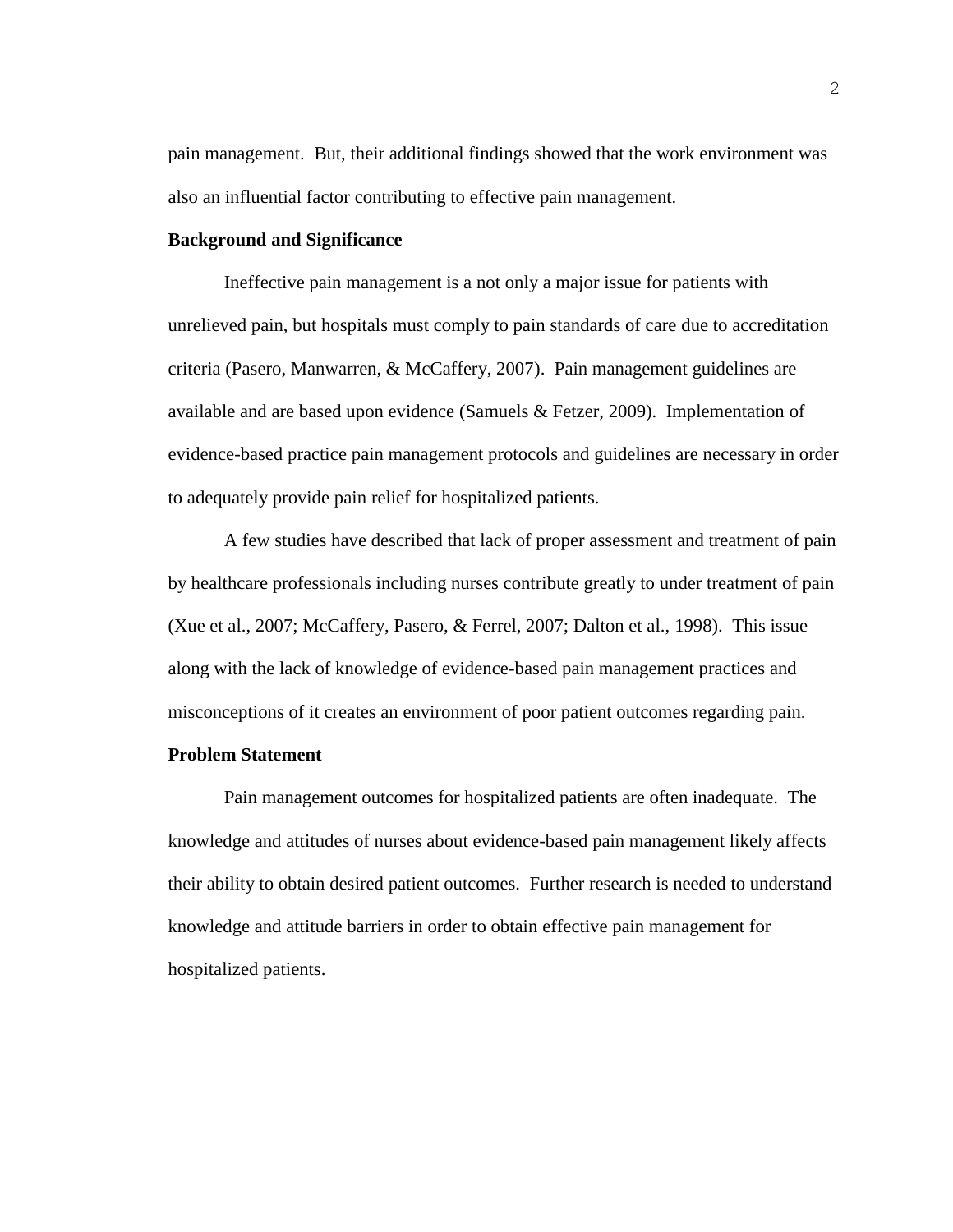#### **Purpose of the Study**

The purpose of this study is to assess knowledge and attitudes about evidencebased pain management in a group of acute care nurses prior to and after an educational intervention.

#### **Research Question**

Are selected content and methods of an educational intervention effective in enhancing the knowledge and attitudes of acute care nurses in a community hospital regarding evidence-based pain management?

#### **Theoretical Framework**

The Translation Research Model designed by Titler and Everett is a framework for testing and/or selecting strategies to promote adoption of evidence-based practices (Titler, 2010). The strength of the innovation or new evidence-based practice is not enough to translate it into new everyday practice. According to the model, adoption of evidence-based practices or innovations is influenced within a context of a social system or work environment and not just by the innovation or evidence-based practice. Within that social system, which includes the organization such as hospital or nursing profession, there are individual members such as physicians and nurses. Strategies to be used for promoting adoption of evidence-based practices must include the type and strength of the evidence, communication/dissemination of the evidence/innovation, and consideration of the characteristics of individual users/members and social system (organization or nursing profession) within a context of participative change. Using the translational research model as a framework, nurse educators may design educational strategies to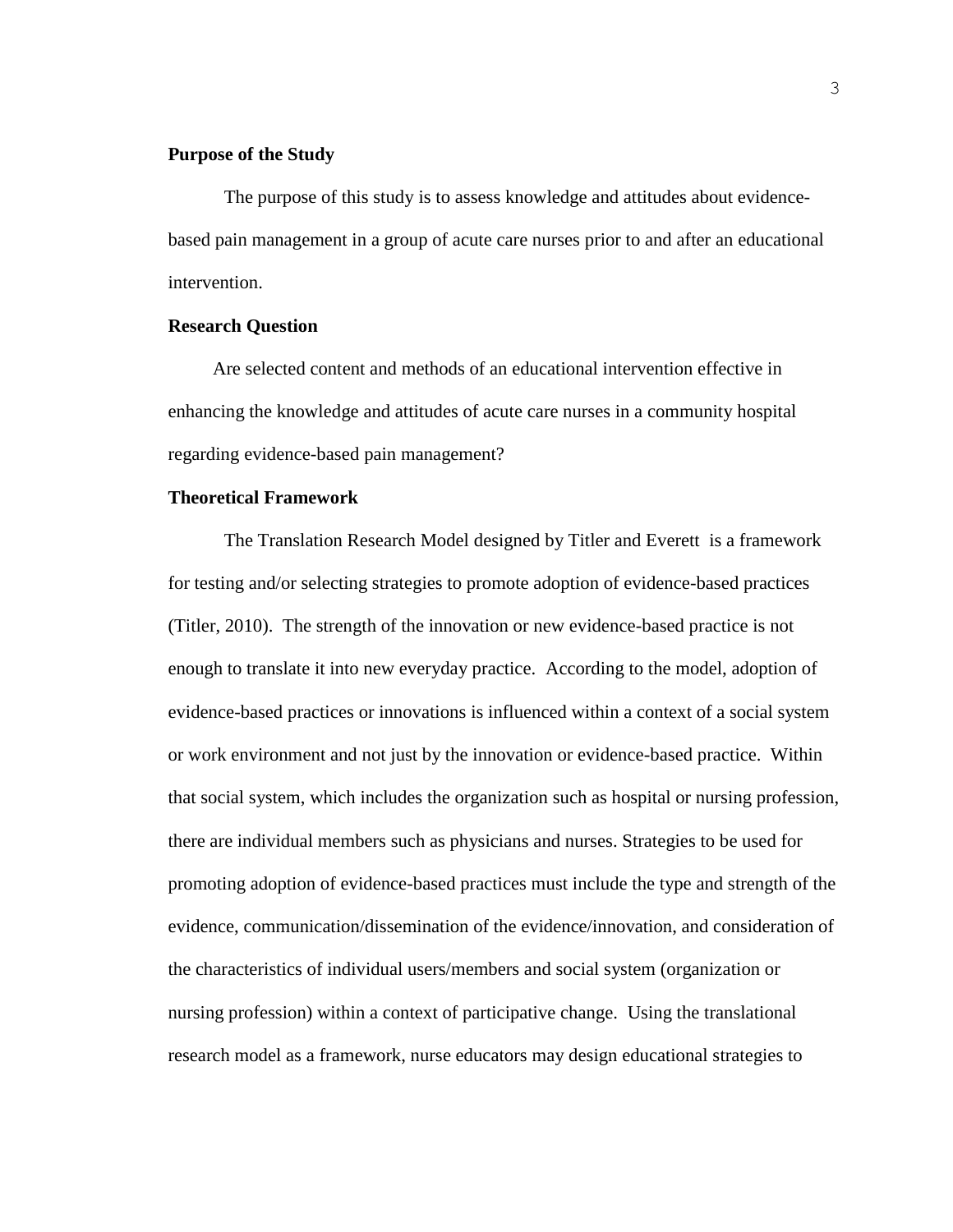communicate the strength of evidence-based pain management to nurses while considering their individual (knowledge and attitudes) and organization characteristics to promote adoption of the practices.

#### **Definition of Terms**

#### **Knowledge and Attitudes about Pain.**

**Conceptual Definition.** The understanding and perceptions of pain management

**Operational Definition.** Knowledge and attitudes about pain management will be measured by the Knowledge and Attitudes Survey Regarding Pain (KASRP-2008).

#### **Limitations**

The educational interventions, pretests, and posttests will be conducted at only one hospital. Therefore generalization of study findings is limited to this one hospital.

#### **Assumptions**

- 1. Nurses have knowledge and attitudes about pain and pain management.
- 2. Evidence-based pain management guidelines are available for use.

#### **Summary**

Often nurses' knowledge about pain and current evidence-pain management strategies and guidelines is limited and not optimal. In addition, nurses frequently have misconceptions about pain management pain management and develop negative attitudes about pain, patients with pain, and pain management. Much of the time, it appears that negative pain attitudes can be attributed to the lack of pain knowledge and evidence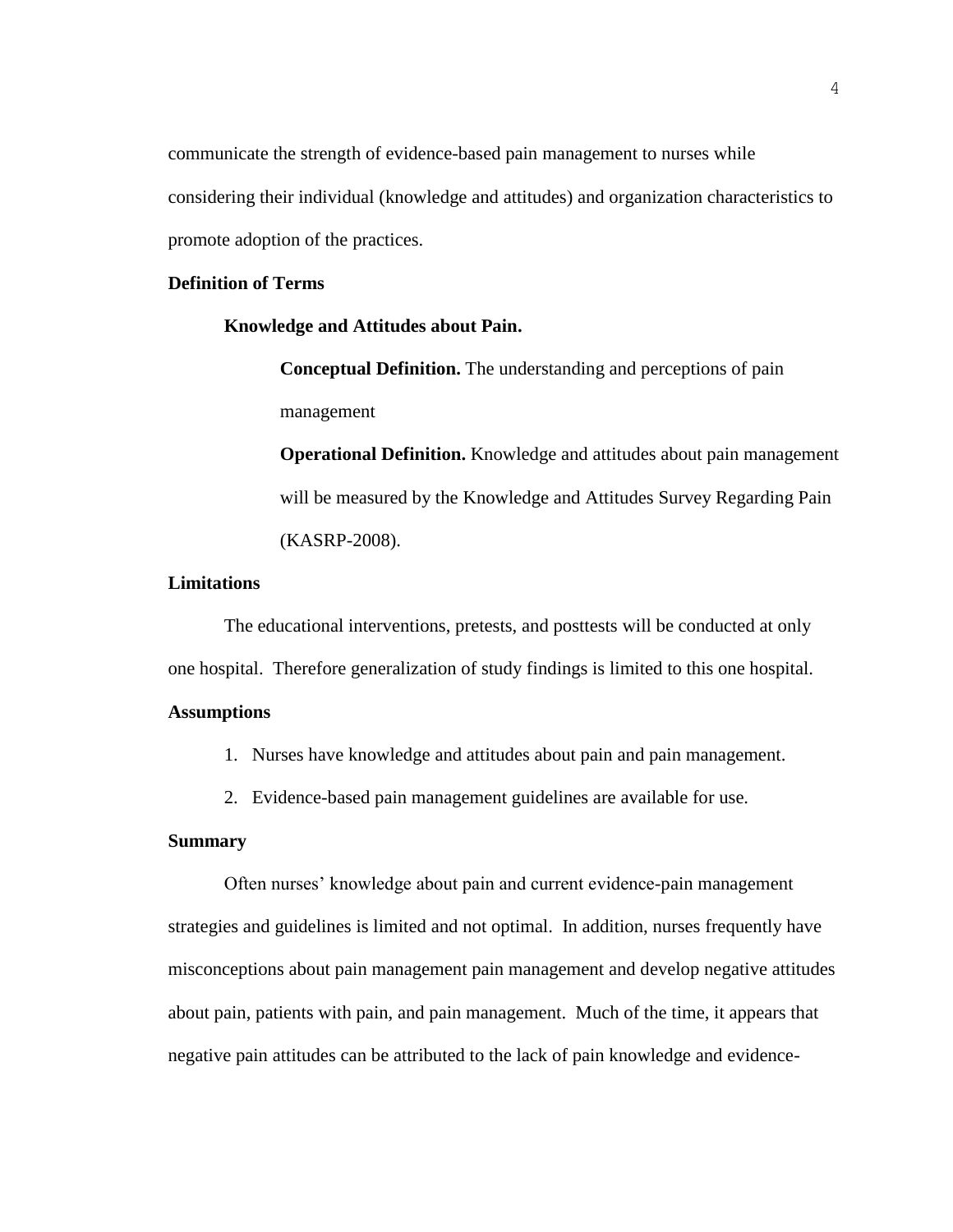based pain management practices and guidelines. Further research regarding the extent of the lack of knowledge and negative attitudes about pain among nurses is needed. In addition, when specific areas of deficits regarding pain knowledge and evidence-based pain management are identified, research studies need to be conducted to determine the most effective educational methods to increase knowledge of pain and its evidence-based management.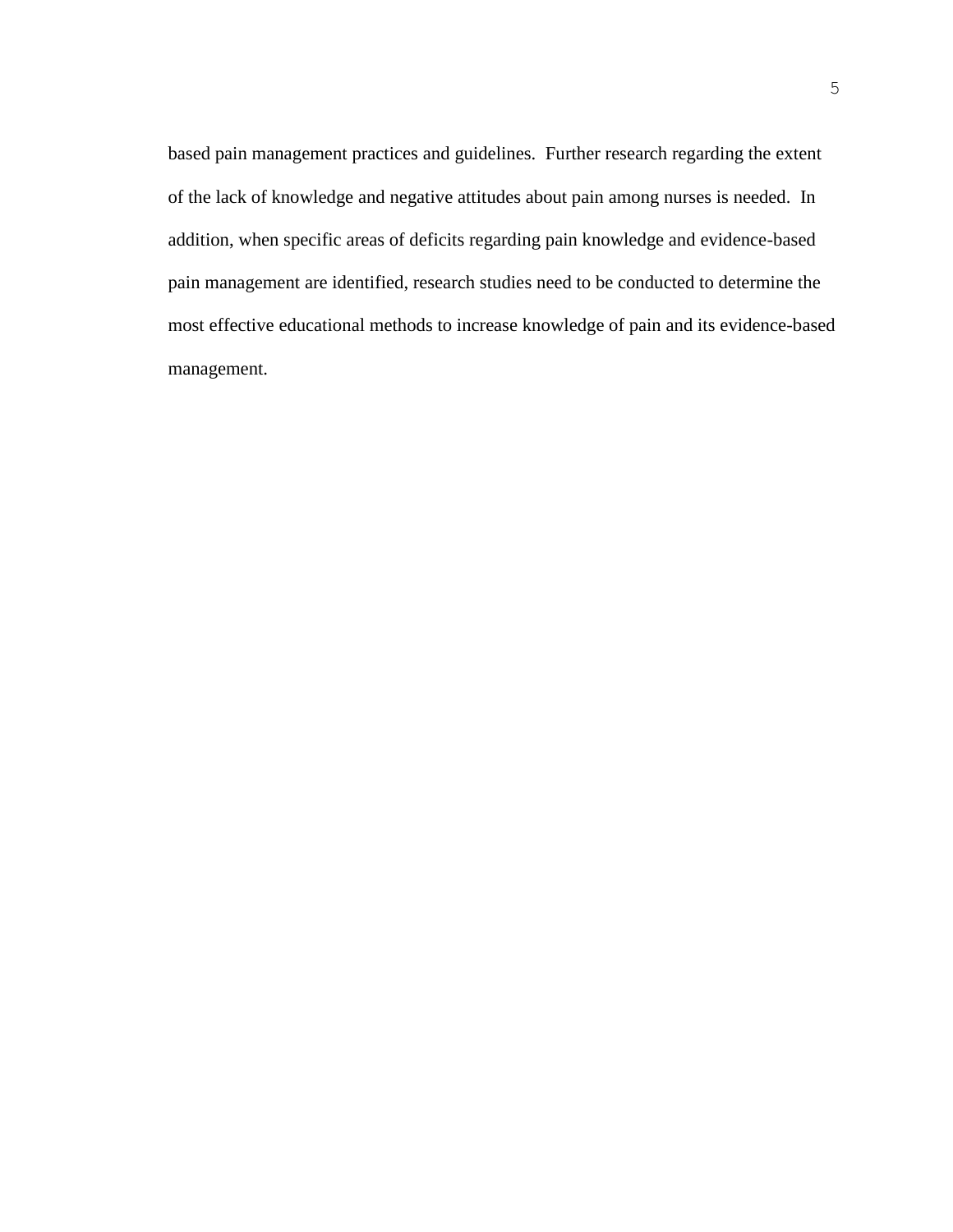#### Chapter II

#### **Literature Review**

Nurses often struggle to provide adequate pain management for their patients in the health care setting often due to a lack of knowledge and negative attitudes. Adequate pain relief is a primary factor related to patient satisfaction of care received while hospitalized. Nurses often do not receive adequate education in their nursing programs to prepare them to optimally manage patients, who are experiencing pain. The purpose of this study is to evaluate nurses' knowledge and attitudes regarding pain management that can give insight on what interventions are needed for nurses to deliver quality patient management.

The theoretical framework is the Translation Science and implementation model designed by Titler and Everett in 2001. This theory proposes testing and/or selecting of strategies to promote adoption of evidence-based practices (Titler, 2010). The findings of this study will provide information on strategies of how to promote nurses to adopt and utilize appropriate selection of pain management evidence-based practices.

#### **Literature Review Organization**

The literature review will be organized into four sections: nurse pain knowledge, nurse pain knowledge and attitudes, pain management evidence-based practice and summary. First up, are reviews of research related to nurse pain knowledge.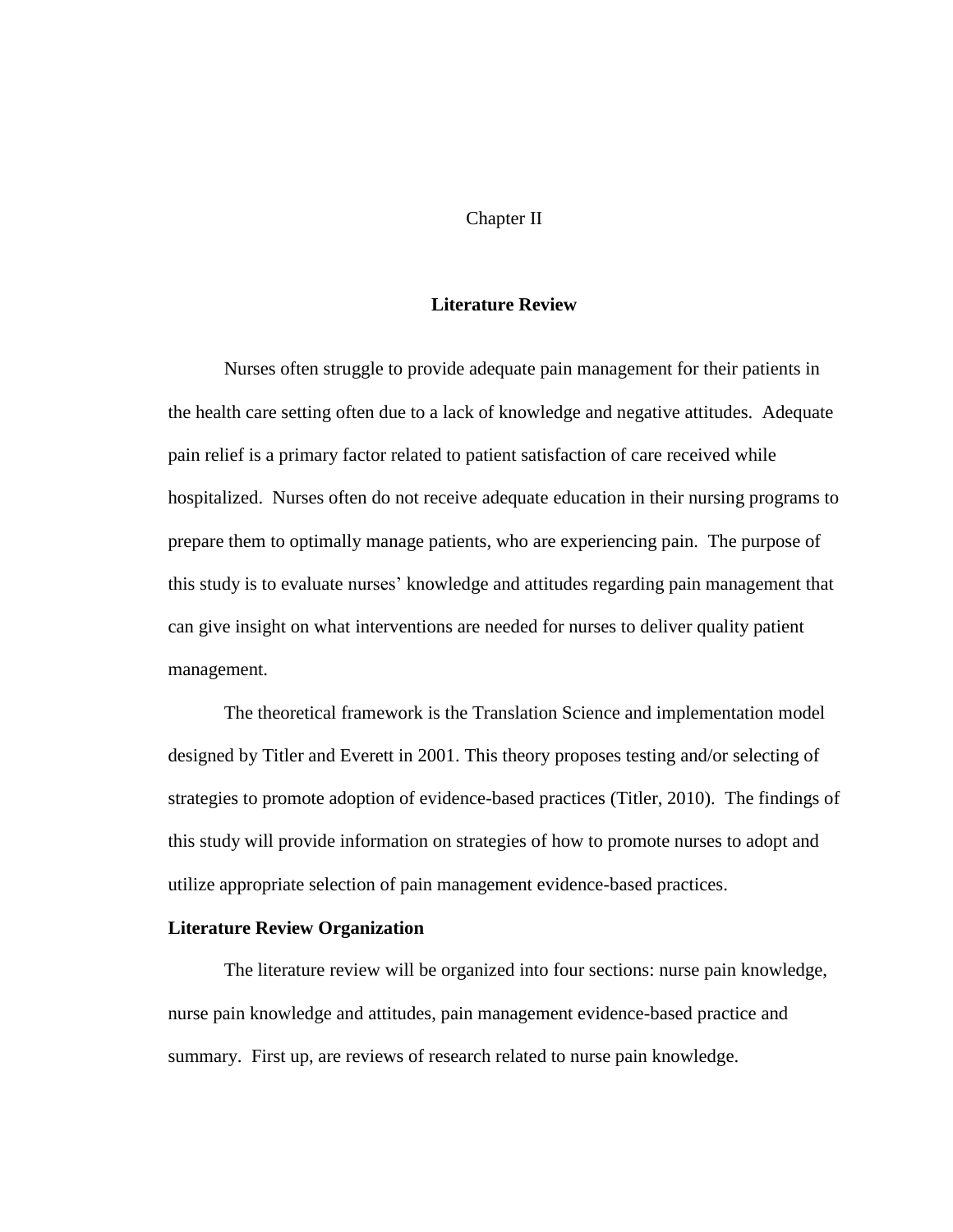#### **Nurse Pain Knowledge**

Unnecessary suffering among the patients' we care for is problematic. Ineffective pain management is often due to misconceptions regarding pain. These misconceptions include: respiratory depression related to exaggerated risks of opiod addiction, pharmacological treatment of pain, disbelieving reports of pain, patients' tolerance, and treatment of older adults. Adequate pain management would be better managed if it were based on evidence-based knowledge (Wilson, 2007).

The purpose of the study is to determine if there were differences between two different types of clinical nurses in knowledge of pain management related to clinical experience and a post-nursing program education intervention. The hypothesis appeared to be that it would be the type of clinical experiences or the educational intervention that would affect pain management knowledge (Wilson, 2007).

The population consisted of district nurses (general) and hospice/oncology nurses (specialist). Inclusion criteria were that each nurse had attended a post-registration education pain management course in the past three years. There were no significant differences in age range, mean age, and gender status for both groups of nurses. The general nurses were excluded from the study if they had undergone any type of pain management education such as modules relating to pain to ensure pain knowledge was exclusive to their pre-registration education intervention (Wilson, 2007).

The self-administered questionnaire was a revision of one designed by McCaffery in 1986. The questionnaire was specifically designed to measure nurses' knowledge in relation to pharmacological/physiological aspects of pain management and assessment.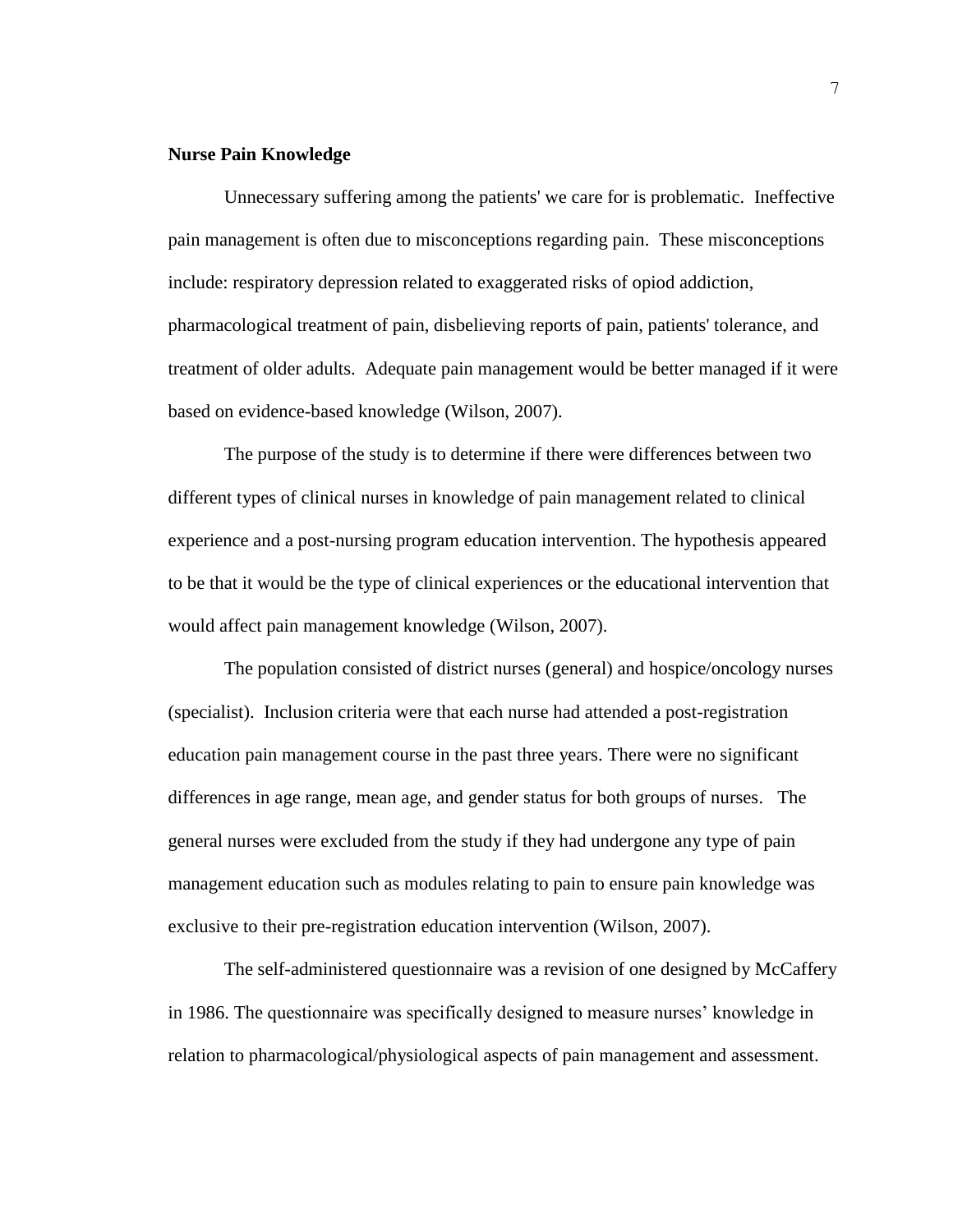Nurses were informed that the goal of the questionnaire was to identify attitudes and the knowledge base of nurses in relation to pain management (Wilson, 2007).

The questionnaire was approved by The Local Research and Ethics Committee, along with the Research Governance Committee. Nurses volunteered to be part of this research project. One hundred questionnaires were evenly distributed between the two groups. Fifty to the district nurses (general) and 50 to the hospice /oncology nurses' (specialists). Out of the 100 distributed, 86 were returned. Fourteen participants were discontinued from the study which left 72 questionnaires to be evaluated. Twenty questions were asked. One point was given for each correct answer with a possible maximum score of 20 (Wilson, 2007).

Inferential and descriptive statistics were used to analyze the data. The specialist nurses scored higher (15.83) than the general nurses (12.76) regarding correct responses given on the pain knowledge questionnaire. Using a Mann-Whitney *u*-test, a significant differences was found between the means  $(p<0.01)$  of the knowledge scores (Wilson, 2007).

A t-test was used to compare nursing experience in years, and expressed as a mean score for each group. A positive correlation was shown to exist between pain knowledge scores and years of experience. As the nurses' experience in years increases, there is a corresponding increase in knowledge scores  $(p < .01)$ . A positive correlation did exist for the general nurses, emphasizing that knowledge scores do increase as experience increases ( $p < .01$ ). Specialty nurse with an increase in years of experience showed no relationship to an increase in knowledge scores (Wilson, 2007).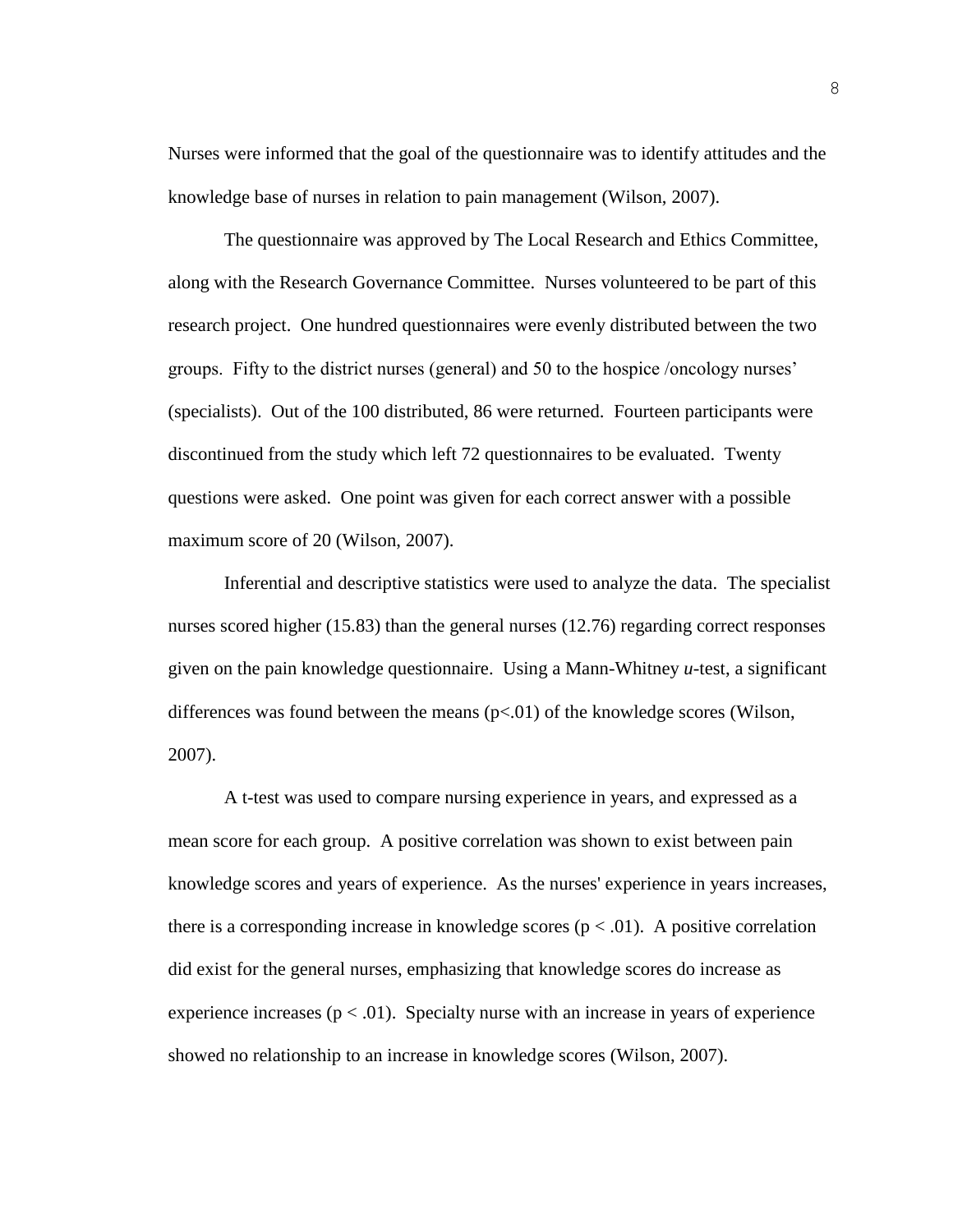Wilson (2007) concluded that pain management education and area of specialty affects knowledge of pain management. But, she also suggested that the work environment also plays a factor in the success of pain management for patients. Nurses must become better educated, encouraged to be reflective, and to use evidence-based practice. Nurses must be able to become autonomous and also work within interdisciplinary teams when attempting to manage patients' pain.

Jablonski and Ersek (2009) proclaimed that a gap between current best practice, and actual practice related to pain management in long term care facilities continues to exist. The purpose of their study was to investigate the extent to which staff working in extended care facilities, adhere to pain management practice guidelines, and incorporate evidence based practice into their daily work related to adequate pain management.

The study took place in Washington state. Fourteen nursing homes/extended care facilities (ECF) were assessed for pain management practices. Criteria for inclusion in the study consisted of ECF providing long term care defined as focusing on palliative care only and for long term, which housed at least 50 residents. Extend care facilities excluded in this study were ones that focused on skilled nursing care and residents being reimbursed under Medicare Part B. Eight of the 14 facilities were non-profit and six of the 14 facilities were for profit (Jablonski & Ersek, 2009).

Eligibility criteria included for participation included residents age greater than 65, life expectancy of greater than six months, recipients of long-term care at the facility, and have experienced moderate to severe pain within the last seven days. The sample was obtained in three ways. The medical records department or the Minimum Data Set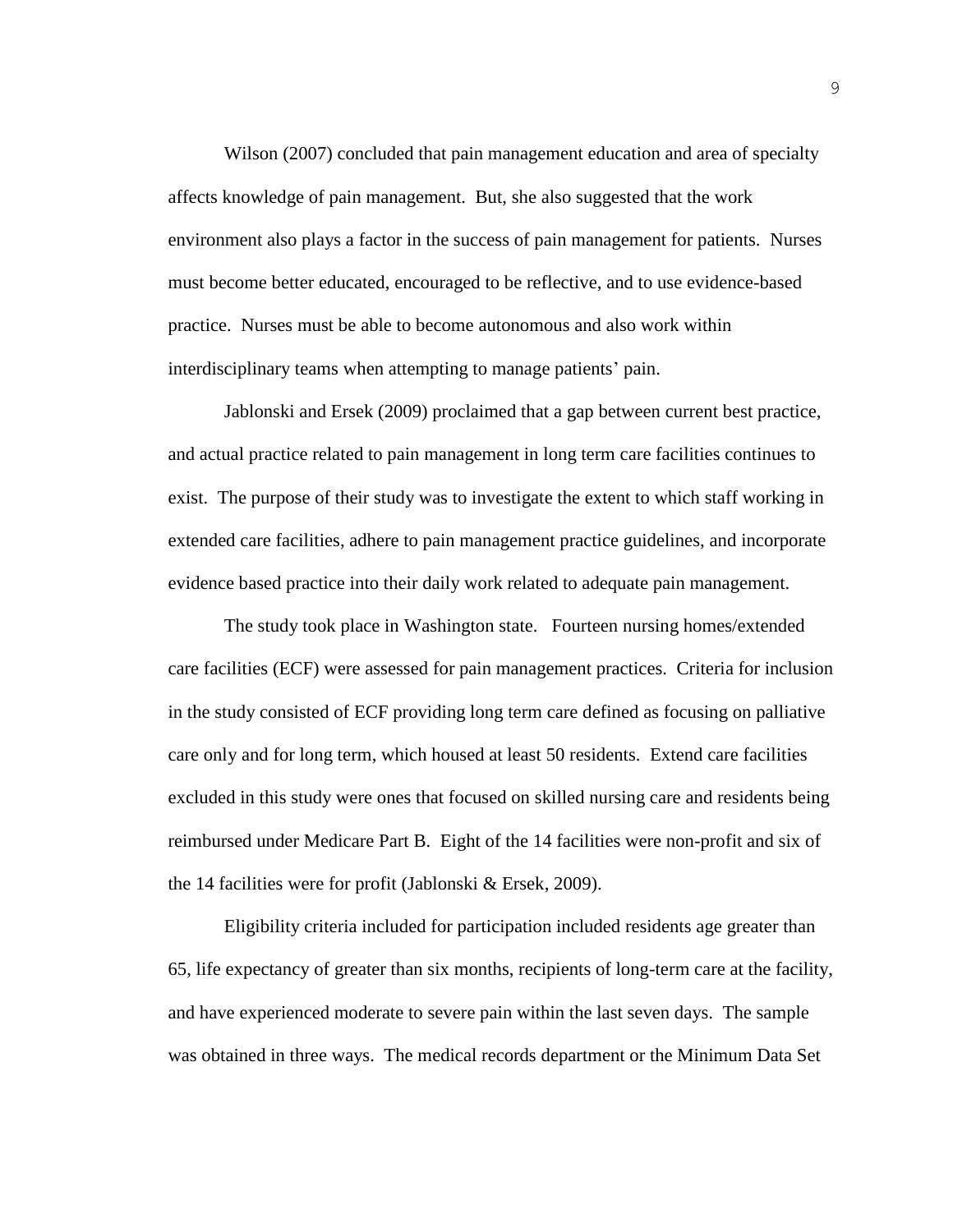(MDS) coordinator provided the documentation of the clients who scored a 2 for moderate pain, or a 3 for severe pain. Licensed nurses responsible for patient care were interviewed by the research staff. Nurses were questioned as to which patients' they believe had experienced moderate to severe pain within the last week. A nurse researcher reviewed patients' records, who were not identified by the staff nurses as experiencing pain within the last week. Patients with a pain related diagnosis was interviewed by the researchers. If they reported moderate to severe pain they were invited to participate in the study. Informed consent was obtained. If the resident was unable to give informed consent due to cognitive disabilities, a surrogate signed consent for them (Jablonski  $\&$ Ersek, 2009).

The data sources were the medical records of 291 residents. Demographic data included age, ranging from 67 to 103 (mean age of 86.6,  $SD = 7.76$  years). Eighty-one percent were women. Ninety-four percent were White Non-Hispanic. Sixty-one percent were widowed. Additional demographic data was obtained regarding: gender, age, race/ethnicity, education, marital status, comorbid condition, and painful diagnoses. This information was collected through the residents' MDS Basic Assessment Form version 2.0, and the inclusion of other documents found in the medical records (Jablonski & Erskek, 2009).

The Pain Management Chart Audit Tool (PM-CAT) was adapted for use in this study. Originally, the tool was developed to measure the effectiveness of the evidencebased algorithm, and the accuracy of cancer pain management algorithm which was developed for the parent study. The variables measured with this tool consisted of nine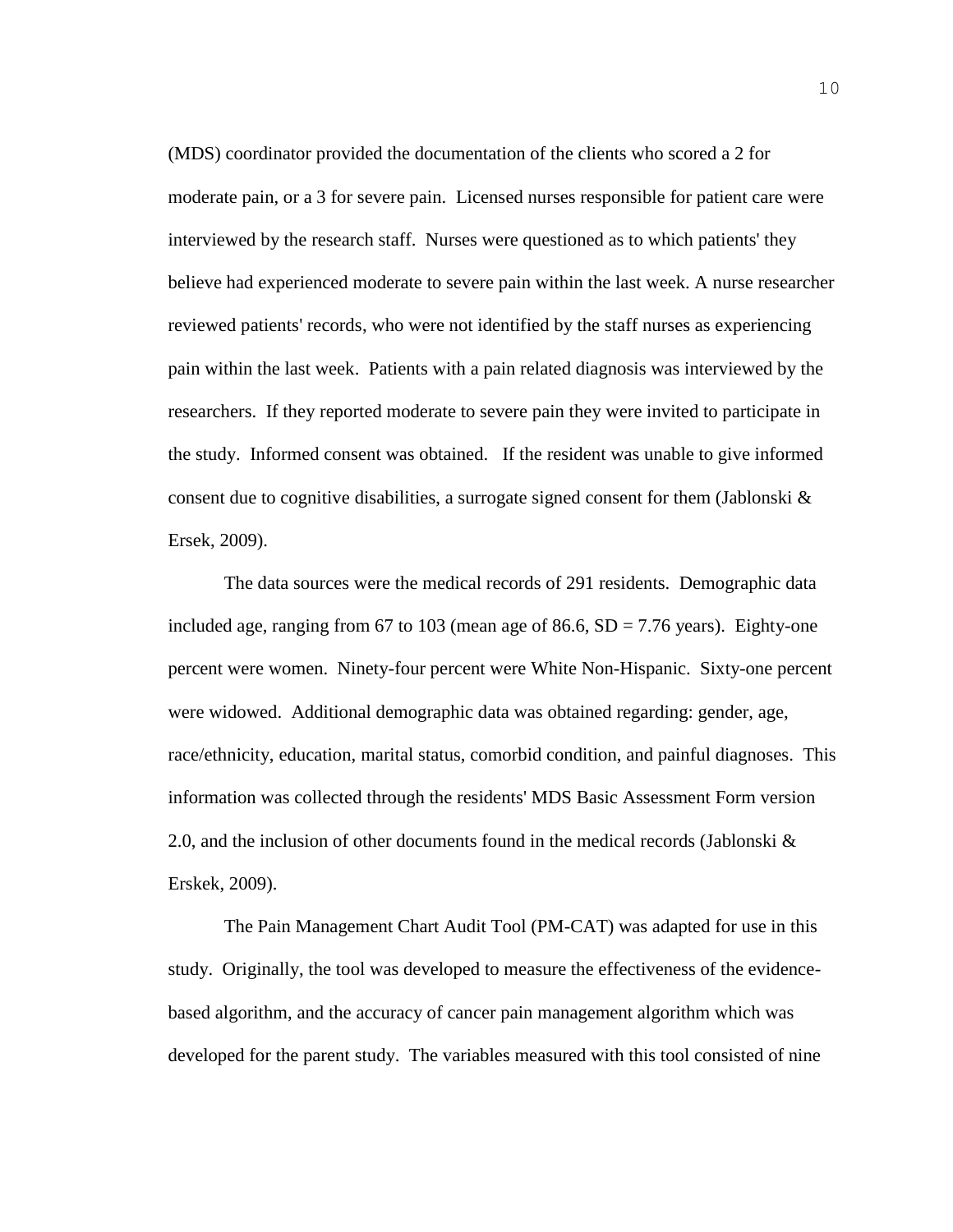indicators addressing an inclusive multidimensional assessment of pain. The variables measured were: location, pain intensity, effect on functioning and/or quality of life, location, pattern, and character. Frequency of assessment was also included with these indicators as well as the effectiveness of changes in pain following a change in the treatment regimen, and assessment of residents' side effects after receiving analgesics (Jablonski, & Ersek, 2009).

Eight indicators were utilized to assess current best practices related to pain management. Prescribing analgesic practices concerned with the use of Tylenol and opioids, which were PRN or scheduled, and no pain assessment documented. Nonpharmacologic methods to reduce pain symptoms, and the improper use of Darvon, Demerol, and non-steroidal anti-inflammatory drugs were addressed. Interrater reliability of the PM-CAT was 90%. Chart audits were performed by three nurse coders. For a 30 day period, prior to chart review, pain assessment practices were under evaluation by the researchers. A focus of nursing notes took precedence for three reasons: Nurses commonly oversee residents' plan of care due to the lack of visits by the primary care physician. Nurses caring for the residents' are in the best position to assess their pain. The testing of interventions focused on nursing documentation (Jablonski & Ersek, 2009).

Scoring for the PM-CAT ranged from no pain assessment for a score of zero to partial adherence for a score of one to full adherence for a score of two. This scoring continued for a 30 day period of time. Progress notes and nursing documentation were also used as assessment data (Jablonski & Ersek, 2009).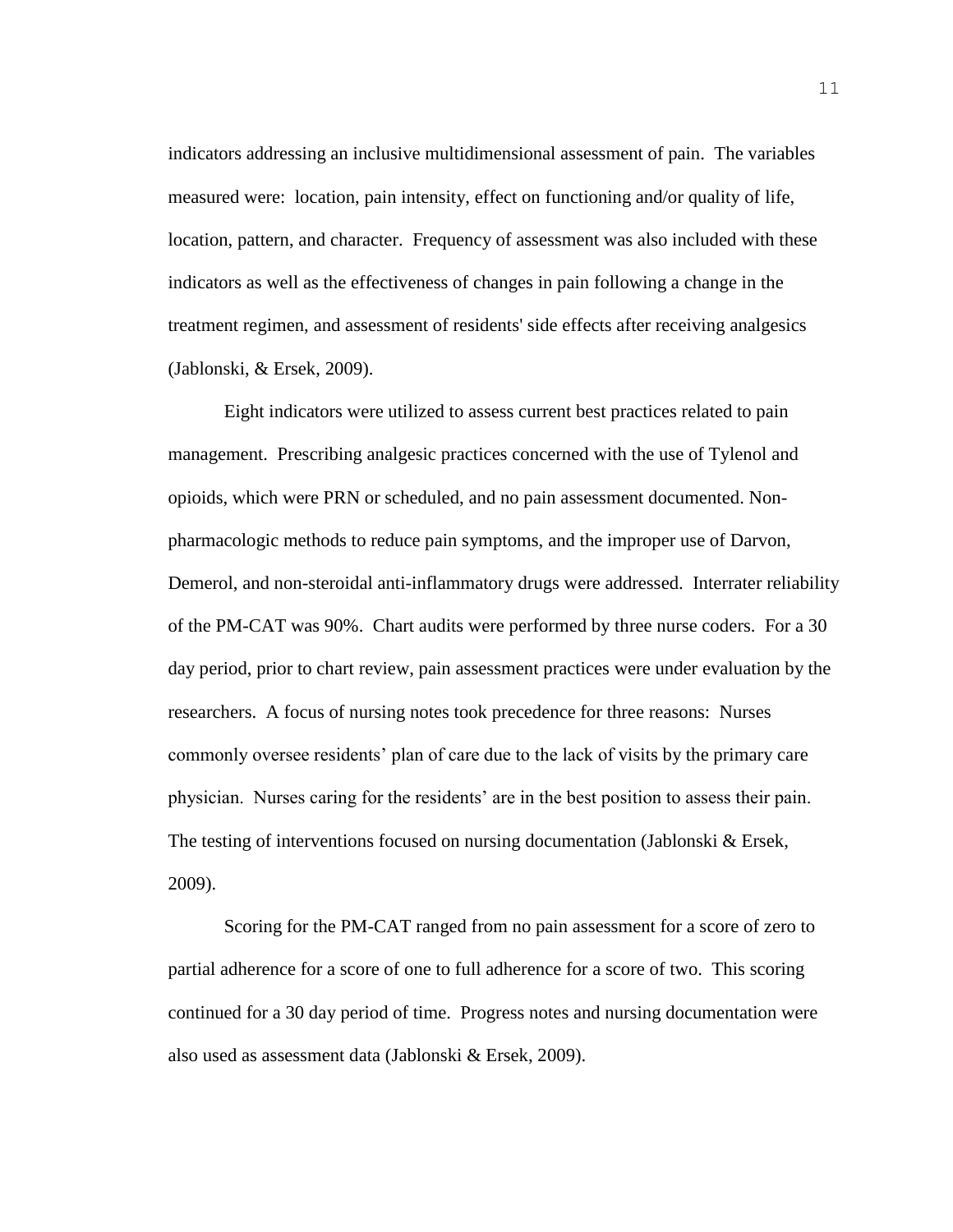The Iowa Pain Thermometer (IPT), a vertical visual scale, was used to assess pain intensity. IPT uses numeric methods and verbal descriptors for scoring. A type of Likert scale with values of 0-12 placed along the side of the thermometer. A score of 12 is equivalent to the worst pain ever, and a score of 0 indicates no pain felt. Evaluation of location, pain intensity, character and pattern was assessed through interviews conducted by trained research coordinators. Certified nurse assistants NA's were used as surrogates to report patients pain levels for those residents' who were unable to do so (Jablonski & Ersek, 2009).

To assess location of pain, residents were asked to respond yes or no to a list of ten body areas if they felt pain in that body area. (Jablonski & Ersek, 2009). Residents were also asked questions related to their pattern of pain. Their choices of answers consisted of four answers to select from which most described them. Pain character was determined by a list of eight descriptors. Data regarding location, pattern, character and intensity of pain were compiled to obtain the score of the PM-CAT items. A score of zero indicated that no scheduled pain medications were ordered. A score of one indicated that moderate to severe pain continued, and a score of two was obtained if round the clock pain medications were ordered and the patient reported mild pain to no pain.

The Pain Assessment and Management Chart Audit Tool (PM-CAT) showed adherence to evidence-based pain assessment guidelines was low in most cases and varied by quality indicators. Eighty-five percent of medical records provided documentation regarding pain assessment. Thirty-two percent of the audits showed weekly assessments. Which signifies that basic components of a thorough assessment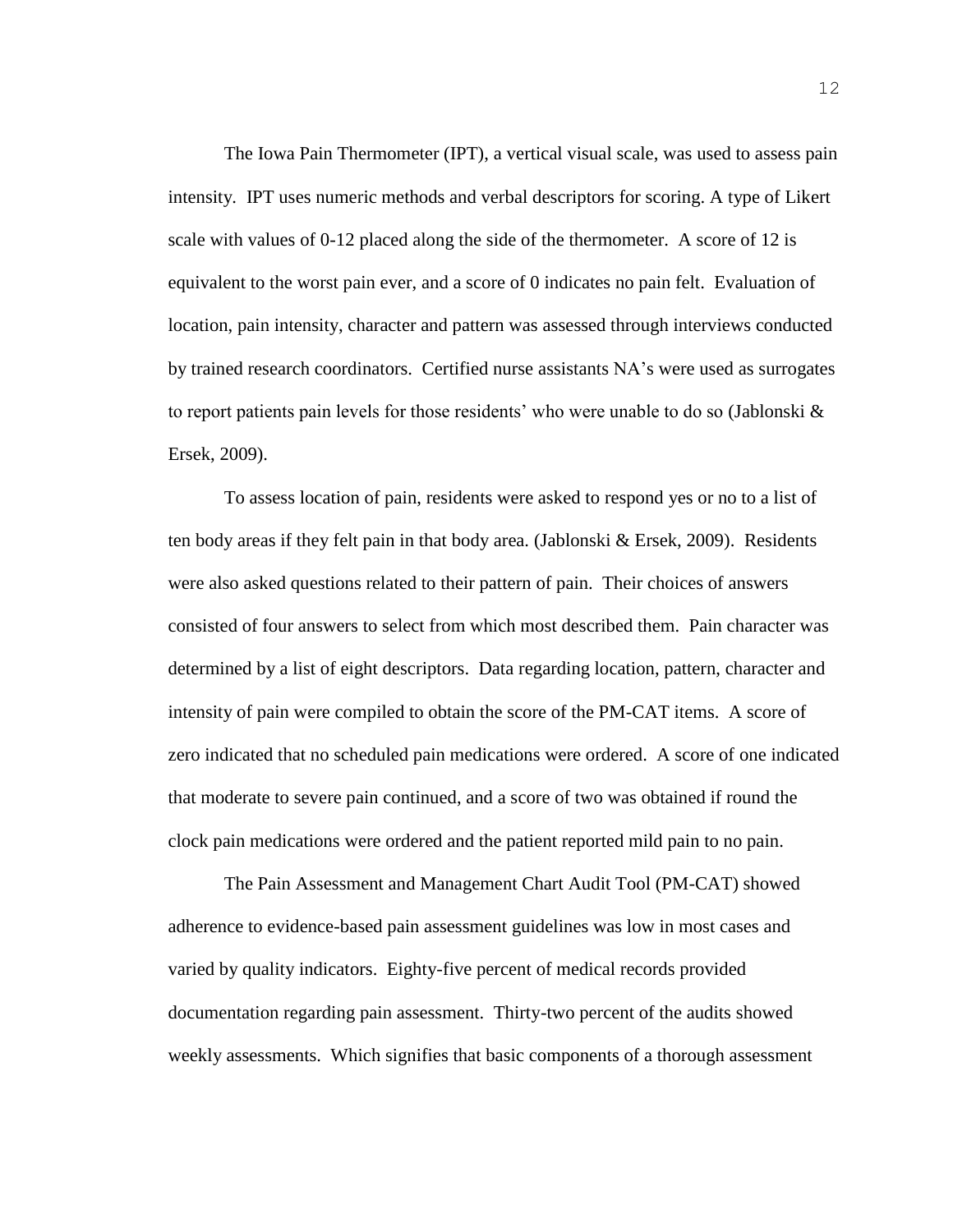was lacking in regards to the nursing staff. Thirty-five percent of the audited charts provided no documentation regarding pain location. Fifty-three percent lacked documentation of intensity. Ninety-two percent lack documentation of pattern. Ninetythree percent lacked character, and 80% lack documentation of the impact of quality of life within the previous 30 days (Jablonski & Ersek, 2009).

Assessments of analgesic agents' effectiveness were shown to be 40% and 20% respectively for PRN and scheduled pain medications. Medication side effects related to documentation was also poor (73%). Documentation of the re-evaluation of new medication side effects was (63%); however, this was not within the recommended time frames (Jablonski & Ersek, 2009).

Chart audits were used to assess pharmacological and non pharmacological methods which were ordered to achieve pain management. The largest adherence was shown by the limited use of NSAIDs (93%), and Demerol avoidance (99%). Seventyeight percent of the residents were either not prescribed opiates, or too low of a dose was ordered to adequately manage pain (Jablonski & Ersek, 2009).

Nursing documentation failed to address non-pharmacological methods of relieving pain, even though these strategies were written on the daily care plan. Only (11%) of the audited charts showed compliance with alternative means of pain management such as position change, and application of ice where appropriate (Jablonski & Ersek, 2009).

Jablonski and Ersek (2009) summarized that evidence based practice guidelines need to be followed in order to adequately relieve nursing home residents' pain. These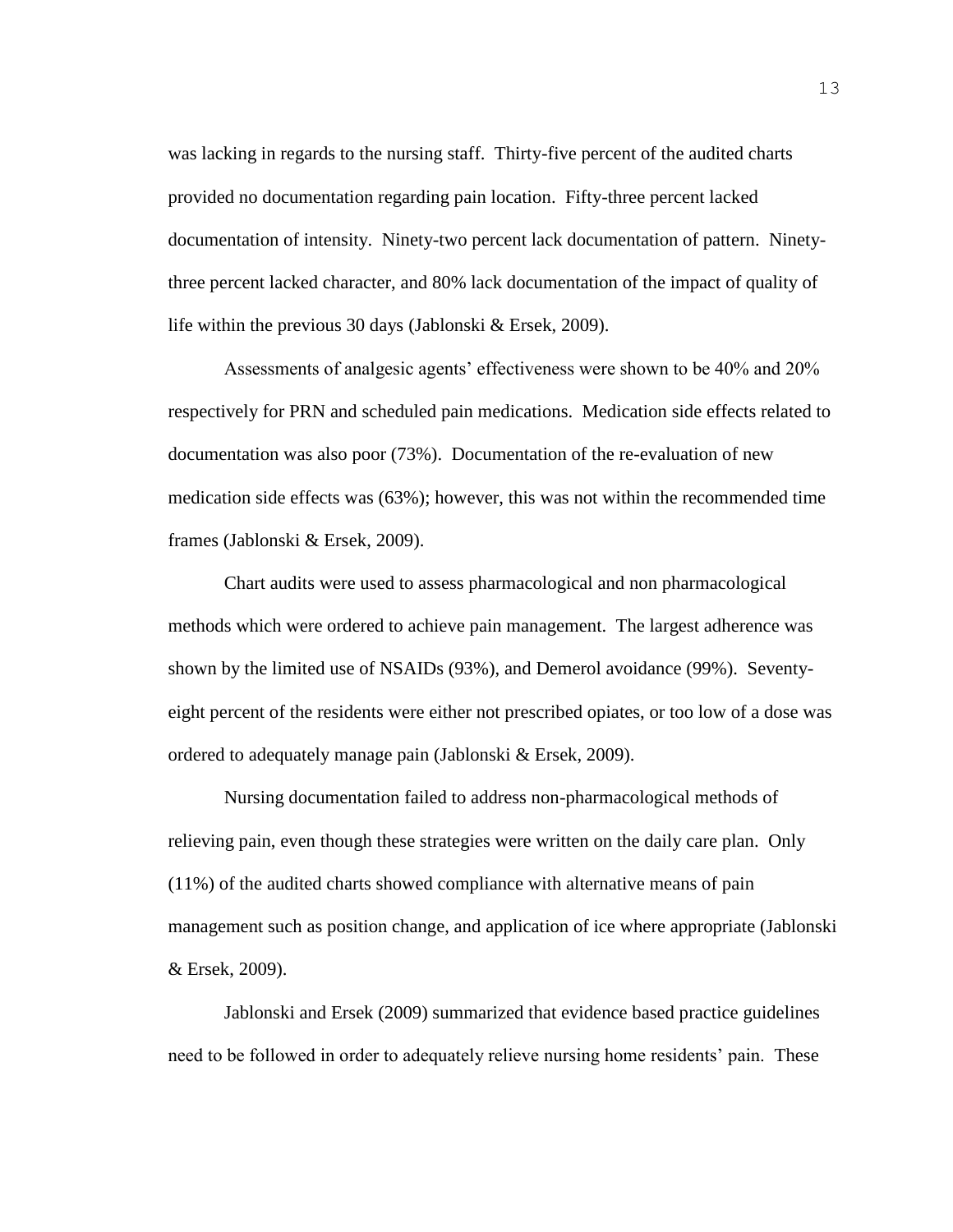guidelines must include the most current pharmacological and non pharmacological methods, as well as an all-inclusive pain assessment. Mixed levels of adherence in this study, has proven to fall short of evidence based practice guidelines. Assessment practice fell shorter than prescribing practices in managing pain effectively. Medical record audits showed that the assessment of pain pattern, character, and effect of quality of life were rarely documented. However, the need to improve was shown in both assessment and prescribing practices. Interestingly, all of the residents' had identified pain to the researchers; only (15%) of the charts showed documentation of pain assessments. Over half of the audited charts showed any documentation of intensity of pain. These findings are consistent with previous research and demonstrate the need for further research to find the reasons for poor pain management among nursing home residents. Previous research also indicates a lack of knowledge for best practice related to opioid use. There is a considerable gap between best practice and how care providers assessed and adequately managed pain for the residents in the care of the staff. As a result, an appeal has been made to staff members of nursing homes and administrators to investigate their current policies and procedures. Failure to comply with current best practice must not occur.

#### **Nurse Pain Knowledge and Attitudes**

Accurate comprehension of all variables is necessary in order to achieve effective pain management for our patients. Two research questions were asked and were (a) What is the extent of nurses' knowledge regarding pain assessment and intervention? and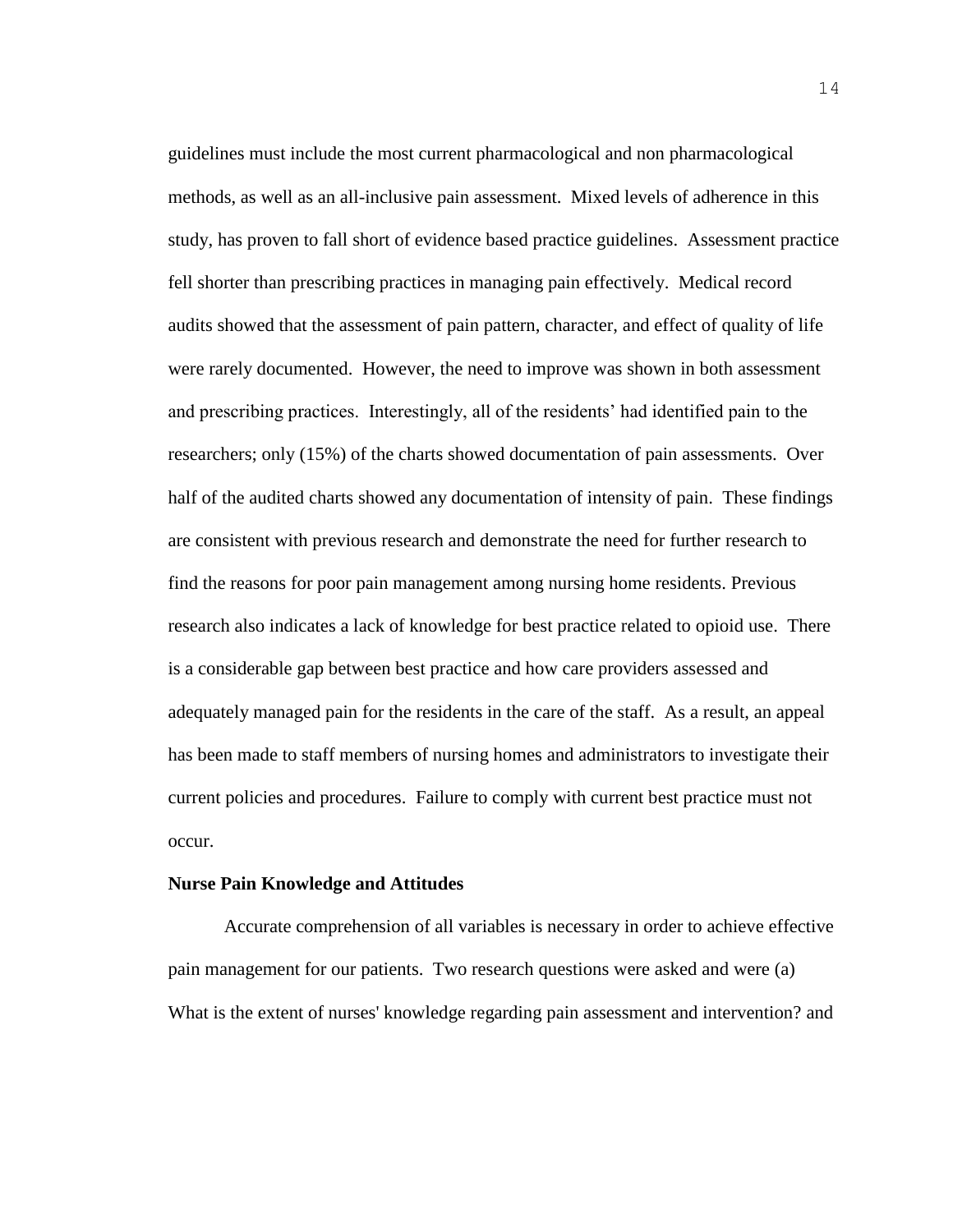(b) How is nurses' level of education related to their knowledge of pain assessment and intervention? (Puls-McColl, Holden, & Buschmann, 2001).

A convenience sample of 25 registered nurses was obtained from an orthopaedic/surgical nursing unit. Investigators explained the study purpose and methods to nurses during monthly staff meetings. A descriptive research design was used to obtain nurses' knowledge of pain management and interventions (Puls-McColl et al., 2001).

A demographic sheet using descriptive statistics was utilized to obtain educational background and length of practice. Demographics revealed length of practice and educational background. Scores were obtained by calculating the number of correct answers on a 39-item scale. Of the nurses sampled, 44% were diploma prepared, 24% were ASN prepared, and, 32% were BSN prepared. Sixty-eight percent of the nurses had either less than 6 years (36%), or greater than 20 years (32%) of nursing experience. Sixty-four percent of the sample had spent less than ten years practicing as a nurse on an orthopedic unit (Puls-McColl et al., 2001).

The Pain Assessment and Interventions Questionnaire has six categories of question areas focusing on pain management knowledge. The six categories include: pain assessment, barriers to treatment, use of the terms: addiction, threshold, tolerance and dependence, actions and side effects of medications, treatment interventions, and the nurse's role in pain management (Puls-McColl et al., 2001).

Nurses' opinions on the significance of barriers to pain management were scored on a 13 item Likert scale, analyzed separately, using percentages of correct responses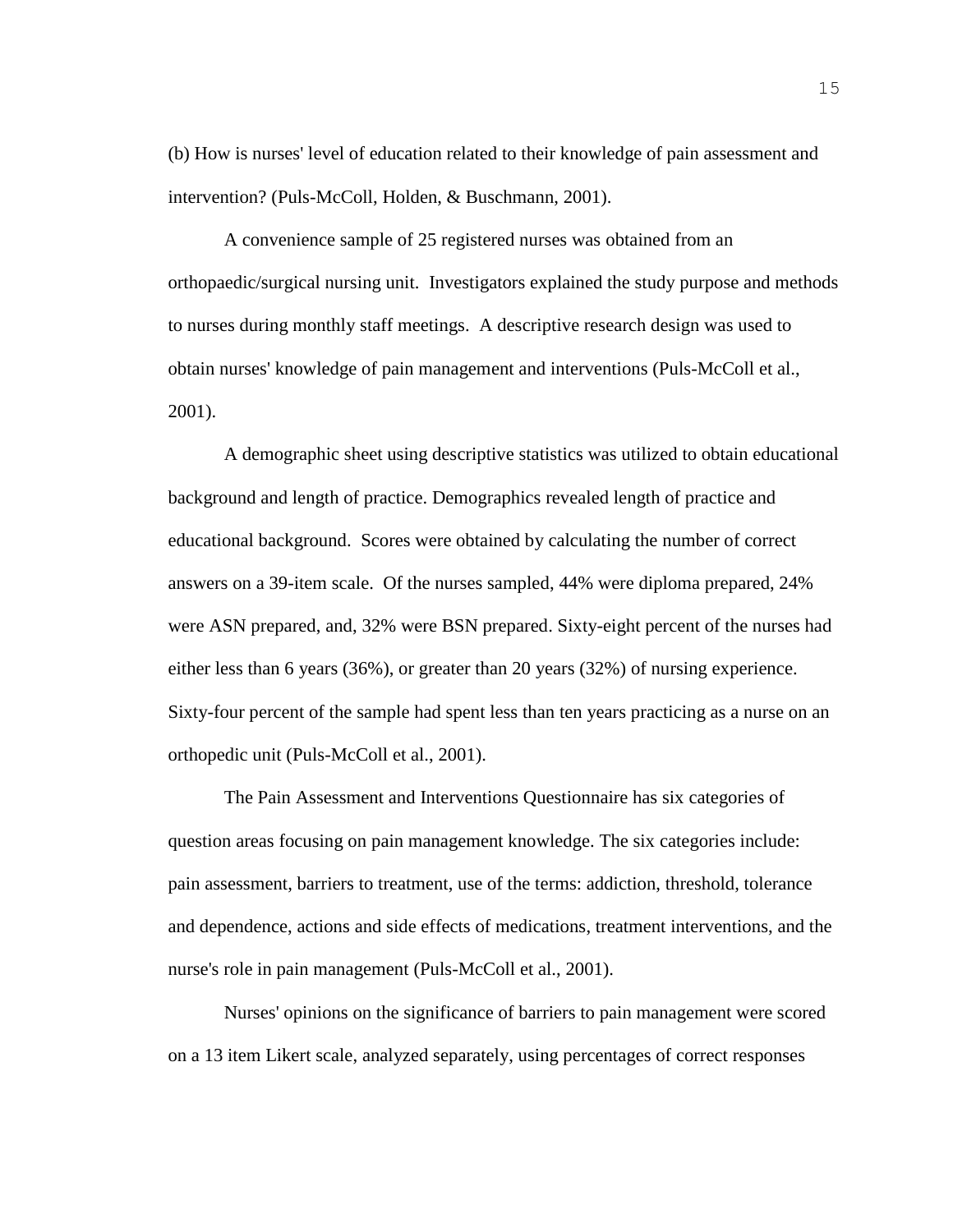within each respective domain. Nurses responses were elicited by 13 questions. Testretest reliability, internal consistency, and inter-item reliability were evaluated for internal consistency. Because of the multiple variables this instrument was used to measure, it was decided that this instrument was not an appropriate tool for accurate measurement of the demographic data. Chart documentation by the nurses correlated with the nurses self-reports, which indicated reliability. In support of validity of the new instrument, which was reviewed by a panel of seven experts, and based on current literature, it was evaluated in a number of ways. An orthopedic/surgical unit clinical nurse specialist was utilized to review the revised format (Puls-McColl et al., 2001).

Univariate analysis was used to analyze the data obtained from the responses to the questionnaire. Correct answers were calculated in percentages within each domain. Power analysis showed that, for a one-tailed, 5% level of significance was found, indicating a power of 80%, a sample size of 25 would allow an effect size of 0.475 to be detected with the other variables remaining the same (Puls-McColl et al., 2001).

The range of scores for the knowledge statements were 24 to 35 with a mean of 29.3, (SD 2.83). Barriers to treatment scored an 88% correct rate. Sixty-three percent answered correctly in the domain of using accurate terminology. The question regarding actions and side effects of medication, only 60% answered correctly. Treatment interventions scored 84%, and nurses role had an 81% correct response rate. Due to the dichotomy of the questions, the multidimensionality related to the instrument, and the variability related to lack of item response to several questions; nurses either new the information or didn't. This led to a less than 2/3 of the sample giving correct responses.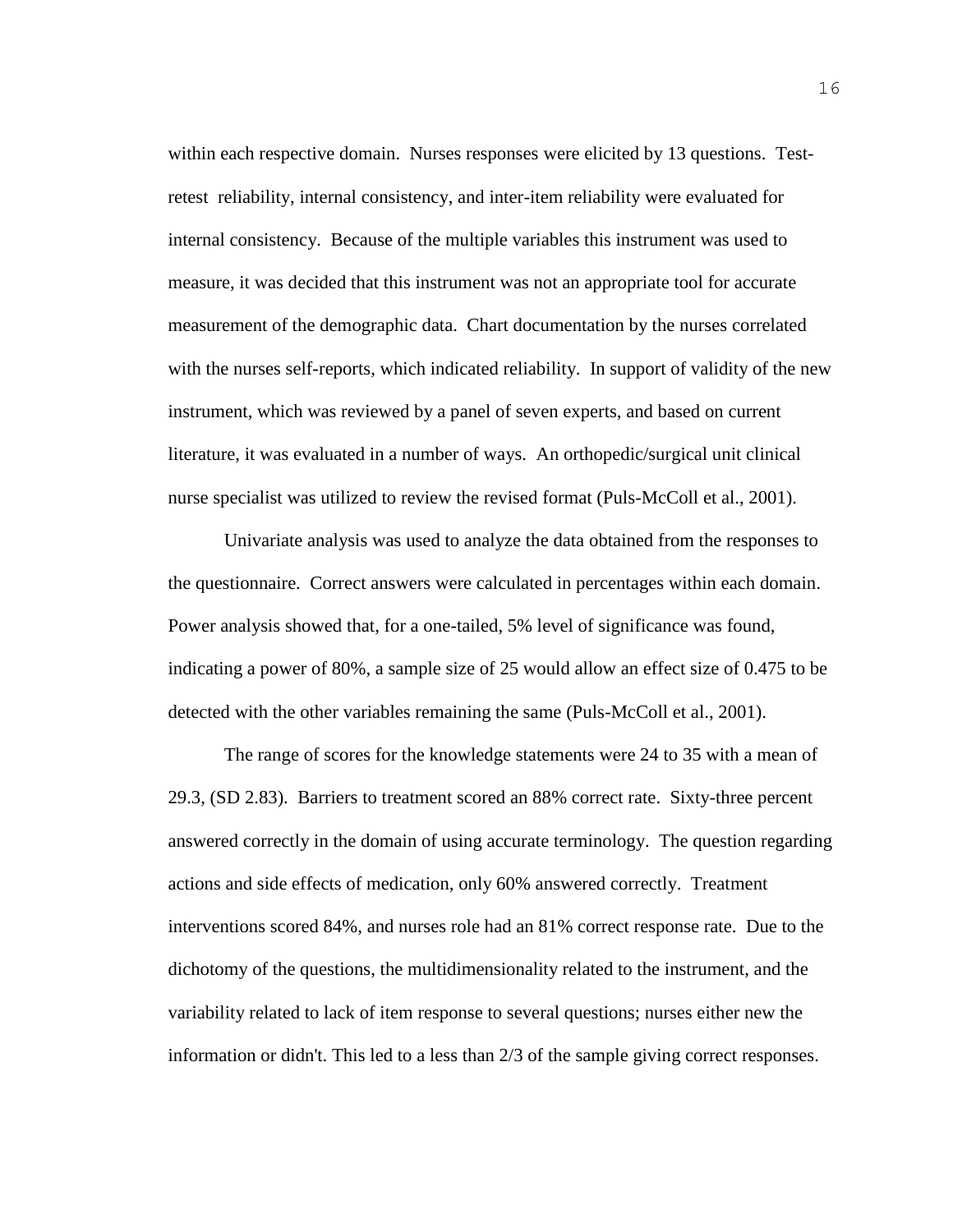Also, 32% of the nurses were able to answer question 37 which was related to the most appropriate time to re-medicate the patients. Seventy-four percent of the nurses were aware that Meperdine was associated with tremors and seizures (Puls-McColl et al., 2001).

Demographic data findings showed that the ASN degree and diploma prepared nurses achieved the same mean score  $(28.7 \pm 2.7, \text{mean} \pm \text{SD})$ . While the bachelors prepared nurses scored higher (30.5  $\pm$  2.4  $\pm$  SD), this result did not prove to be statistically or significantly different than the other two groups  $(F=1.09, p = NS)$ . This signifies that educational background did not affect knowledge scores (Puls-McColl et al., 2001).

Nurses who had more experience and cumulative time on orthopaedic experience had higher mean scores, but this result was not statistically significant (F=0.73, *p*=NS). The results show that neither years of experience nor education affected knowledge scores. The greatest barrier to adequate treatment of pain was nurses' responsibilities for caring for many other acutely ill patients. Other common barriers include: patients' reluctance to report pain, lack of time, and poor assessments were considered major barriers to control pain by the nurses in the study (Puls-McColl et al., 2001).

Many experts have concluded that a lack of formal and informal education related to pain management as significant and a very serious problem. Pain management education is lacking regardless of years of experience or nursing educational level. Based on these findings and other studies, nurses are aware of how to accurately assess pain theoretically, but fail to do so clinically (Puls-McColl et al., 2001).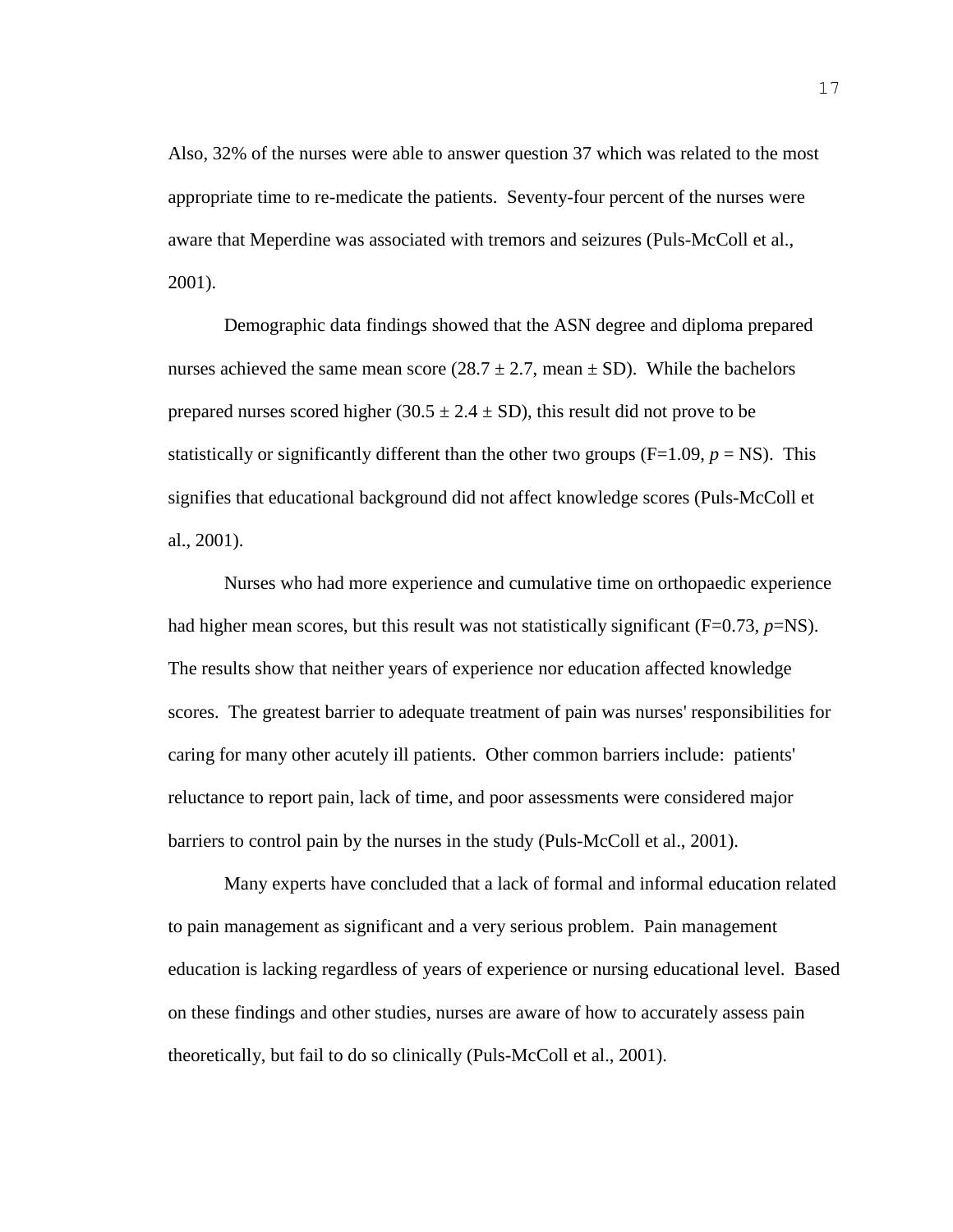Because nurses state they have insufficient time to adequately manage patients pain, this indicates staffing is not adequate and quality of care is compromised. Nurses have the legal responsibility to manage patients' pain and medical/surgical nursing units should be staffed well enough for nurses to carry out their duties. Future studies are needed to identify operational issues which affect nurses' knowledge. The issues contributing to a lack of action need to be addressed even if the nurse's knowledge of pain management is adequate (Puls-McColl et al., 2001).

Despite pain management regimens, research has repeatedly shown that patients' pain goes unrelieved. Nurses have the ability and duty to assess, manage, and teach patients' pain control strategies. Nurses need to act as advocates for their patients when physician ordered pain medication is not adequately managing pain. Characteristics of both patients and nurses contribute to poor pain management. The purpose of this study was to evaluate the effectiveness of a thorough week long pain management course on attitudes and knowledge of unit based nurses (McMillan, Tittle, Hagan, & Small, 2005).

The study took placed at a 681 bed Veterans Administration Hospital with 1,800 cancer-related admissions, which totaled approximately 1,800 yearly with 623 being newly diagnosed with cancer. This VA hospital had a pain program and a chronic pain management team. Nurses working in either of these programs were excluded from the study (McMillan et al., 2005).

The sample consisted of 18 nurses, who were either identified by unit managers or were invited to identify themselves if they had interest in attending the program. After final selection of the sample, the study participants were invited to attend a 32 hour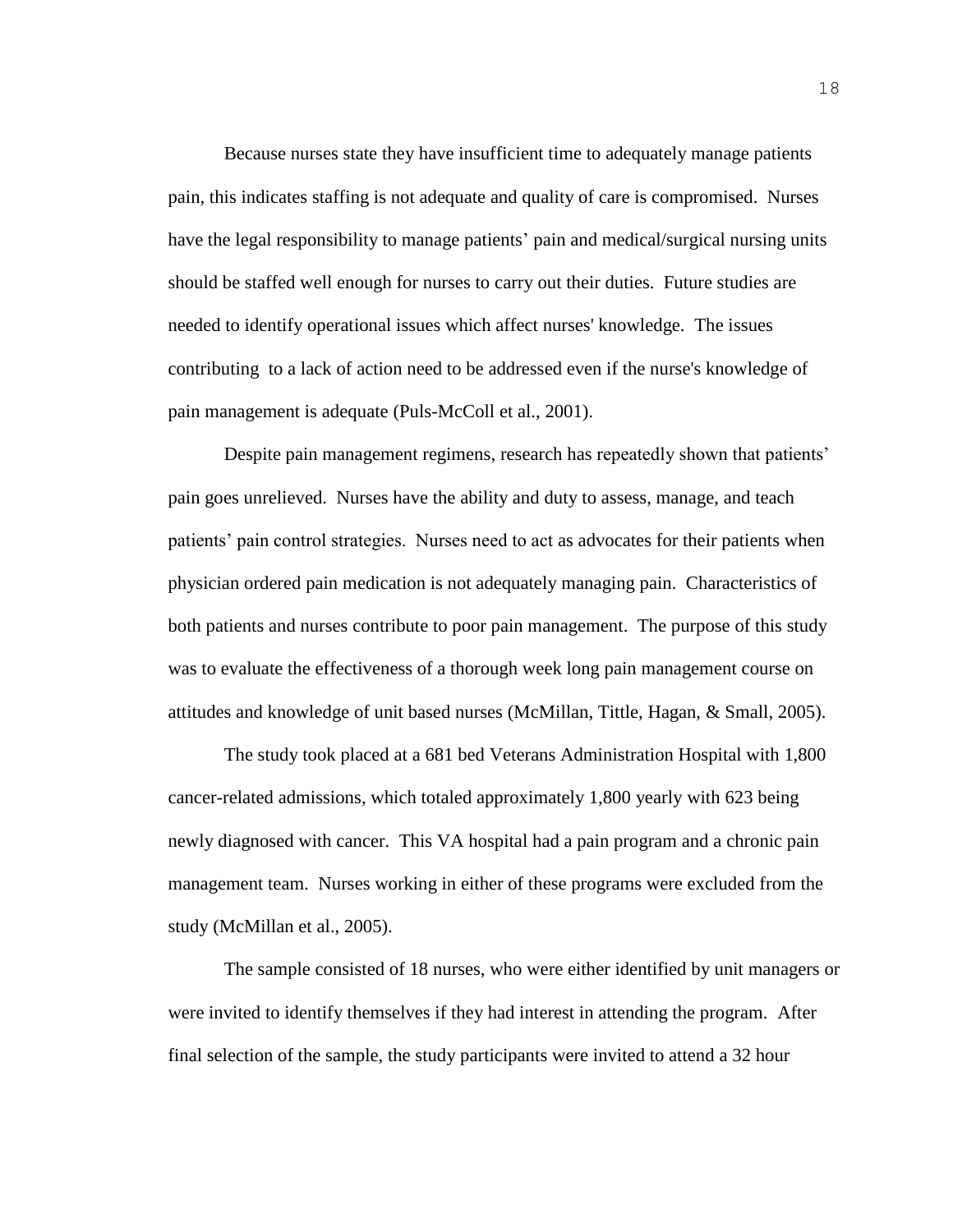intensive pain management course in a classroom at the university, which was located adjacent to the hospital. Faculty included two university faculty members, who specialized in pain management and assessment, and a pain nurse practitioner. Before the beginning of the course, a pre-test of their pain management knowledge was administered to the nurses  $(n = 18)$  using the Pain Management Principles Knowledge Test (PMPKT). These pre-test results were not conveyed to the sample. Post-testing was completed immediately following the instruction (McMillan et al., 2005).

Two other surveys were administered prior to and after the pain resource nurse training course. These include the Nurses' Attitude Survey and the Pain Survey. The Nurses' Attitude Survey is a summated 25 item survey that assesses attitudes toward pain management including use opiates, who is in control, and use of nonpharmacological methods. The Pain Survey is an 18 item survey that assesses attitudes of nurses toward patients in pain, who are receiving opiates. The attitudes surveyed include age, gender, and relevance of behavior and mood. Nurses read vignettes and asked to respond to questions regarding the patient and pain management. Higher scoring indicates more positive attitudes (McMillan et al., 2005).

Content in the pain training course included prevalence of pain, types and causes of pain in people with cancer, physiology of pain, impact of the pain, pain assessment, pain management, pharmacologic methods, non-pharmacologic methods, attitudes that influence the nurse's response to patients in pain, involvement of patient and family, role of the pain team, application of pain standards, quality assurance related to pain management, and methods to facilitate change on the units.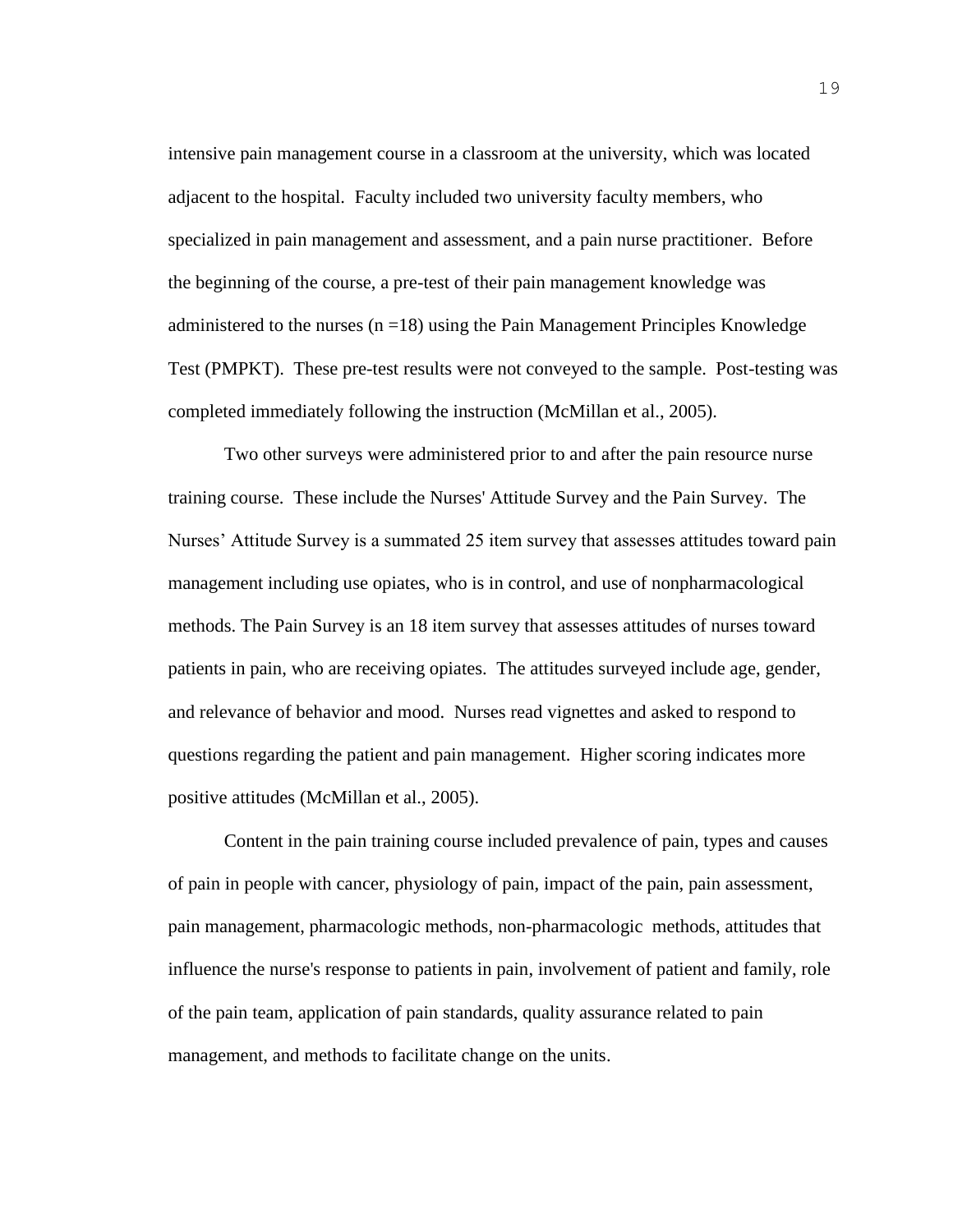Demographics for gender included 16 women and 2 men. Basic nursing education was 3 associate degrees, 5 diplomas, and 10 baccalaureate degrees. Highest level of education included 3 associate degrees, 4 diplomas, 9 baccalaureate degrees, and 2 master's degrees. The mean age of participants was 43.1 with a SD of 10.6 (McMillan et al., 2005).

Scores on the PMPKT improved significantly from pre-pain training course testing to post-pain training course testing  $(p = 0.001)$  showing increased pain management knowledge. Scores on the post-pain training Nurses' Attitude Survey revealed significant improvement ( $p = < 0.007$ ) over pre-pain training scores. Scores from the post-pain training Pain Management Survey revealed significant improvement  $(p = 0.55)$  over the pre-pain training scores (McMillan et al., 2005).

Knowledge and attitudes of nurses were significantly improved after the advanced pain management course intervention. In light of the economy today, and the significance of shrinking budgets; the training of staff nurses regarding pain management to act as role models may be a viable option for hospital settings where pain issues are relevant to patient satisfaction regarding pain and adequate pain management. It was encouraged by the authors of this study to replicate this study, as a means of increasing nurses' knowledge and attitudes (McMillan et al., 2005).

Nurses and other health care providers have had access to evidence-based pain management (EBPM) guidelines for many years. However, many hospitals do not consistently use these guidelines. Poor pain management has likely occurred as a result. In order to consistently implement these guidelines, organizations must develop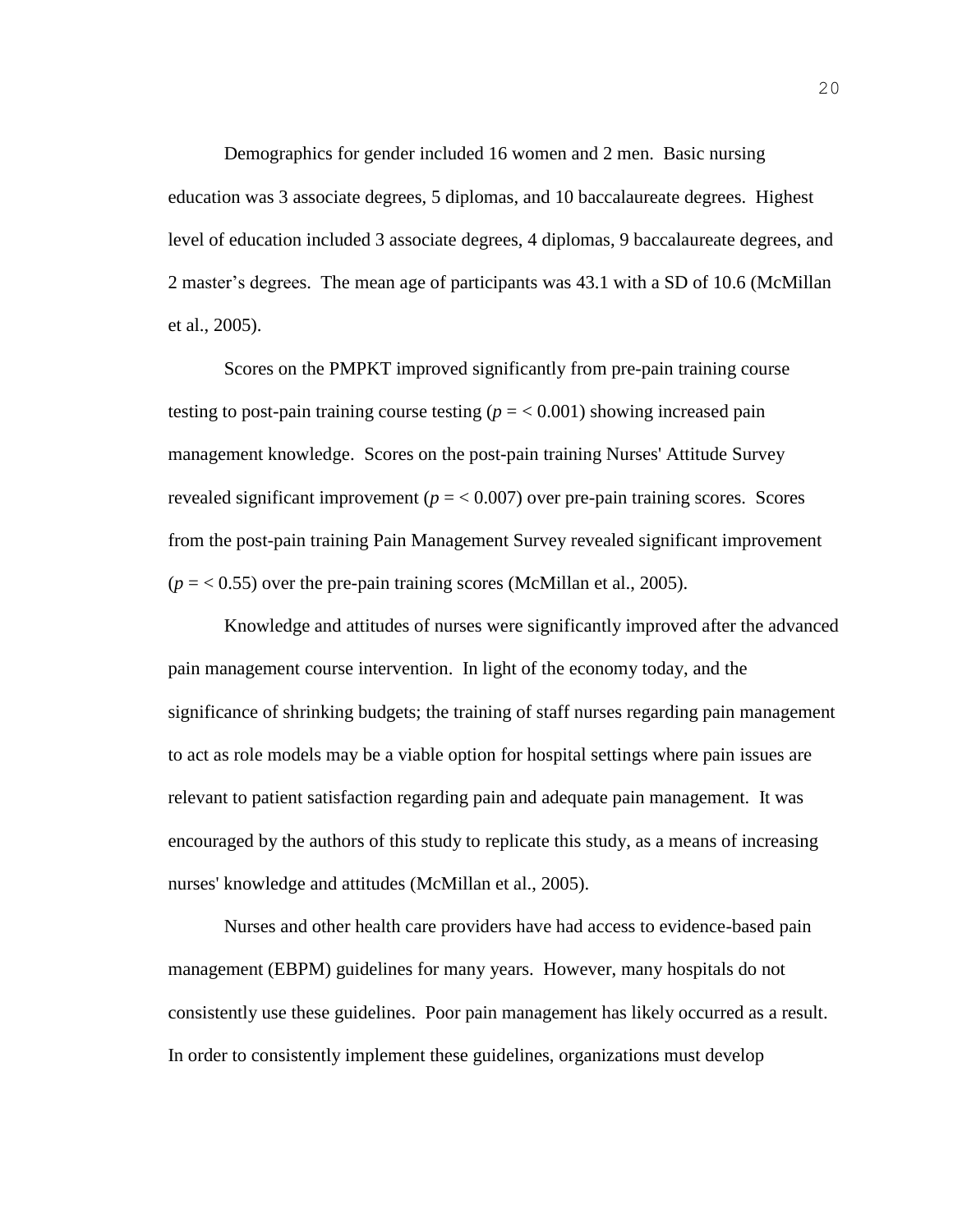appropriate policies and procedures. In addition, hospital accreditation agencies have set standards for hospitals and other health care organizations to be accountable for the use of EBPM guidelines (Samuels & Fetzer, 2009).

Samuels and Fetzer (2009) suggest that successful nurse implementation of EBPM guidelines consists of three components. The first component is that nurses have positive perceptions of the practice environment. A positive practice environment includes adequate time and resources, collaborative relationships, and appropriate communication. A second component for adequate EBPM use is that nurses have a high level of pain management clinical expertise. Lastly, the final component regarding appropriate EBPM use is that nurses actually implement these guidelines and interventions in practice.

The purpose of this study was to examine the contribution of individual nurses' perceptions of their practice environments and their clinical expertise in the use of BPPM. The research question posed by the researchers was: What are the effects of nurses' practice environment perception and clinical expertise on the implementation of EBPM? (Samuels & Fetzer, 2009).

Samuel and Fetzer (2009) used the Theory of Planned Behavior (TPB) by Ajzen as a theoretical framework for the study. The TPB offers the explanation that human behavior is considered to be intentional. The variables used in TPB are: normative factors such as the practice environment, clinical expertise, and the degree of control nurses have to act in ways that are independent (Samuels & Fetzer).

21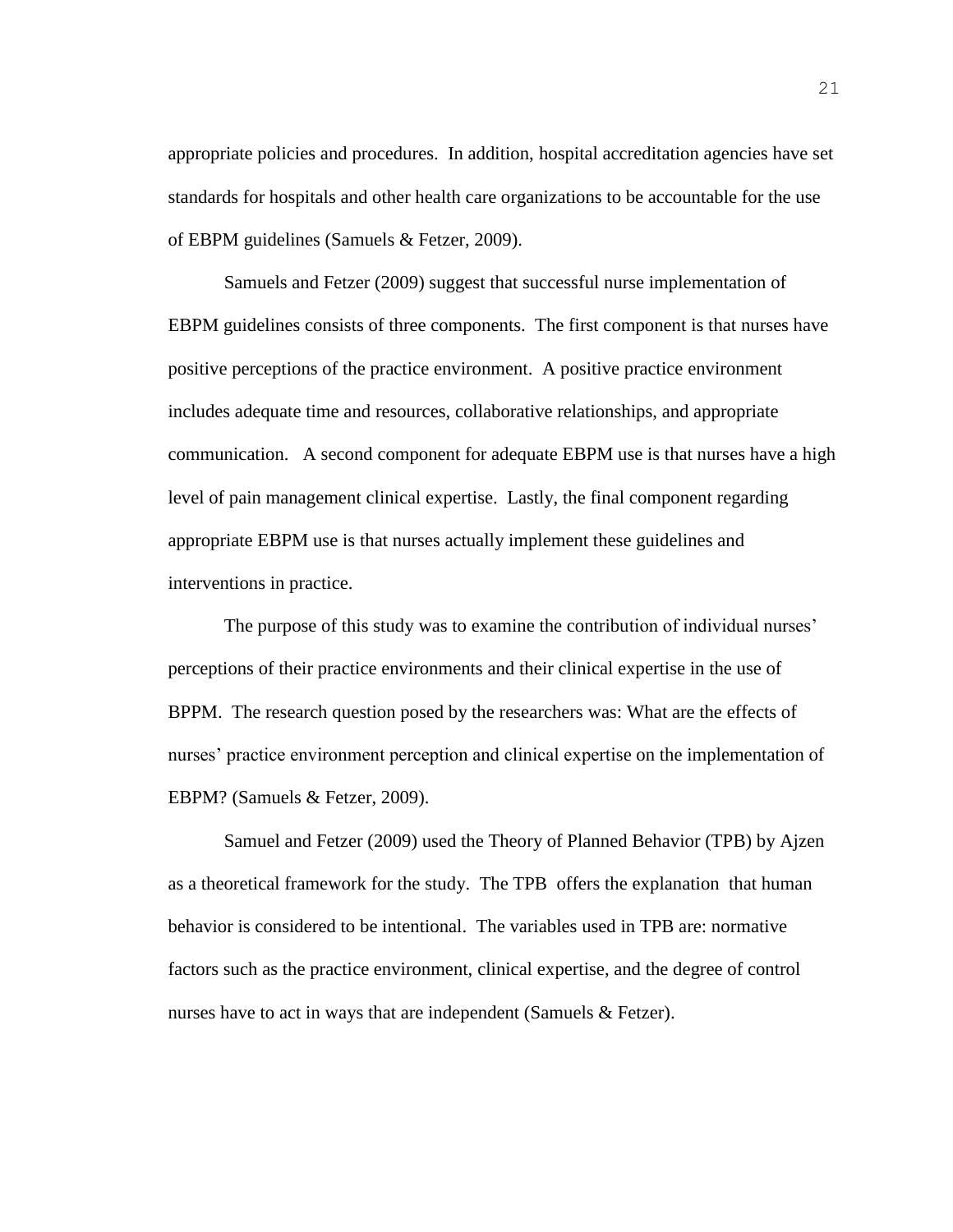The convenience sample for this study initially included 92 surgical nurses working on three different units from 2 metropolitan hospitals with one of the hospitals having Magnet designation. Nurses ranged from 23 to 63 years old with a mean of 36.9 years (SD, 10.7), 8 months to 42 years of nursing experience, and 64% held bachelor's degrees. Most nurses (n=80) identified themselves as proficient, 2 as novices, and 10 as experts (Samuels & Fetzer, 2009).

Nurses were asked to complete two instruments. The first instrument was the Practice Environment Scale of the Nursing Work Index (PES-NW), which measures nurses' of the practice environment. Respondents rate each of 31 items on a scale of 1 to 4 from agree to strongly disagree. There are five equally divided subscales, consisting of: nursing foundations of quality care, staffing and resource adequacy, collegial nursephysician relationships, and nurse manager ability, support, and leadership (Samuels & Fetzer, 2009).

The second tool was the Clinical Nursing Expertise (CNE) instrument, which is used to measure clinical expertise based on Benner's novice to expert framework. The CNE has 34 nursing activities common to medical-surgical nursing which includes a 5 point scale for which to rate the clinical expertise from novice to expert. A clinical expertise score is calculated as a mean from all of the items (Samuels & Fetzer 2009).

The third measurement was the Samuel's Pain Management Documentation Rating Scale (SPMDRS). The SPMDRS allows scoring of the quality of a nurse's pain management documentation to identify compliance with evidence-based pain management. The quality scores are related to 55 pain management documentation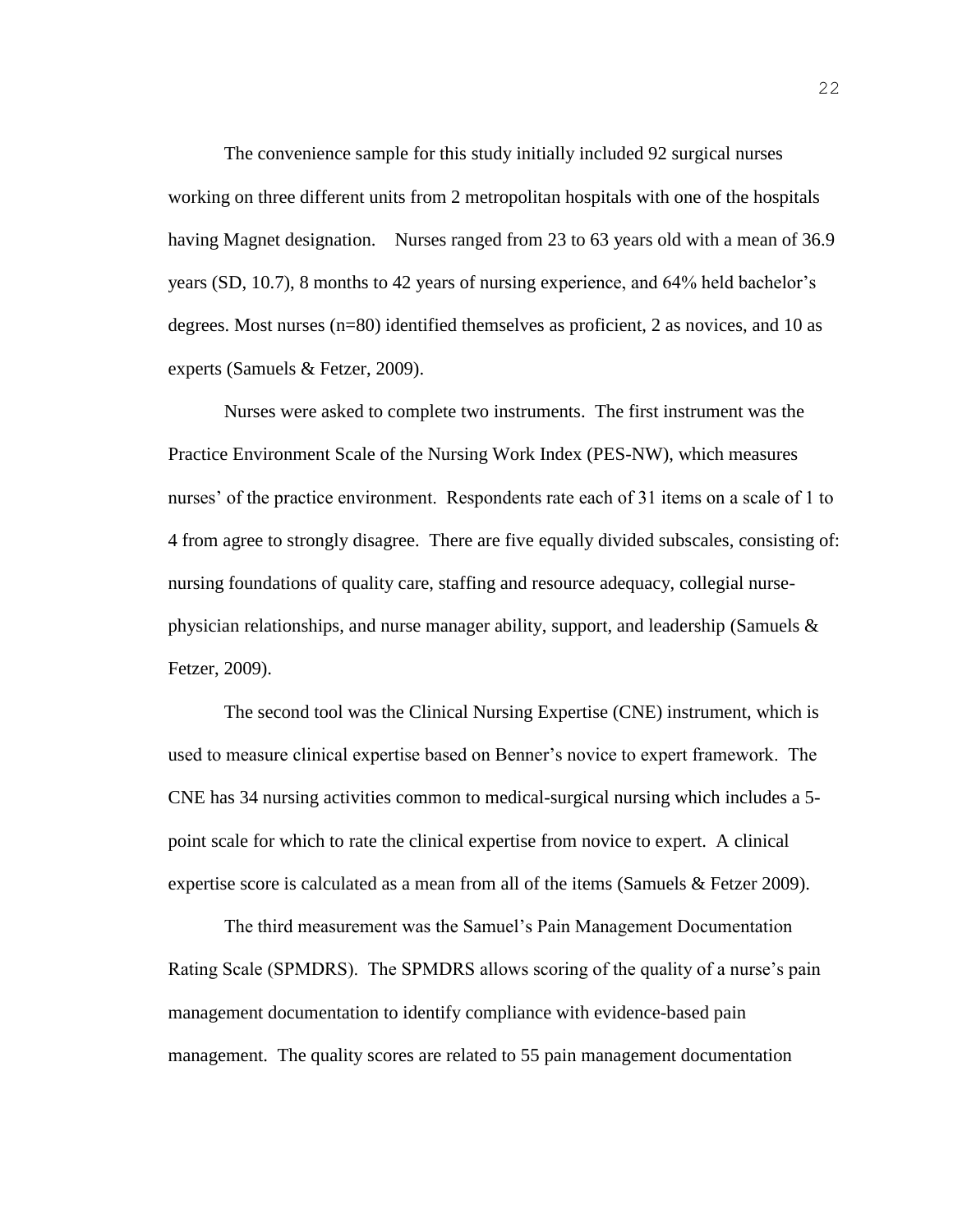patterns of assessment, interventions, re-assessment, and further intervention. Four different patient entries for each nurse were rated with a quality score ranging from 1=excellent to 7 =very poor. A mean score is calculated from the four entry scores to determine each nurse's pain management documentation quality (Samuels & Fetzer, 2009).

The patient records of any patient, who received epidural opioid or patientcontrolled analgesia were used for review using the SPMDRS. Seven nurses' records were unreadable so these records were excluded from data analysis, which resulted in the final sample size of 85 nurses. The records of patients who were receiving opioids through epidurals, along with patient controlled anesthesia (PCA's) were not included until the medications were discontinued (Samuels & Fetzer 2009).

The PES-NWI had the ability to distinguish between non-Magnet and Magnet hospitals. A high score indicated a positive practice environment, which supports criterion and content validity. Significant relationships were not demonstrated between PES-MWI scores related to expertise and demographic variables. Differences among variables across units were not shown across units. A significant difference was noted between the Magnet and non-Magnet hospital  $(t_{83} = 2.45; p = .016)$ . The PES-NWI score was higher in the Magnet hospital (Samuels & Fetzer, 2009).

Concerning levels of expertise, differences were not noted between nurses employed at the Magnet versus the non-Magnet hospital within the sample studied. The theoretical notion that experience is a component of expertise has been supported, and validated by findings previously stated above. Significant moderate correlations existed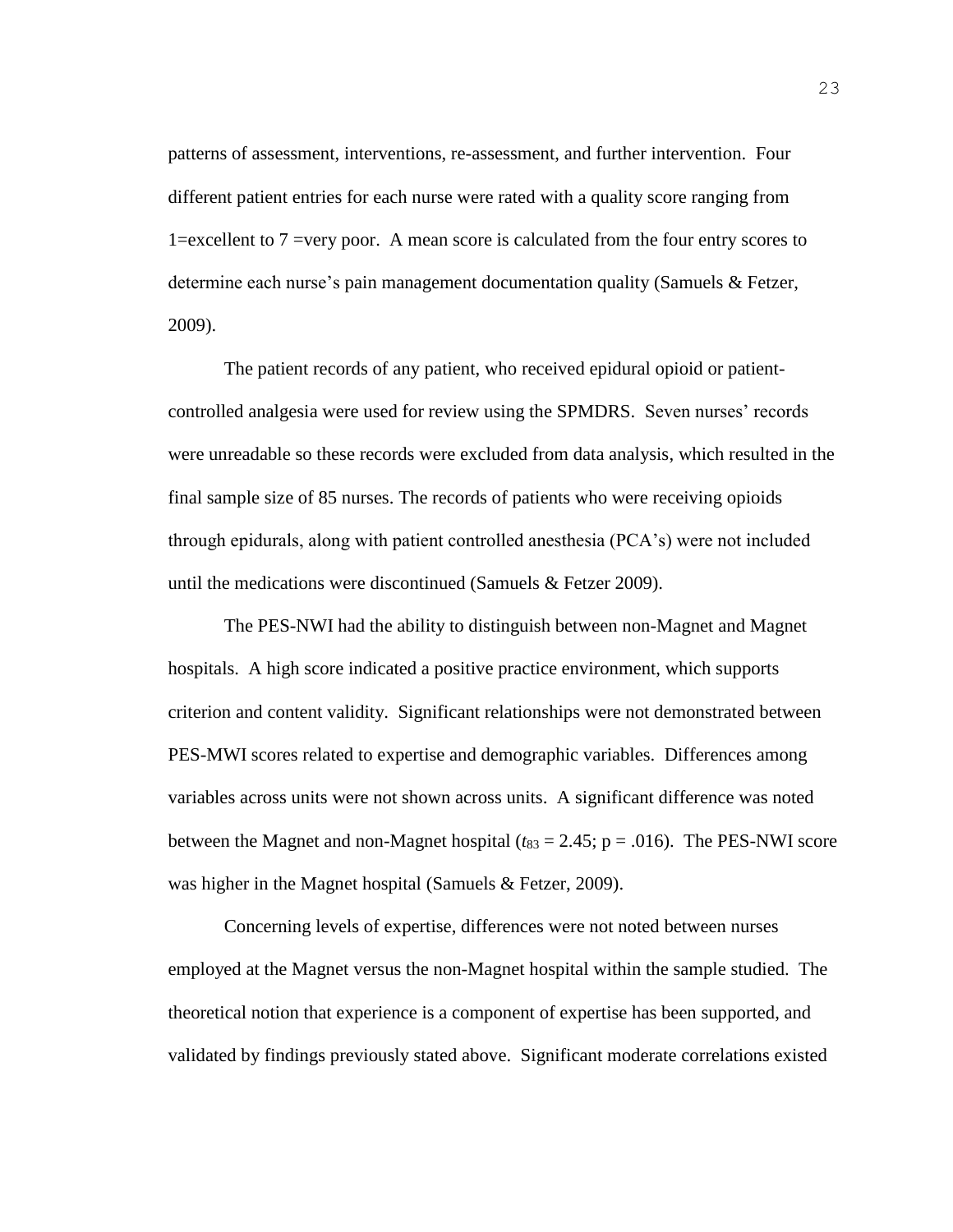between demographic variables and expertise. Higher ratings of expertise correlated with older age ( $r = 0.46$ ;  $p < .000$ ), more years of experience ( $r = 0.53$ ;  $p < .000$ ), more years working on the unit  $(r = .51; p < .000)$ , and more years of employment at the facility  $(r = .51; p < .000)$ , and more years of employment at the facility  $(r = .51; p < .000)$ .  $0.051$ ; p $< .000$ ). These findings suggest the premise that a component of expertise is experience (Samuels & Fetzer 2009).

Pearson's correlation was used in data analysis to determine the relationship between variables. Multiple regression statistics was used to identify predictors of EBPM. Study findings indicate that nurses' clinical expertise contributed to a mere 4.4% of the variance of the quality of PMD. Concerning practice environment perception, there was no contribution noted. Findings demonstrated that the greater the level of expertise, correlated with a decreased PMD quality. The contribution of expertise proved to be in the negative direction. These results, as shown in previous studies, support the notion that the dominance of individual nurse's practice patterns (Samuels & Fetzer, 2009).

The study further emphasizes that individual nurse's education, experiences and proficient professionals, as demonstrated within this sample, suggest that nurses' personal experience and knowledge is the major factor used in documentation of pain management. Furthermore, expert nurses may lack recent educational evidence based guidelines needed to accurately document pain assessments. The adoption of EBPM can be influenced by a busy surgical unit, time constraints, and patient variables; which are commonly stated as barriers by nurses for reasons of inadequate pain management documentation in their charting (Samuels & Fetzer, 2009).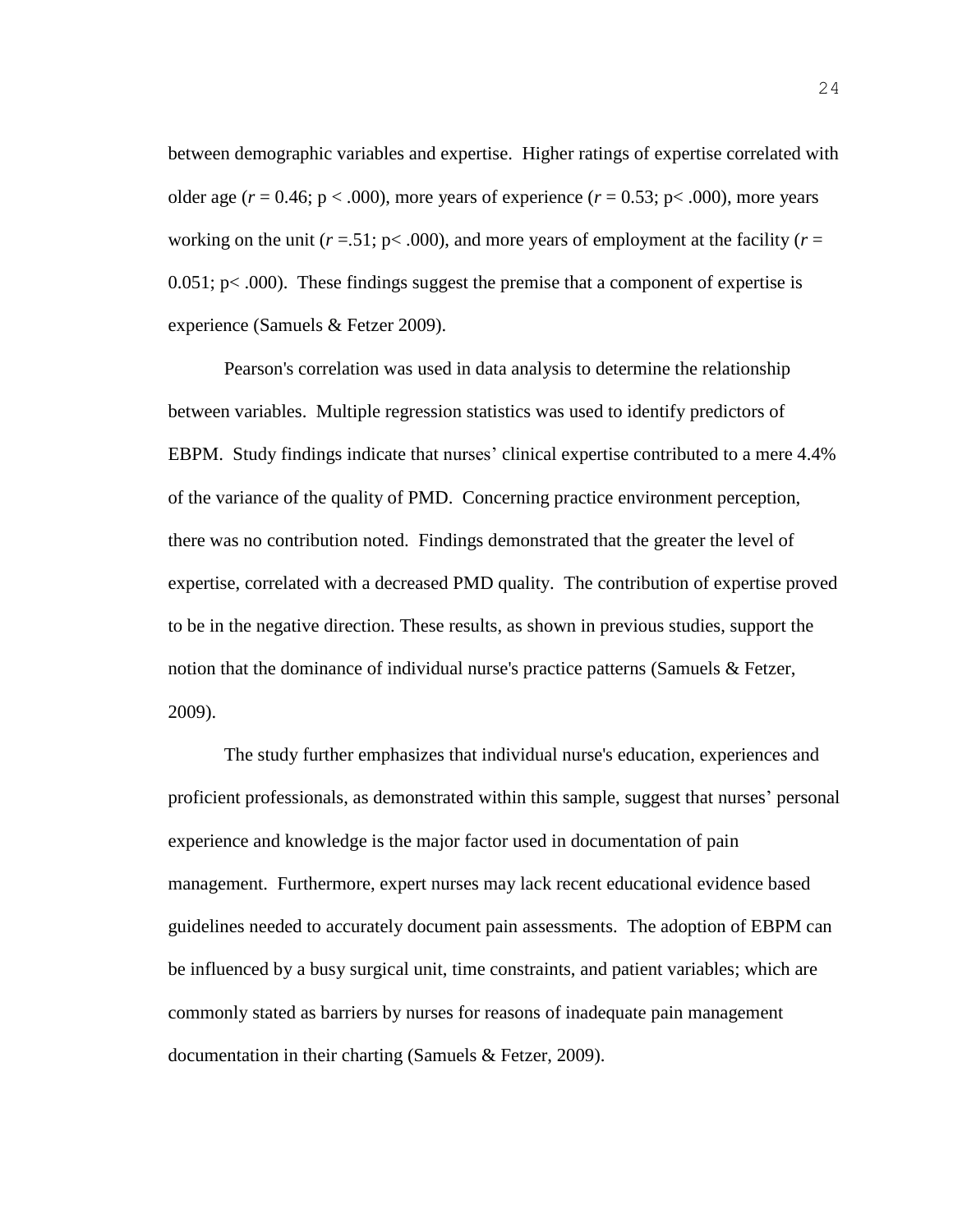Pain management guidelines along with interventions must be followed, in order to correct unresolved pain issues among patients. Health care systems must make documentation and implementation a prioritization within their institution. The implementation of evidence-based practice regarding pain management is attempting to reach the goal of unresolved pain issues (Samuels & Fetzer, 2009).

 This study showed that various levels of expertise in nursing, have a definite impact on satisfactory delivery of pain management to our patients' at the bedside. Novice nurses are more inclined to deliver adequate pain management to their patients, as they are more proficient with research literacy, and evidence-based practice guidelines. Evidence has shown that expert nurses are not fluent in adequate pain management delivery. With this in mind, educational efforts on the part of individual experienced nurses combined with the need to meet this standard must be overseen by organizations. Opportunities for new nurses to present at pain management conferences along with inservices could be a means in blending old practice with new knowledge. The use of the clinical record is the method of choice to be used as a learning tool for expert nurses. Structured templates may be the best method in training beginner and novice nurses for best pain practice management (Samuels & Fetzer, 2009).

It is important for administrators and nurse managers to make education available to experienced nurses so they will be better equipped in orienting new nurses to manage pain effectively. Reinforcement and counseling is needed to align best practice with current practice in order to achieve optimal patient outcomes related to best practice concerning the issue of pain management (Samuels & Fetzer, 2009).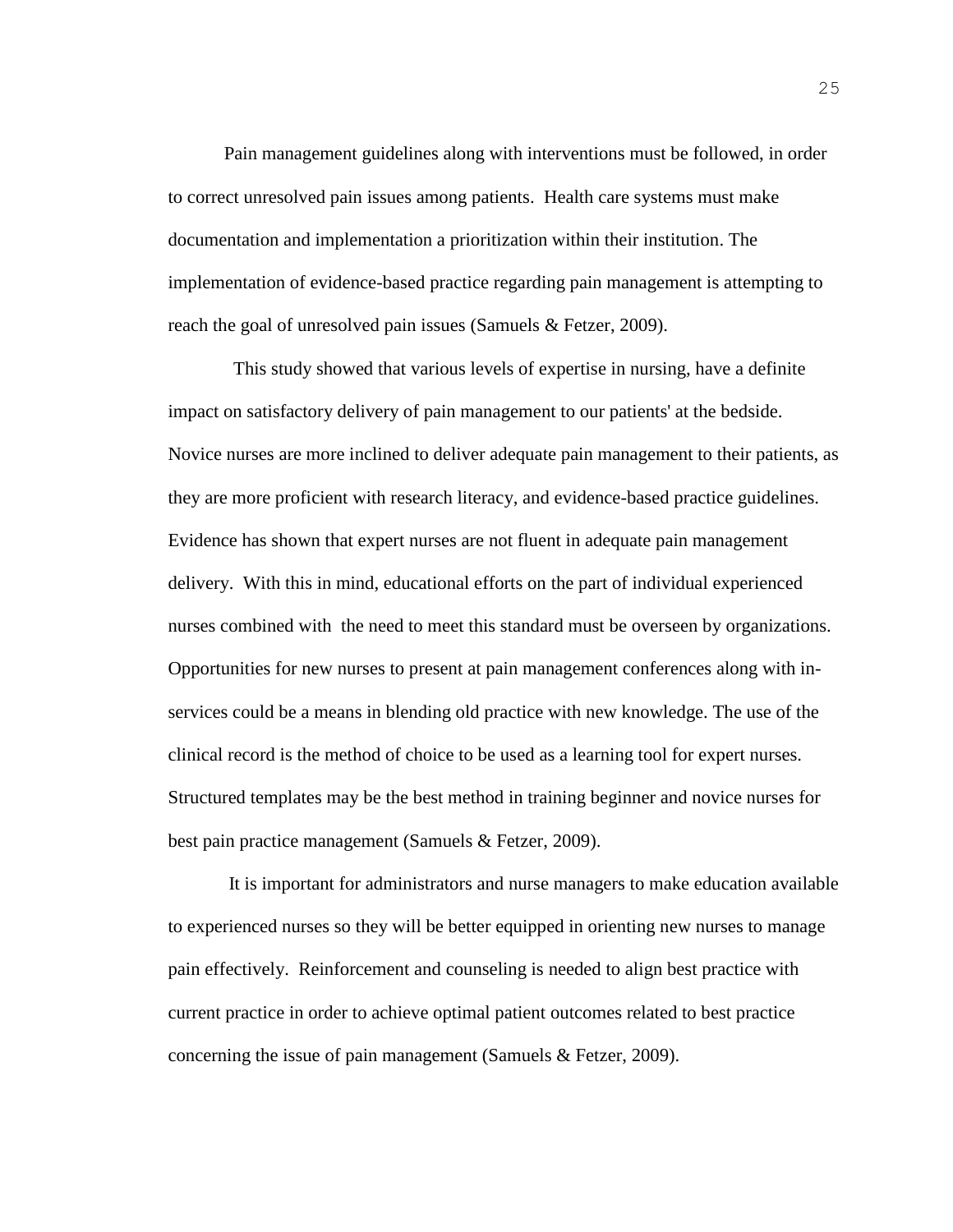Nurses lack knowledge, and have negative attitudes regarding cancer pain management concerning analgesic administration and titration. This knowledge deficit has led to using placebos, administering pain medication as needed rather than scheduled, extending dosage intervals, using too low of dosages, and having the inability to titrate dosages appropriately. Physicians along with patients lack knowledge regarding pain medication administration, which contributes to the magnification of the issue (Rushton, Eggett, & Sutherland, 2009).

Thus barriers to adequate cancer pain management exist. Patients with cancer fear unrelieved pain. Nurses working with cancer patients are often perceived to have more knowledge and more positive attitudes about cancer pain management than nurses not working with cancer pain patients. However, this may or may not be true. The purpose of this study was to investigate the knowledge base and attitudes of oncology and nononcology nurses in Utah regarding cancer pain management (Rushton et al., 2009).

The study took place in the state of Utah. The population consisted of all RN licensures listed in the state of Utah. A random sample consisting of 1500 nurses were computer selected to participate in the study. All members of the Intermountain Chapter of Oncology Nursing Society also received the same materials ( $n = 100$ ). It was thought by the researchers that oncology nurses would have a current knowledge base, and attitudes that were consistent with current literature and evidence based practice regarding cancer pain management (Rushton et al., 2009).

Potential participants received an explanation letter of the study, the Nurses Knowledge and Attitudes Survey Regarding Pain, the demographic survey, and a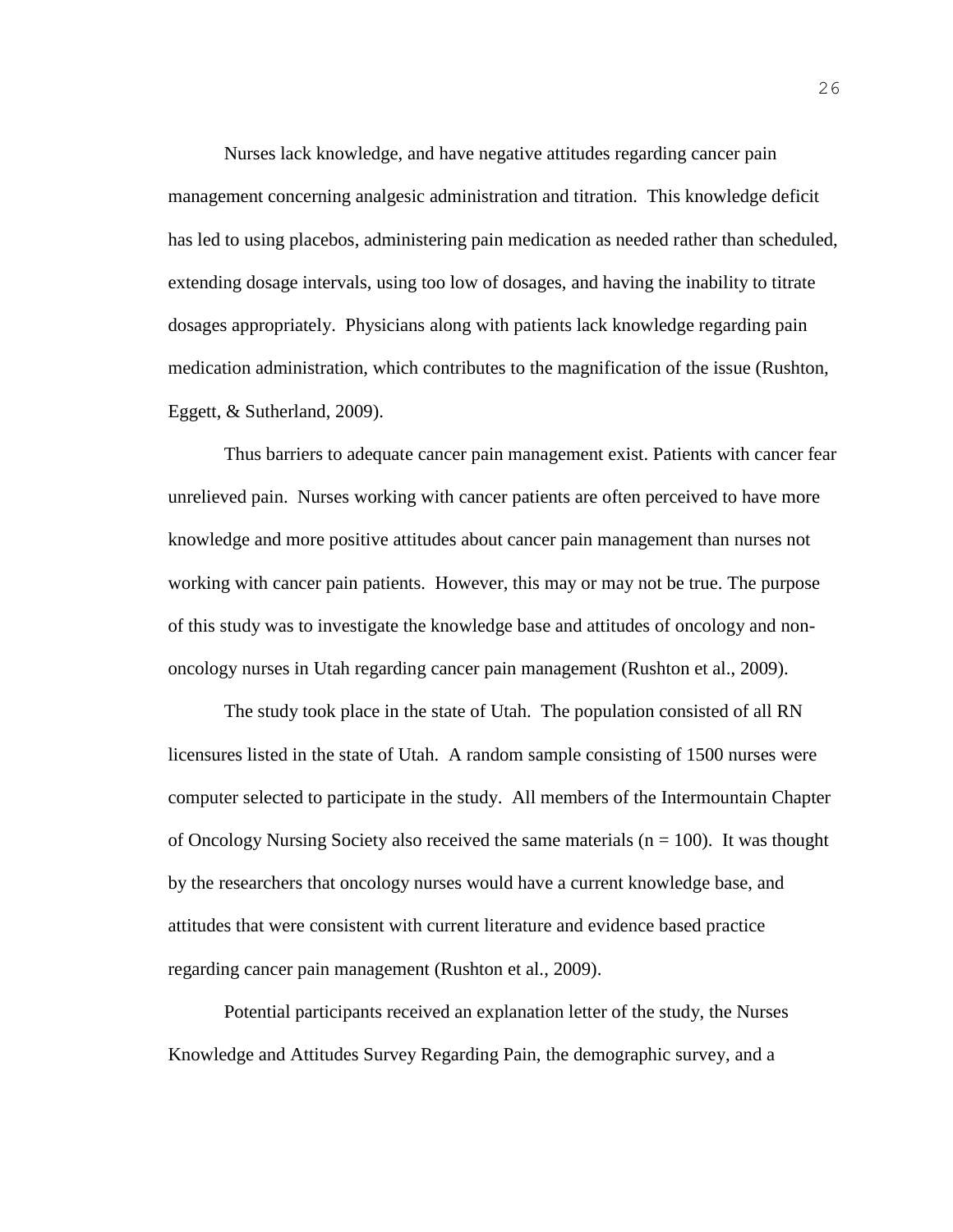stamped pre-addressed return envelope. Consent was implied through return of the survey. Surveys returned were from 303 non-oncology nurses and 44 oncology nurses Demographic data included education, age, years of experience caring for patients with cancer as a registered nurse, exposure to education related to pain, personal cancer experience, and past and present employment status (Rushton et al., 2009).

Ferrell's Nurses Knowledge and Attitudes Survey (2008) was the tool used to compare attitudes and knowledge regarding cancer pain to non-oncology and oncology nurses. Content was established from the American Pain Society, AHCPR, and The World Health Organization. This survey consisted of 37 items. Aside from the demographic characteristics, the following characteristics were investigated: education, work status, area of employment, area of work, work position: staff nurse, number of patients with cancer cared for within the past six months, patients with cancer with pain lasting longer than one month, access to pain management teams, pain management teams helpful, pain management education, at least four hours of pain education in past two years, would attend pain management course, personal cancer experience, friend or family experience with cancer, personal pain experience, friend or family experience with pain (Rushton et al., 2003).

Content validity of the Nurses' Knowledge and Attitudes Survey Regarding Pain was established by pain experts. Construct validity was established by comparing nurses with different levels of expertise and their respective scores. The different levels of expertise consisted of: graduate nurses, new graduates, students, oncology nurses, and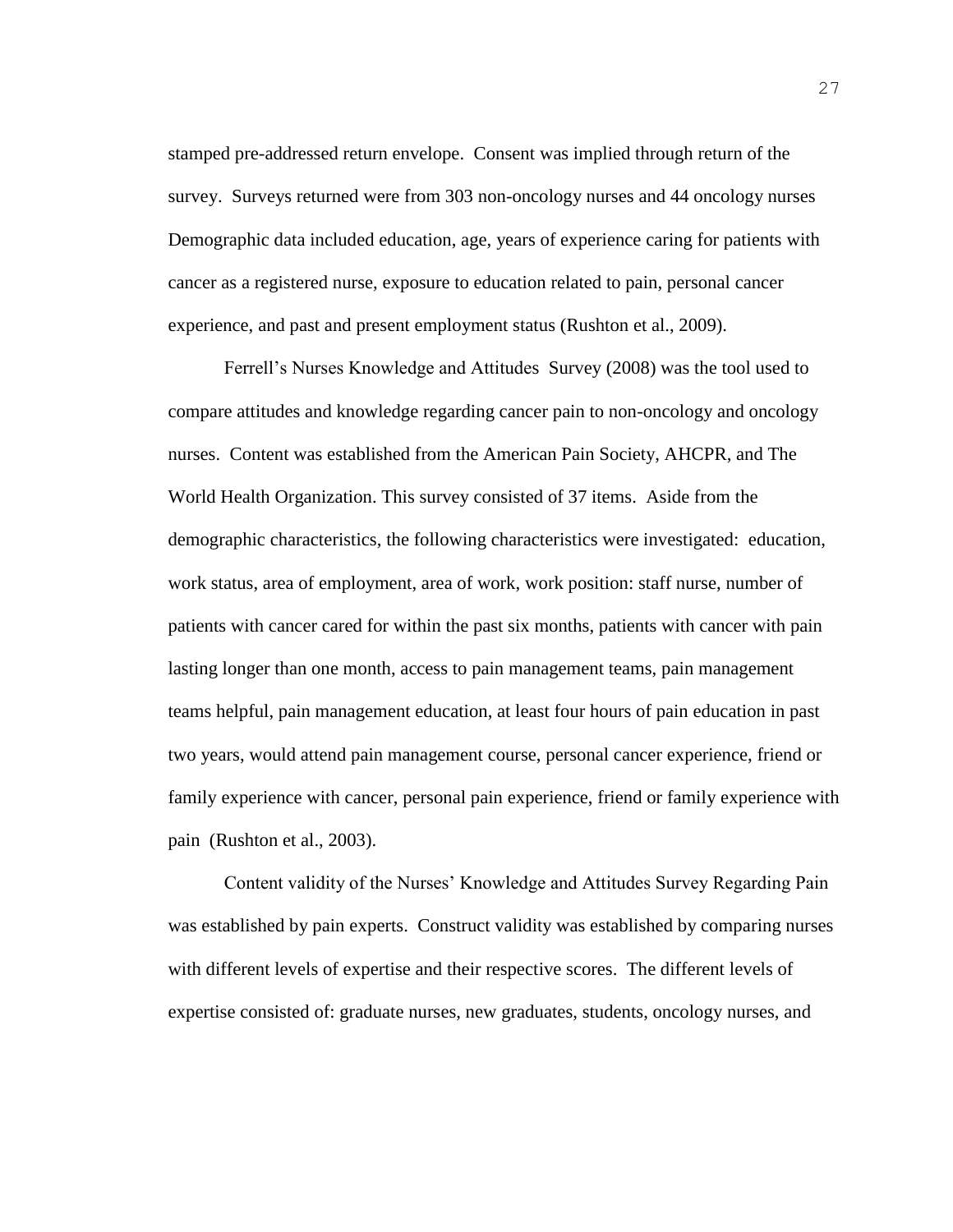experienced senior pain experts. The tool was able to distinguish the different levels of expertise (Rushton et al., 2003).

ANOVA and chi square analysis was used to measure demographic characteristics between oncology and non-oncology nurses. These variables were tested at the  $(p = 0.01)$  level. The knowledge and attitude questionnaire consisted of multiple choice and true or false questions. Scores were obtained and ANOVA was used to compare the differences between the two groups of participants (oncology and nononcology nurses). Chi-squared analysis was used to measure individual nominal data questions, which reached a significant level of  $(p = .01)$  as to the relationship between groups (Rushton et al., 2003).

Demographic information showed no significant differences in experience or age among the two groups of nurses. The non-oncology nurses had less formal education versus the oncology nurses. Oncology nurses working in larger hospitals had more experience caring for patients with chronic pain and cancer. Oncology nurses also received more recent education related to pain management. ANOVA statistics showed significant differences between the oncology nurses and non-oncology nurses in their total scores on the Nurses' Knowledge and Attitude Survey Regarding Pain. The oncology nurses obtained significantly higher scores than the non-oncology nurses' total scores (Rushton et al., 2003).

 Oncology nurses were able to correctly answer a selected group of 14 questions out of the 37 survey questions significantly more  $(p<0.01)$  than the non-oncology nurses. Interestingly, non-oncology nurses were unable to answer 15 questions or greater 40% of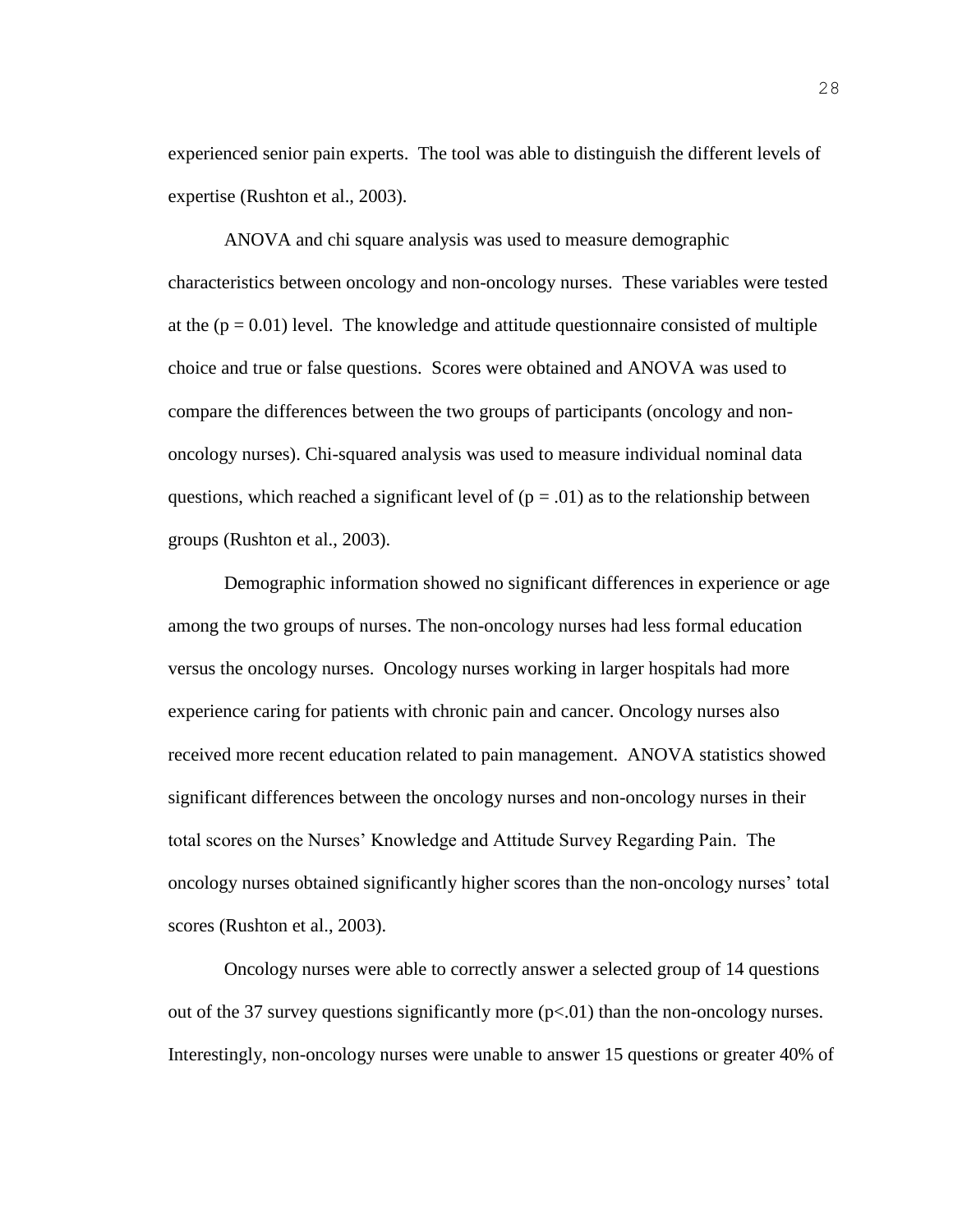the time. Oncology nurses missed five questions or greater 40% of the time while nononcology nurses missed 15 questions 40% of the time. Forty-three percent of the oncology nurses did not know about the use of some non-opioid drugs for pain management. Non-oncology nurses did not answer questions correctly related to nonpharmacologic methods of pain management (Rushton et al., 2003).

 Oncology nurses have more expertise, regarding pain management, than their non-oncology counterparts. This study showed that non-oncology nurses had difficulty with the basic principles; however, oncology nurses did have problems answering analgesic questions correctly. These findings remain consistent with previous research. It is concerning when non-oncology nurses lack knowledge in dealing with cancer pain. It is important for all nurses to be able to manage cancer pain. Nurses should have the basic understanding of pain management principles, to effectively take optimal care of their patients. Both groups of nurses in this sample showed an interest in continuing education regarding pain management (Rushton, et al., 2003).

Nurses are looked at by the community as experts. They must have a strong knowledge base related to pain management, which will enable them to apply these principles to any medical setting. All members of the health care team, should be knowledgeable regarding evidence based pain management practices, and be supported in practicing correct pain management principles. Nurses and physicians must be cognizant of these principles in order to finally adequately manage pain (Rushton et al., 2003).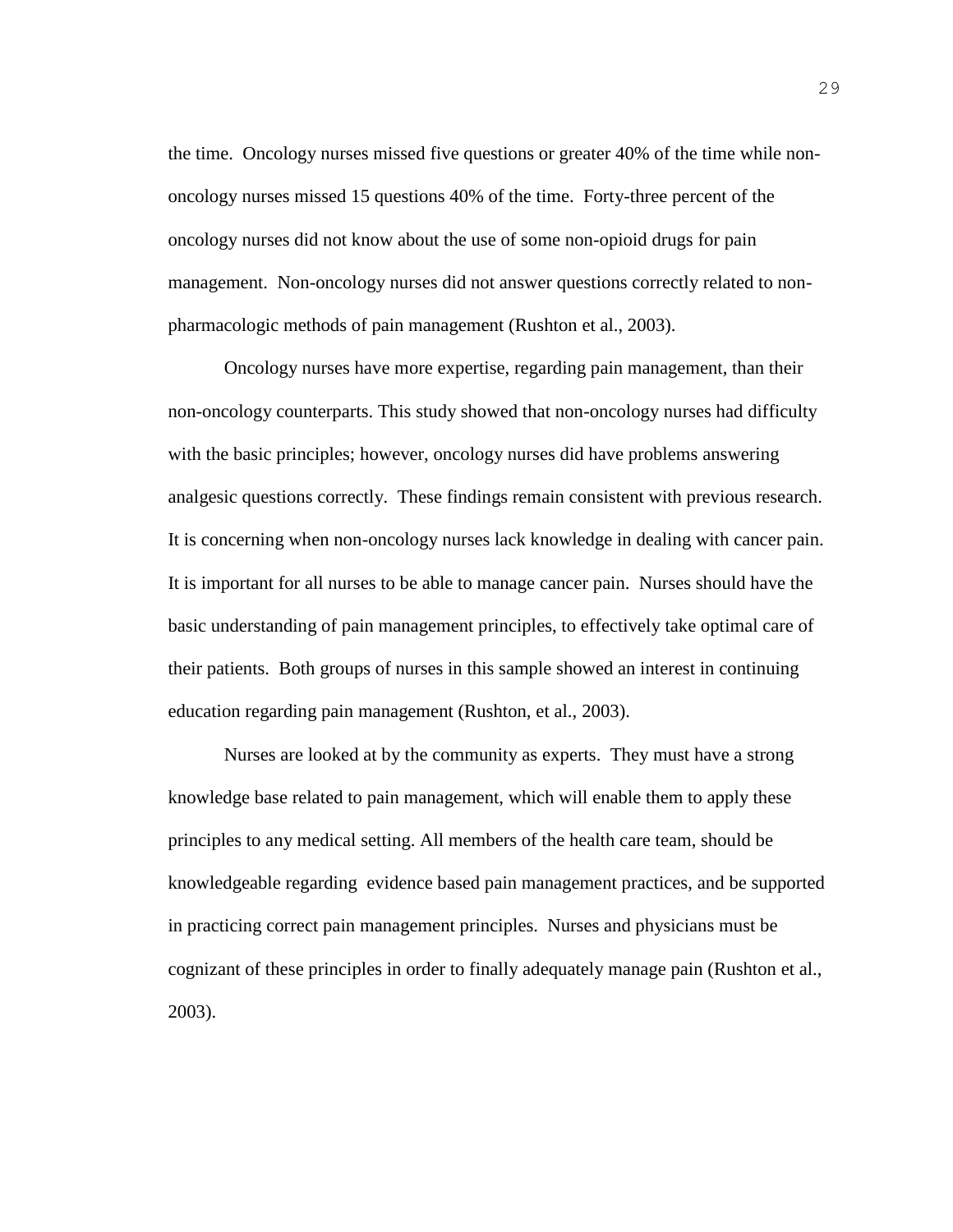Barriers to pain management are not well defined, and resistant to efforts to correct, and manage pain appropriately. Nurses' attitudes towards pain assessment tools needs to be further investigated. Ajzen and Fishbein's Reasoned Action Theory (1975) was used in a study to provide a framework that depicts an attitude toward an object (pain assessment), which in this example is a function of his beliefs about those beliefs. Two variables of attitude are belief strength and feeling evaluation. These can be measured with an open-ended instrument. The purpose of the study was to : (a) Examine nurses' attitudes and beliefs about pain assessment tools and the relationship between nurses' attitudes towards pain assessment tools; and (b) Is there a correlation between attitudes regarding pain assessment, education, and experience (Young, Horton, & Davidhizar, 2006).

The study took place in a Midwest community hospital in the USA. It was understood by the participants, that their responses would be kept anonymous. A convenience sample of 52 nurses from one nursing unit volunteered to participate. Nurses had varying levels of experience, education about pain assessment tools, with the degree of pain education undetermined. The study was approved by the Human Rights Committee of the hospital and the college where the study took place (Young et al., 2006).

An open-ended instrument design was used to obtain the beliefs of the participants towards assessment of pain as a preliminary tactic in determining their beliefs. Understanding beliefs must be identified in order to understand the development of a fixed response instrument used to measure attitude, according to Fishbein and Ajzen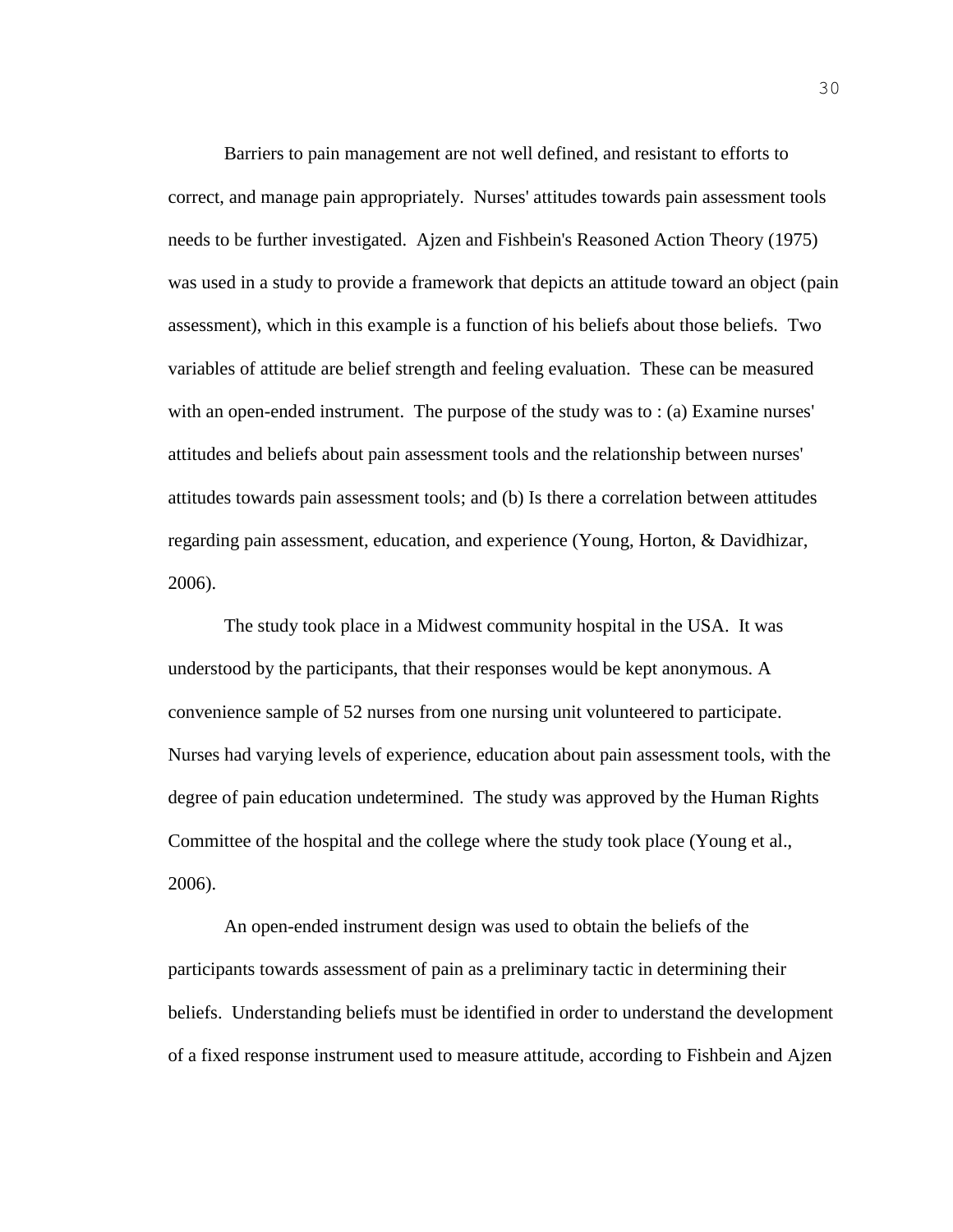(1975). Three open-ended questions regarding beliefs about pain assessment were utilized: (a) What are your beliefs about assessment of pain?; (b) What are your beliefs about the use of pain assessment tools?; and (c) What are your beliefs about the use of pain assessment tools in improving patient outcomes? (Young et al., 2006).

Participants were asked to rate their belief strengths in relation to the previous three questions as  $a +1$  (mildly) or  $+2$  (strongly believe). The participants were also asked to rate their feeling regarding their belief which ranged from -2 (very negative) to +2 (very positive) for the questions (Young et al., 2006).

Nurses participating in the survey presented 187 beliefs related to the three questions asked. The following clusters were determined related to positive beliefs: (a) the value of assessment tools; (b) their value in relation of positive outcomes; and (c) the value of tools in providing objective and measurable data. The following clusters were determined related to negative beliefs: (a) assessment tools lacked objectivity; (b) assessment tools were subjective and inaccurate; and (c) other strategies than pain assessment tools could be used (Young et al., 2006).

Attitude was calculated using Fishbein and Ajzens' formula. Attitude scores varied from - 6 to 28 with a mean score of 8.3, indicative of positive attitudes toward tools which measure pain assessment. The following are positive beliefs revealed by the questionnaire: (a) pain assessment tools can help patients be reasonably comfortable; (b) are extremely beneficial to well-being; (c) are an important aspect of assessing pain accurately; (d) addressing the issue effectively; and (e) tools are paramount in resolving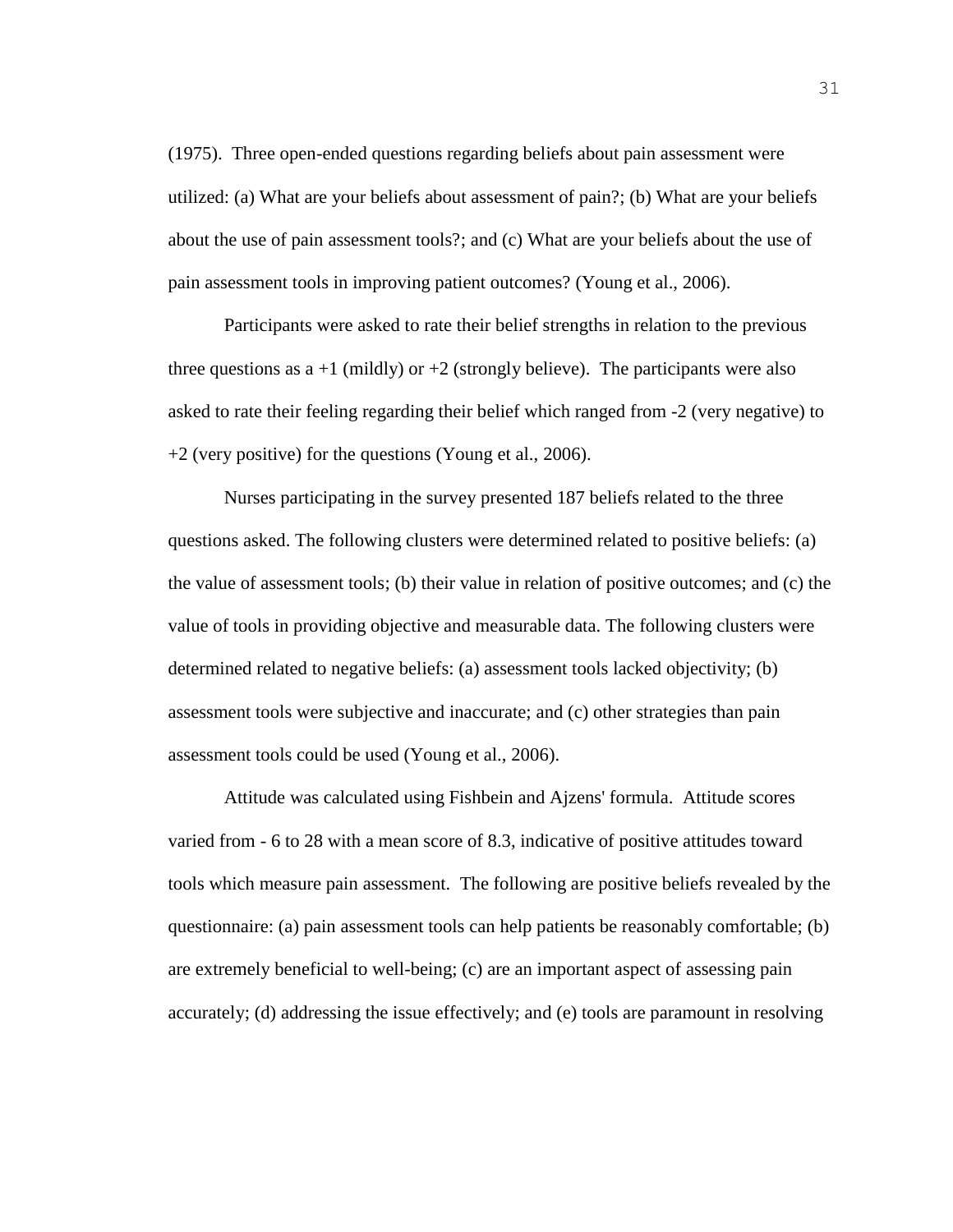the problems of pain. The nurses' overall beliefs were that usage of a pain tool aided them in establishing patients' overall comfort and welfare (Young et al., 2006).

Twenty-two responses indicated that assessment tools provide objective and measurable data, encouraging accountability and understanding of accurate pain assessment for their patients. Pain assessment tools provided for positive attitudes, beliefs, and greater accuracy with documentation. Over half of the sample believed that tools were subjective. Correlation between experience and attitudes was not shown. A correlation was found between positive attitudes and education (Young et al, 2006).

The findings also revealed that twenty-nine of the beliefs declared pain assessment tools inaccurate and subjective. One nurse stated that watching mannerisms is better. These beliefs lead to the theory that pain assessment tools are inaccurate and unbeneficial with negative outcomes as the end result (Young et al., 2006).

Changes in behavior for caregivers of patients in pain should reflect an increased positive attitude that will increase patient satisfaction with pain control. Education for caregivers and patients regarding pain management will reduce pain and increase patient satisfaction regarding pain control. Pain assessment tools should be used, but need to be improved for objectivity (Young, et al., 2006).

Educational, biographical, and experiential data were the demographic variables used to determine if a relationship exists between attitudes regarding pain assessment and experience and education. Ninety- four percent of the respondents were female. Over half of the respondents held an associate degree in nursing (ADN), Twenty-nine percent held a bachelor of science degree in Nursing (BSN). Licensed practical nurses (LPN)

32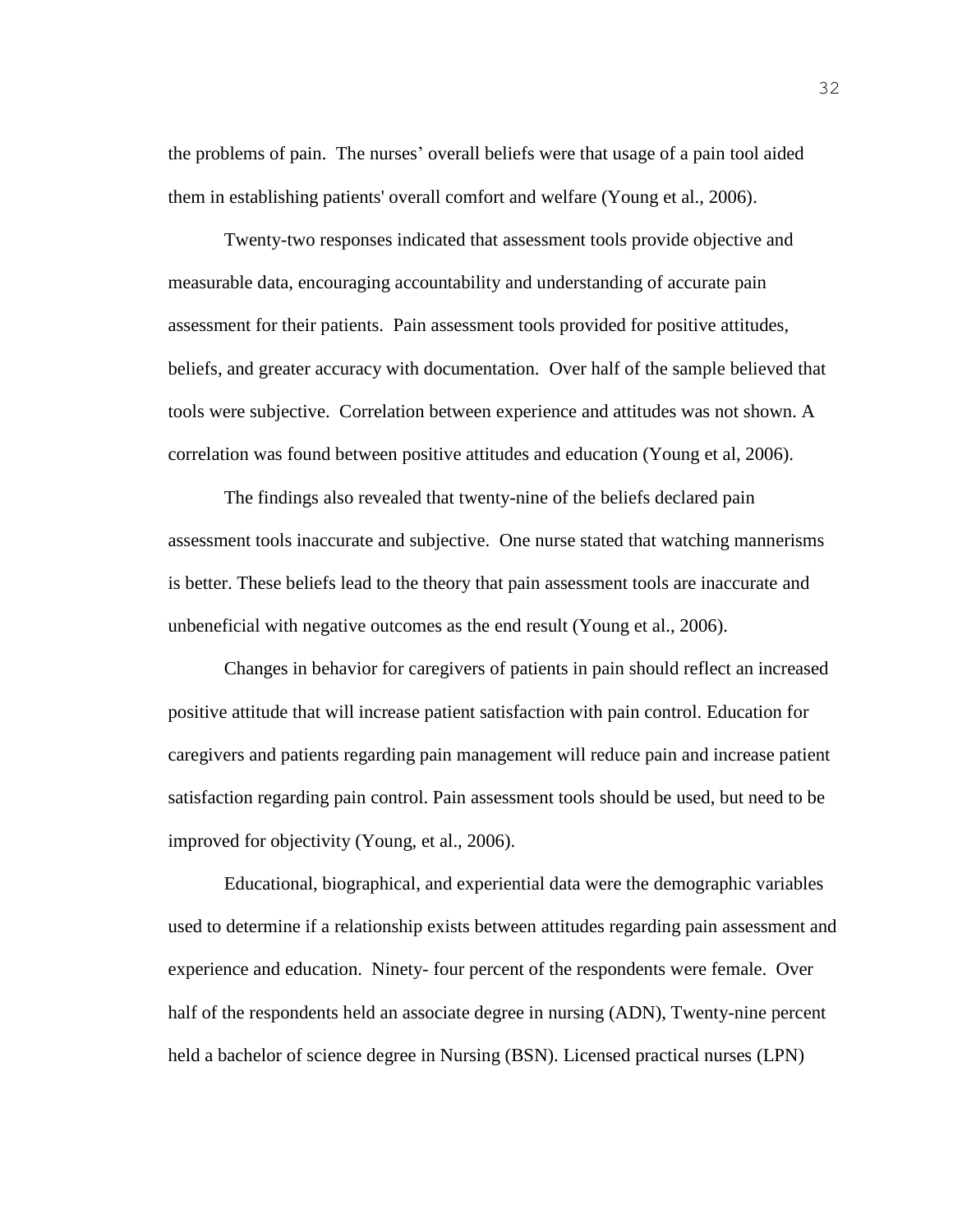accounted for 19% of the respondents. Twenty-eight percent of those surveyed had greater than ten years of experience and 11 respondents had less than five years of experience. Nurses with less than five years revealed a mean attitude of 6.3. Nurses ranging with five to ten years of experience revealed a mean attitude of 11.7, which was possibly skewed because one respondent's strength related to beliefs was 28. The mean attitude of the nurses ( $n = 28$ ) with greater than ten years of experience was 8.2.

Study findings suggest that nurses with greater experience, and usage of pain assessment tools did not necessarily correlate with a more positive attitude regarding pain assessment tools. Those surveyed with fewer than five years experience revealed the most negative attitude regarding patient outcomes and usage of pain assessment tools, ranging from -6 to 12. Those surveyed with five to ten years experience revealed a more positive outlook on using pain assessment tools, and patient outcomes in comparison to all three levels regarding experience with a range of -2 to 28. Those surveyed with greater than ten years experience revealed a range of -3 to 16 (Young et al, 2006).

Hours of education regarding pain management had a great impact on attitudes towards pain assessment tools. Pain management education within the past two years related to assessment tools varied among the participants. Fifty-two percent received 1 - 3 hours, 29% received 5 - 10 hours of education, and 19% received over 10 hours of education related to pain assessment tools. One participant surveyed with 1 to 3 hours of pain management education revealed the most overall positive score of 28 regarding their belief and attitude in regards to pain assessment tools. Of those surveyed, the group with 1 to 3 hours of education held the most negative outlook regarding tools used to assess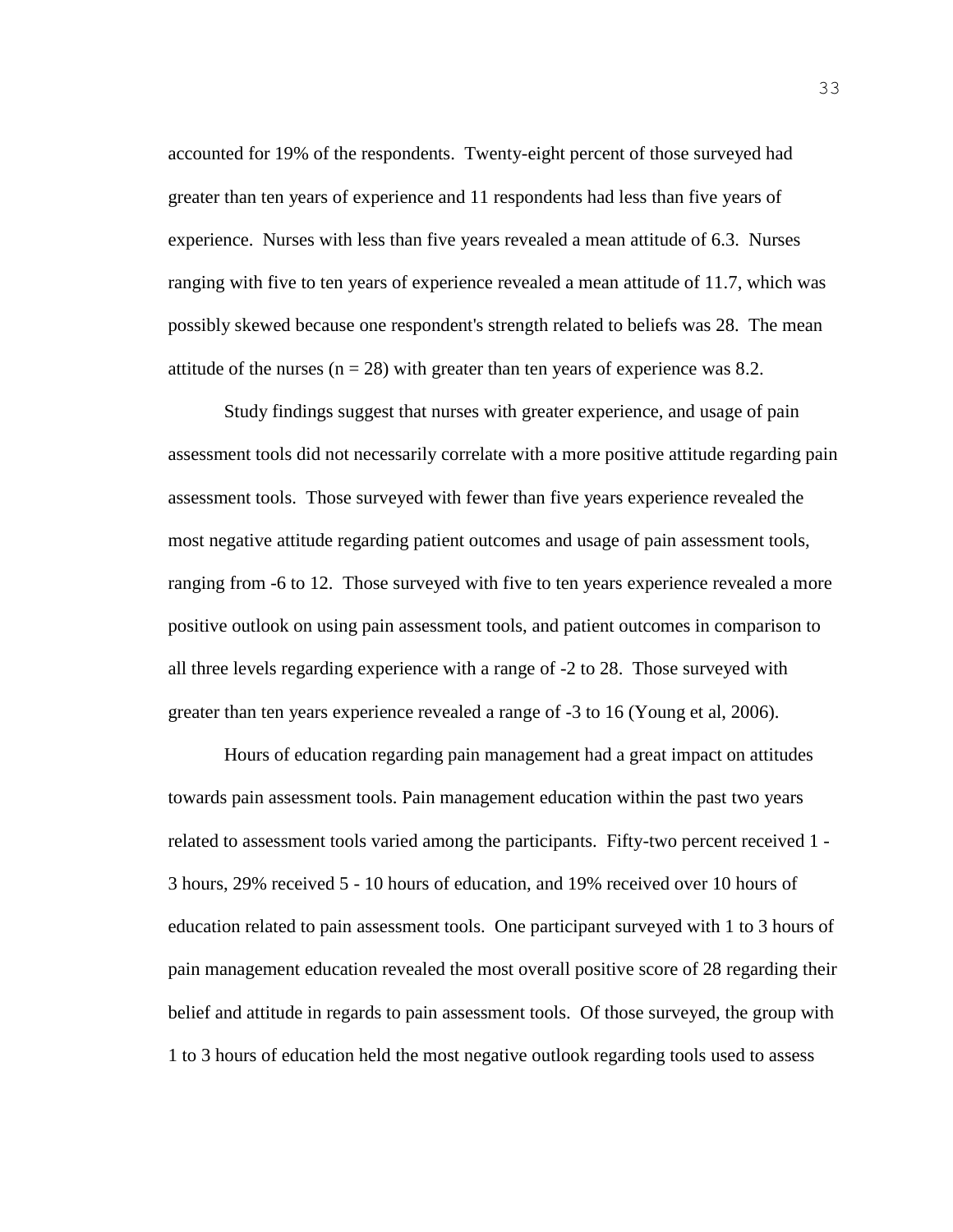pain with one participant score as low as -6. A mean of seven was revealed by the participants with 1to-3 hours of education related to beliefs and attitudes. Participant with 5 to 10 hours of education ranged -3 to +16 (mean = 7). Those with greater than ten hours of pain management education ranged from 0 to 16 related to attitude and belief regarding pain outcomes and assessment. This demonstrated an overall strength reflecting a correlation between hours of education and beliefs and attitudes. A mean attitude of nine was revealed by this group (Young et al., 2006).

Within the healthcare system, patients' satisfaction with pain is an important problem that requires immediate intervention. Patient satisfaction with pain management is dependent upon nurses and other health care professionals involved in the patients care. Implications based on the findings of this study suggest that nurses play an important role is patient satisfaction related to pain. Changes in preconceived beliefs and ideas could possibly be the catalyst in providing improved outcomes for patients that we serve in acute and chronic care settings. In order to shorten the gaps in pain management, an improvement in positive beliefs and attitudes is a necessity among health care providers. Caregivers need to have an adequate knowledge base in order to care for their patients, which can be obtained through educational endeavors. An increasing knowledge base is the framework required to increase positive beliefs and attitudes among caregivers. When caregivers attain positive attitudes through education, patient satisfaction with pain management will increase as a result (Young et al., 2006).

Nurses provide less than adequate pain management. Nurses often lack the ability to implement pain assessments and the degree to which the context of nursing practice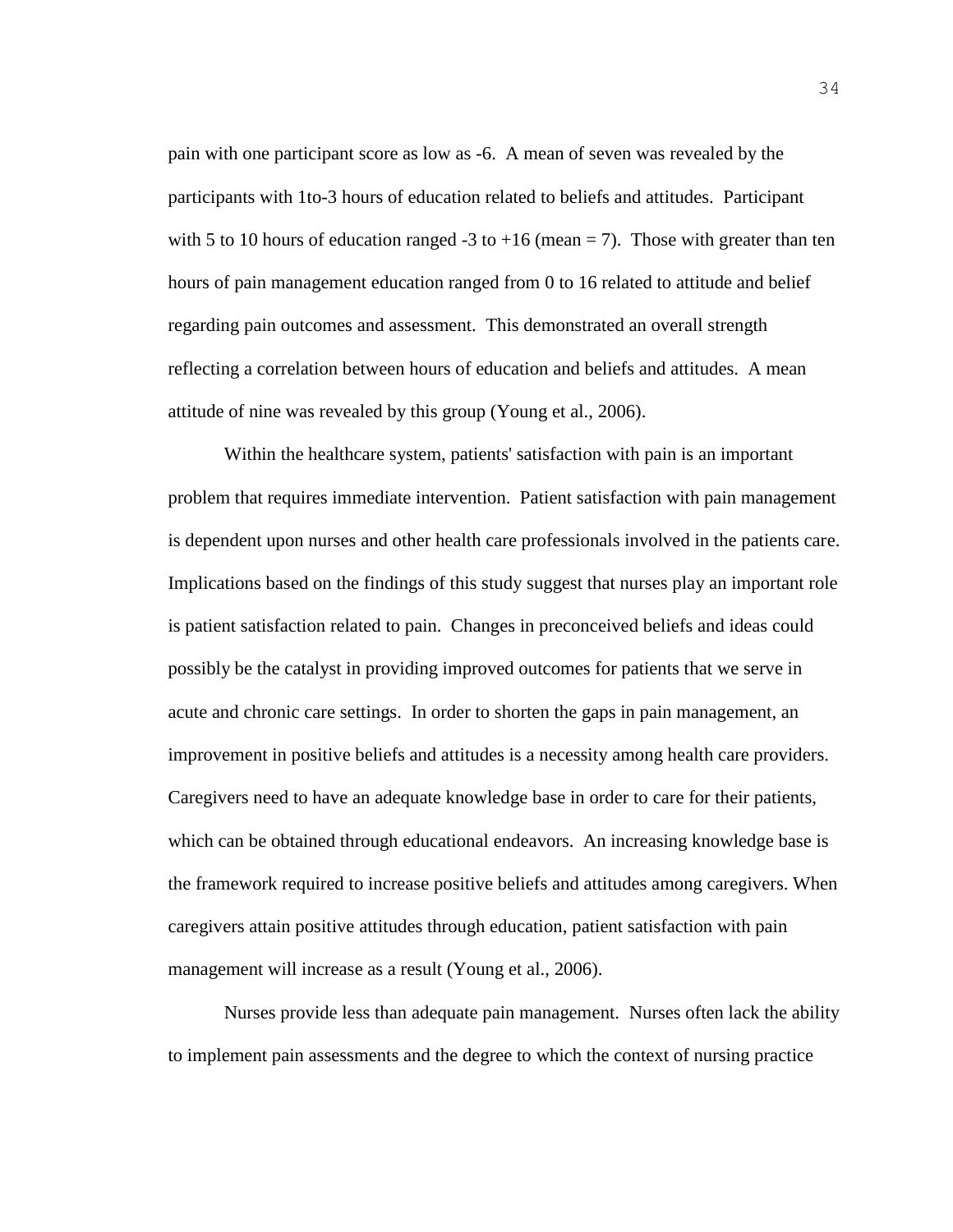influences the practice of individual nurses is very limited. The purpose of the study was to examine nursing pain assessment practice across two nursing units. The specific research questions were: (1) In what ways and to what extent does postoperative pain assessment vary across two nursing units? and (2) What is the impact of nursing unit social context on pain assessment practice? (Clabo, 2007).

Bourdieu's relational theory and the approach to reflexive ethnography was used to describe the nursing unit as context for practice. Bordieu's relational theory describes the practice of individual people who are situated within structured social contexts, through the employment of 3 foundational concepts consisting of habitus, field, and capital. With this approach, nursing units can be conceptualized as a field, with its own social culture, specifically, regarding pain assessment practices (Clabo, 2007).

The study took place across two general surgical units in a 700 bed teaching hospital in Northeastern United States. Each unit had 21 to30 beds and employed 27 to 30 registered nurses. Nurses were recruited during presentations and at unit meetings. Ten of the 12 dayshift nurses on unit A and 10 of the 13 dayshift nurses on unit B agreed to be observed as they implemented pain assessments and to be interviewed regarding each assessment (Clabo, 2007).

Using Bourdieu's approach, data collection consisted of participant observation, individual interviews, and small focus groups. This study took place in three phases over a nine month period. Phase I consisted of gaining entry within the hospital and each unit. The role of the researcher was established, relationships were developed between researchers and nursing staff. The researchers familiarized themselves with the units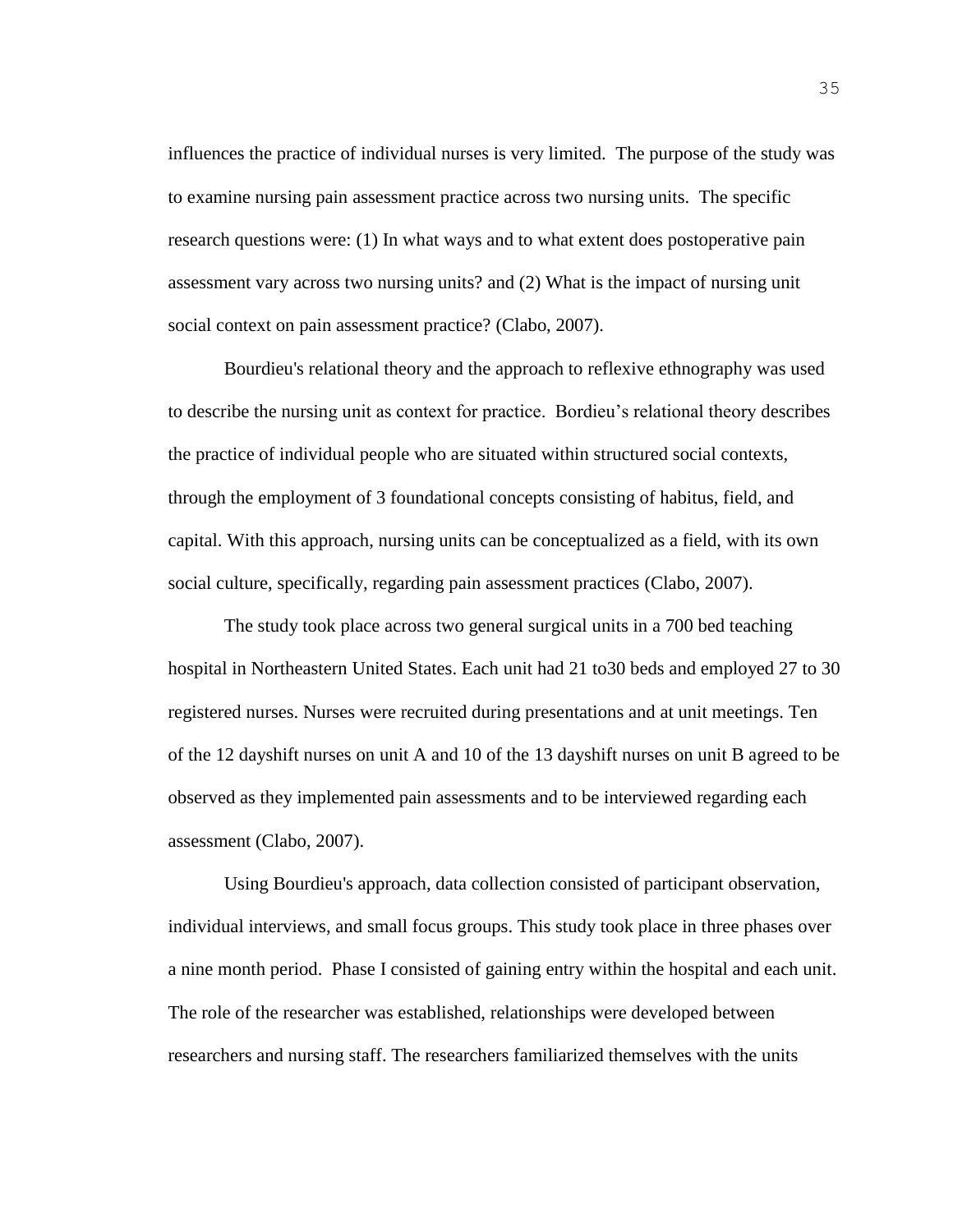general routines and practices. The researchers also began to conceptualize each nursing units social context. Phase I mainly utilized participant observation. Data was recorded on an ongoing basis using field notes (Clabo, 2007).

Phase II focused on pain assessment techniques by the nurses on day shift. Observing the nurses gave the researchers a sense of how nurses went about conducting pain assessments. The semi structured interviews gave the researchers more detailed information regarding the nurses thinking and their approaches used in assessing their patients' pain levels. The interviews were held in private, ranged from 20-30 minutes and were audio taped and transcribed verbatim. During stage II a three step analysis was performed. First, assessment conduct was described and the criteria were identified. This information was then compared and contrasted across the number of patients assessed by any one nurse. Cross nurse comparisons were made within each unit and then finally between the two nursing units.

Phase III consisted of increasing the understanding of the impact of social context within the nursing units on pain assessment practice of each individual nurse. A single focus group discussion facilitated by the researcher transpired on each nursing unit during phase III, this meeting lasted 35-45 minutes. Nurses were recruited through posted announcements. These sessions were also audiotaped and transcribed verbatim. Nurses were asked to explain: (a) The degree to which the picture presented represented their individual perception of pain assessment, (b) Their individual perceptions regarding how this pattern of pain assessment was developed and maintained, and (c) Each nurses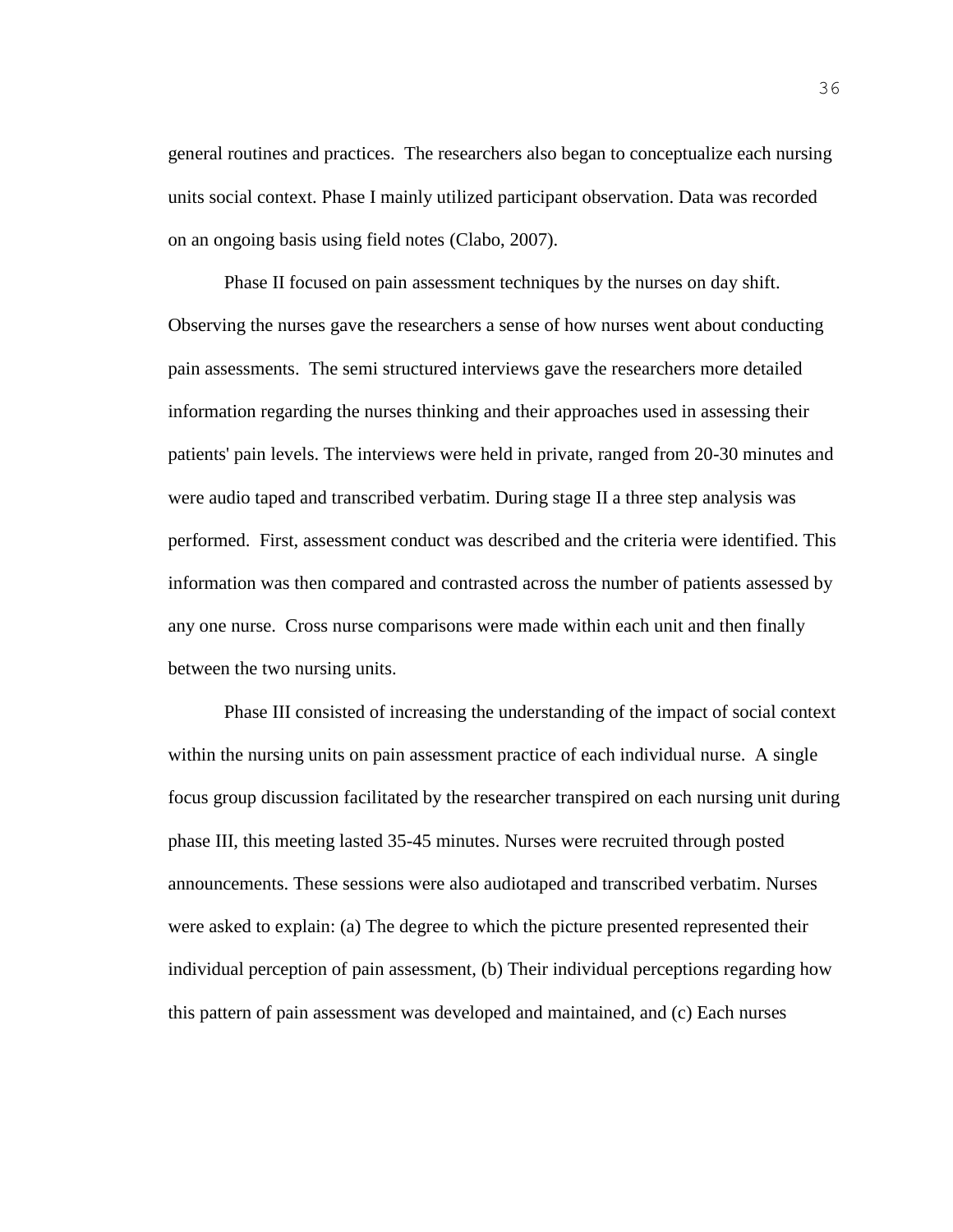individual experiences with other nurses who assessment practices could possibly differ from the social norm of the unit (Clabo, 2007).

Using Bourdieu approach to ethnography, data analysis proceeded. The findings highly suggests the influence if collective habitus regarding the practice of each individual nurse. Each nurse's practice was shaped by the habitus in the field. While a person is capable of changing the field, the force of the field is greater though the power of the capital which shapes the collective habitus. A major contributor to why interventions designed to improve pain assessment practices in hospital settings do not appear to work, is that they neglect to take into consideration, the influence of the collective habitus (Clabo, 2007).

There were both similarities and differences between the two nursing units. Nurses on unit A described a pattern of pain assessment practices similar to each other. Nurses focused on reviewing the client's record as the first step in pain assessment. They focused on the type of surgery the pt. had undergone. This shows pain assessment was rooted in a reference typology based on procedure. Nurses in this group had a preconceived notion of what to expect regarding pain, based on surgical procedure. These nurses utilized subjective and objective criteria to evaluate pain, however, objective criteria was given primacy. Nurses on unit A also considered the patients credibility when the rated their pain as high, thinking the patients over estimated their pain. Nurses on unit A sometimes thought of the patients' as drug seekers. Another recurring theme regarding nurses on unit A was fear of being chastised by physicians for repeatedly contacting them for new analgesic pain medication orders (Clabo, 2007).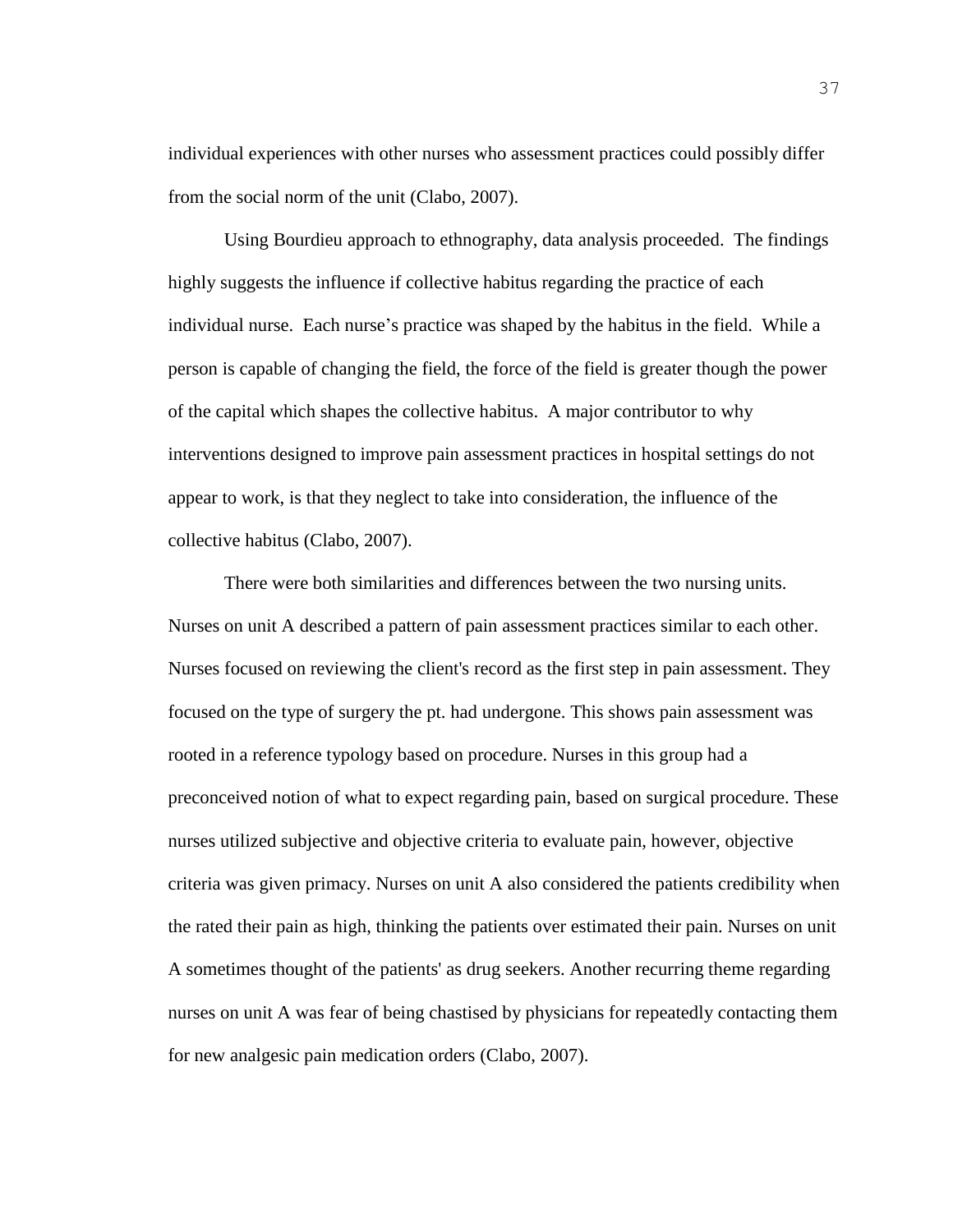Unit B nurses also described a pattern of pain assessment that was very similar to unit A in regards to pain assessment. These nurses also used the clients record as their first means of assessing pain. Unit B nurses also use subjective and objective information regarding pain. In contrast, however, unit B nurses relied more heavily on subjective information, listening to what the patient said. Nurses on unit B did not make any reference to overmedication. On unit A, poor pain management was described as an issue that belonged to the patient, and on unit B, nurses viewed poor pain management as belonging to the physicians and their lack of prescribing adequate pain medication. During separate focus groups, nursing from both units described a standard acceptable method their units use to assess pain. A social context was presented with both groups and agreed that a common approach existed in each unit. One particular nurse stated that going against the norm of their unit when assessing pain would not be acceptable among their peers. Nurses on each unit described the acquisition of social capital for practicing on their unit. Bourdieu's theory provides a lens for examining multiple aspects of nursing practice, and the understanding and development of "the way we do things here", come to exist and is sustained in individual nursing units (Clabo, 2007).

In order to correct this situation, this knowledge is needed to increase efforts at improving the effectiveness of the assessment of pain and pain management and in the designing of educational models that will address the skill of each nurse and the staff of a nursing unit. Actions should be targeted towards changing either the types of capital, or the nature of the relations within the field. This suggests the interventions to augment pain assessment of nurses should be specific to each individual unit, and that the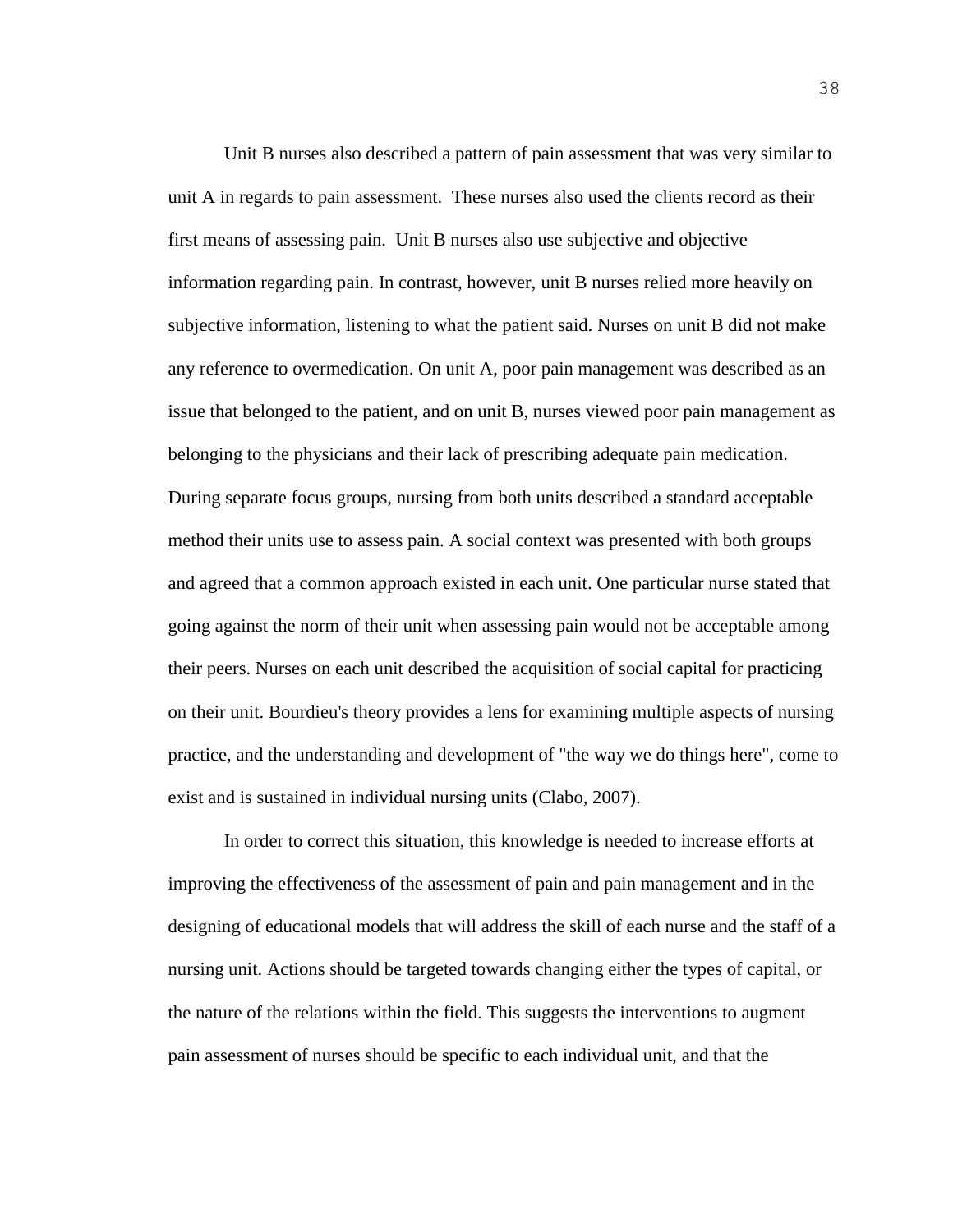interventions address the distinctive nature of nursing practice, and social capital within each specific field of practice. The model of nursing pain assessments generated in this study should be tested in other nursing units in the US and globally. Similar studies need to be conducted on other nursing units to refine this model. These hypotheses should be tested to show that changing the type of capital within the field, will affect and change the collective habitus generating a change that will be sustained over time (Clabo, 2007).

Pain management in all clinical setting is challenging for nurses. Research has documented that patient pain is often not adequately controlled. Nurses may lack the knowledge of pain management. There is not enough evidence to suggest that increased knowledge of nurses improves pain management practices. The purpose of the study by Dalton et al. (1998) was to explore the relationships among nurse attitudes, beliefs, expectancies, and intentions, and pain management practices. A secondary purpose was to begin to evaluate theoretical explanations for change and no change in practice. The research question was: What attitudes, beliefs, intentions, and expectancies regarding pain and pain management do nurses report before and after participating in the educational program? (Dalton et al.).

The investigators utilized a quasi-experimental time-series research design. The sample was comprised of 30 nurses working hospice or home health settings enrolled in a pain management educational program. The nurses ranged from 31 to 57 years of age. Twenty-nine nurses completed the educational program. Only 17 nurses or 57% of the original 29 nurses completed all of the follow-up questionnaires over four time periods of 5 weeks prior to the educational program, 5 weeks after the program, 6 months after the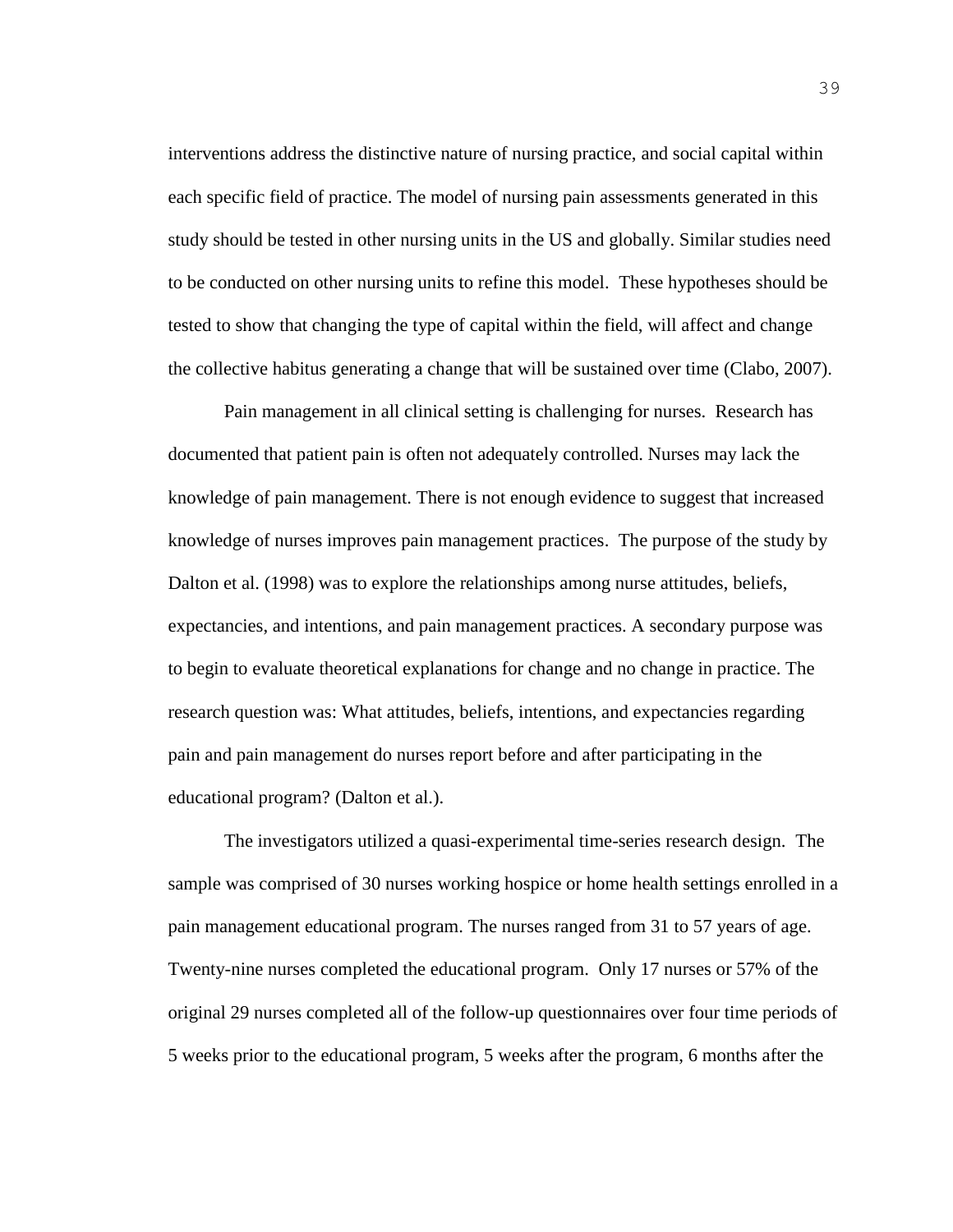program, and 12 months after the program. These 17 participants completed the Cancer Pain Knowledge Inventory, Survey of Expectations, Pain Assessment Questionnaire, and Activity Survey.

The Cancer Pain Knowledge Inventory is an instrument developed to measure nurses' knowledge and attitudes regarding analgesics, analgesic dosing, and analgesic scheduling. The results regarding the completion of this instrument were published elsewhere (Dalton et al., 1998).

The Pain Assessment Questionnaire (PAQ) is a 23 item questionnaire with 10 open-ended and 13 forced-choice questions about nurses' pain assessment skills, pain management practices, and personal attitudes toward pain. Categories of responses were identified for scoring. Specific questions were used to measure factors mediating attitudes. The research questions were embedded in the specific nurses' responses to the questionnaire and were not identical to the actual questions asked. The alpha of the multiple-choice questions were 0.83 or greater (Dalton et al., 1998).

The Survey of Expectations (SOE) is a six item survey that assessed the nurse subject's expectations for change in practice. Content validity was established. All items were scored on a scale of 1 to 5 and are then summed to form an indicator of level of expectation with a range of 6 to 30 (Dalton et al., 1998).

The Activity Survey was used to measure nurses' intention and expectation to do specific pain management activities six and twelve months after the educational program. It also measured perceptions of caregiver values and the value of practice behaviors to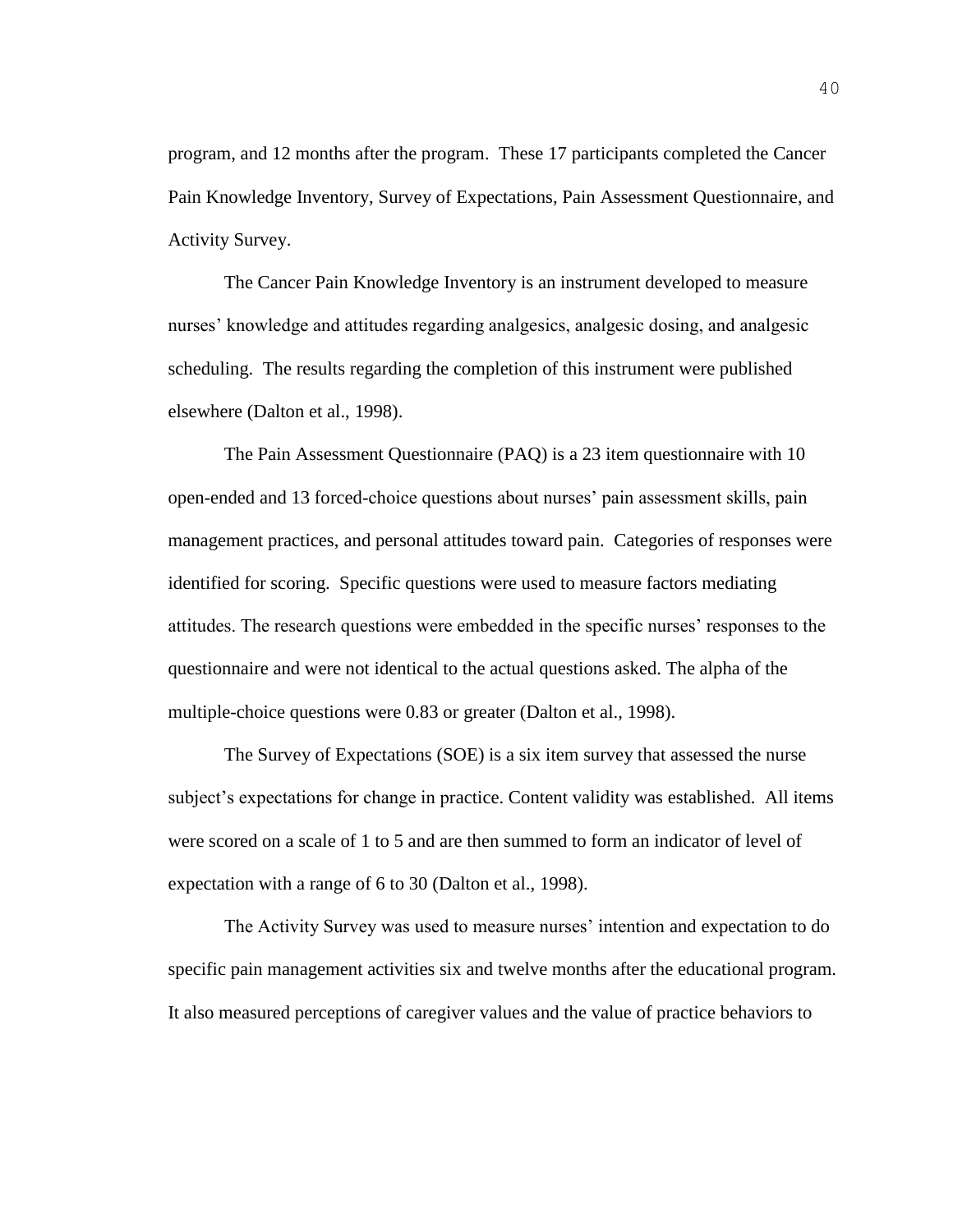peers and patients. This survey was developed by the investigators and content validity was established (Dalton et al., 1998).

The authors found that nurses who believed that patients should be pain free and who focused on both the assessment and the treatment of pain, implemented more pain management strategies. It was shown that nurses' attitudes, beliefs, intentions, an expectations about pain and pain management affected pain management strategies for the patients' they cared for (Dalton et al., 1998).

After participation in an educational program, nurses were more willing to believe patients; should be pain free. Chi square tested the significance of change in the proportions of participants who held an attitude. Due to constraints in time and collaborative efforts, nurses sometimes found it difficult to implement new pain management practices (Dalton et al., 1998).

Results related to responses to the Pain Assessment Questionnaire included that five weeks prior to the educational program that 54.2 % of the nurses reported that their attitude was is that the patient be pain free. By the beginning of the program, 96% of the nurses expressed this attitude. At the end of the program, all nurses agreed that patients should be pain free. This attitude for all nurses continued at 6 months and 12 months post-educational program (Dalton et al., 1998).

A review of the responses to the Activity Scale prior to the educational program revealed that an attitude of not expecting patients to be pain free was associated with a mean of 19 pain management activities. At the six month interval post-program, a mean of 55 pain management activities were noted as the expectation by nurses for patients to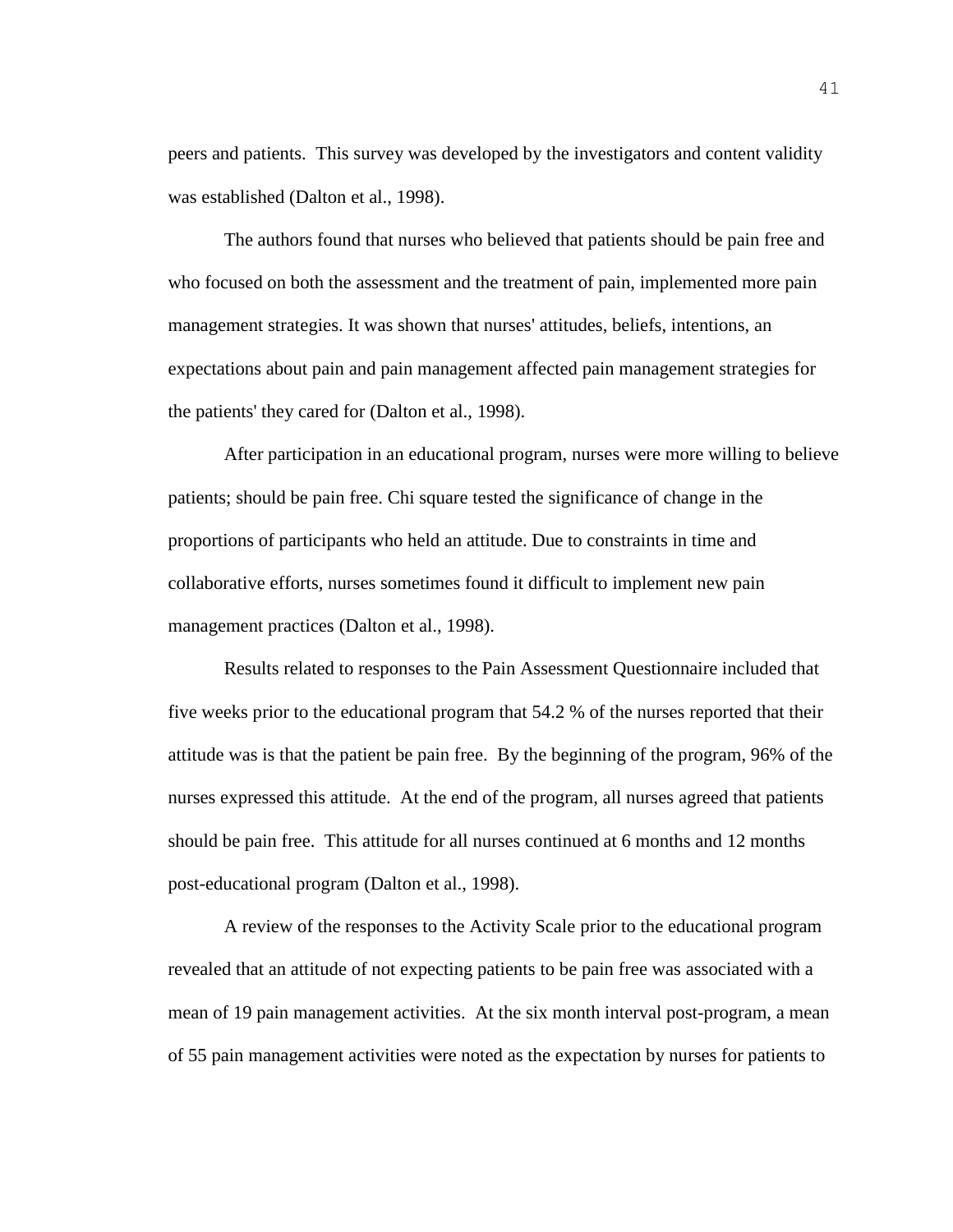be pain free. In addition, nurses' sensitivity to patient complaints related to pain increased over one year post-program as the pain management problems became more difficult (Dalton et al., 1998).

The results related to nurses' personal beliefs about pain and your sensitivity to patients' reports of pain change after an educational program were interesting. Five weeks prior to the educational program, 22.8% of the nurses reported that they believe complaints of pain are always real, while one year after the program, 81% of the nurses reported this belief, which was a significant difference  $(p<0.001)$ . Before the program, 59.3% of nurses reported that pain is subjective, while at one year post-program, 81% reported this same belief, which was not a significant difference  $(p<0.18)$ , but still an overall increase (Dalton et al., 1998).

All respondents reported prior to the program that their personal feelings were that help from doctors or nurses is needed to solve pain management problems. But one year after the program, only 67% give this report, which was a significant difference  $(p<0.001)$ . Five weeks prior to the program, 30% of the respondents believed that treatment can vary, while 90% had this belief one year after the program, which was significantly different  $(p<0.001)$  between the two time frames (Dalton et al., 1998).

Implications from the findings of the study are that nurses need to understand the connection between what they believe and what actions they take to assist patients to be pain free. Educating the pain management team to improve knowledge, improve attitudes about pain management, decrease institutional barriers, and allow for new approaches in nursing practice needs to take place. Nurses must be allowed adequate time to analyze the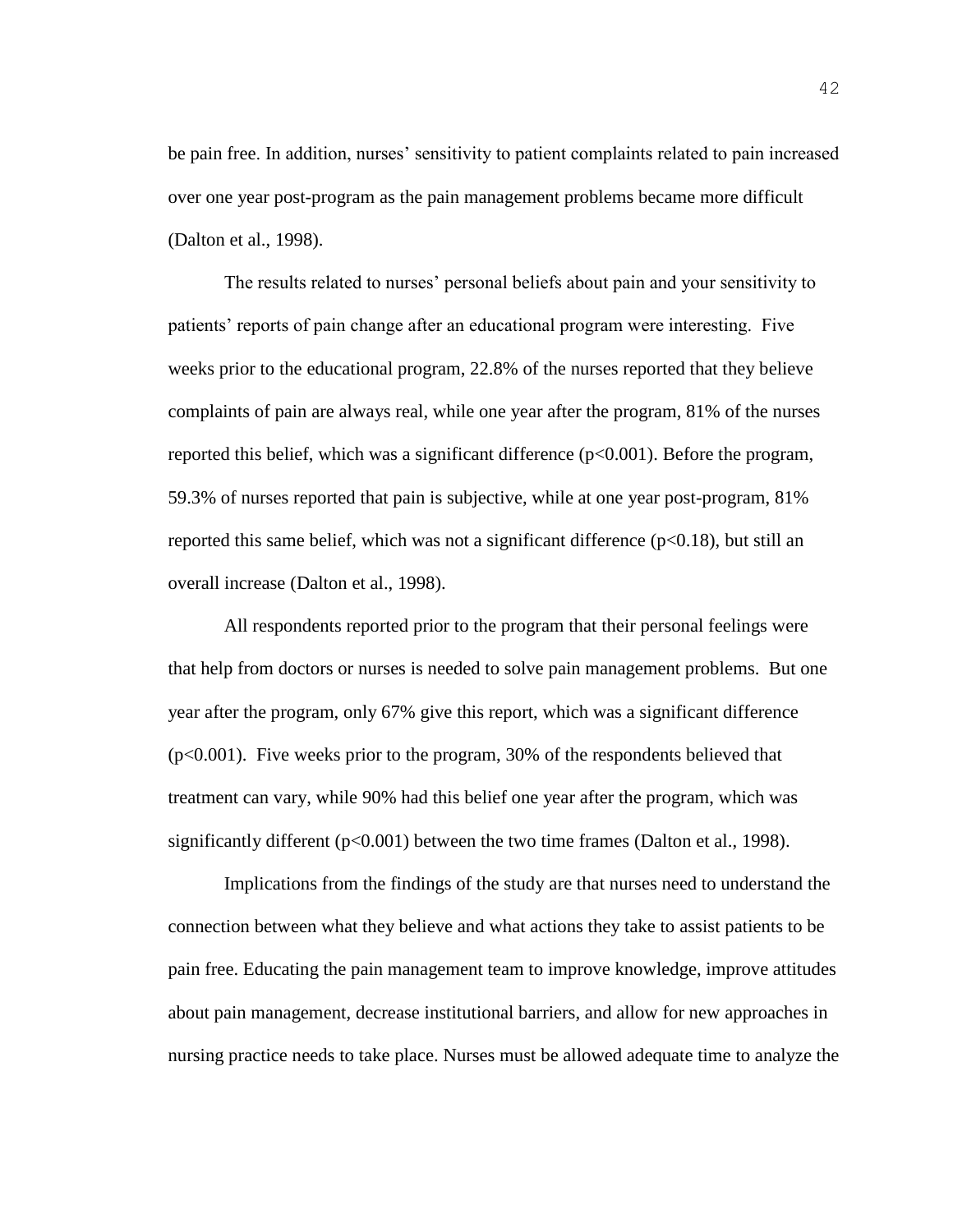relationships between their beliefs about pain and the ways that they communicate with their patients, in order to achieve positive outcomes. The educators in clinical settings need to implement new strategies to advocate new knowledge and achieve individualized goals for change. Support and encouragement from administration must also play a role in this endeavor. Multidisciplinary collaboration is also needed to aid them in this change (Dalton et al., 1998).

There is a prevalence of pain in patients with cancer. Healthcare providers including nurses, pharmacists, and physicians vary within their attitudes toward and knowledge of cancer pain and its management. The purpose of this study was to assess attitudes and knowledge regarding pain management of inpatient oncology healthcare providers at an academic medical center and to identify areas of knowledge deficits (Xue et al., 2007).

The convenience sample included 96 healthcare providers of nurses, pharmacists, and physicians, who worked with or were associated with the medical and gynecologic oncology units of a large urban teaching hospital. There were 50 nurses, 18 pharmacists, and 28 physicians. Twenty-six of the nurses worked in medical oncology, most were female (92%), had an average age of 36, worked an average of 12.9 years in nursing, 58% had a bachelor's degree in nursing, and more than half held national certification in oncology nursing. Twenty-four nurses worked in gynecologic oncology, had an average age of 35, all were female, had worked an average of 10.3 years in nursing, 67% had a bachelor's degree in nursing, and 13% held national certification in oncology nursing (Xue et al., 2007).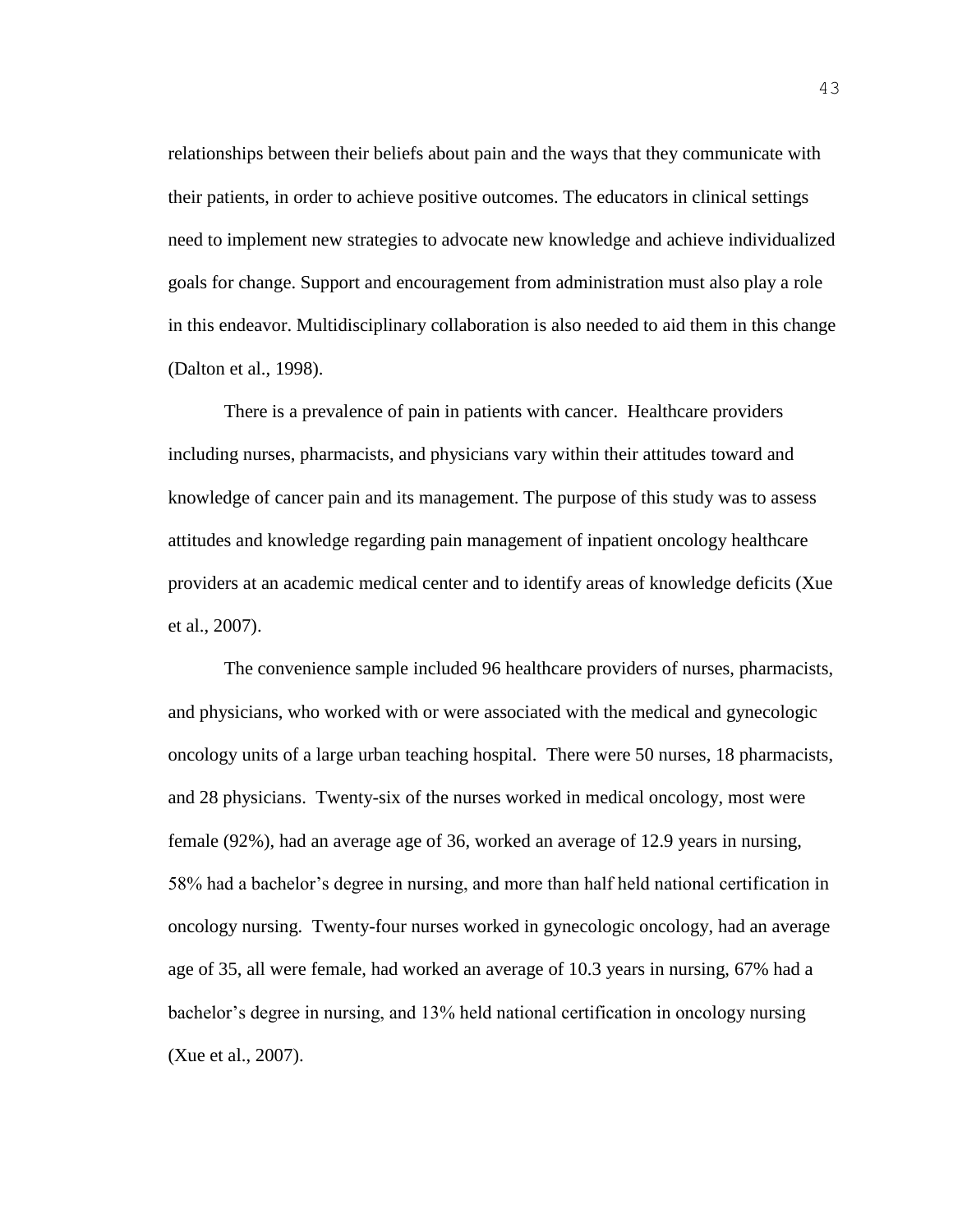Eighteen pharmacists were in the sample, and had an average age of 31, equal numbers across genders, average years of working in their specialty was 8.53 years, 71% held a doctoral degree, and 29% were board certified. Twenty-eight physicians were in the sample and had an average age of 28, 71% were male, all were residents, average number of years in their specialty was 1.70, and most were certified or trained in internal medicine (Xue et al., 2007).

The investigators used a survey of pain attitudes and knowledge that was employed by the Cancer Pain Role Model Program of the Wisconsin Pain Initiative (Weissman, et al., 1995). The survey has 36 items with a closed answer format. Four questions are related to the characteristics of practice patterns of pain assessments, 5 questions are related to attitudes toward pain, and 27 are related to knowledge of pain management. Demographic information as delineated previously was also collected (Xue et al., 2007).

All 96 healthcare providers completed the survey. The subjects self-reported that they used a variety of methods to determine pain type and intensity in patients with cancer, such as observation, pain assessment, patient complaint, and a 1 to 10 rating scale. The most frequent used tool to assess pain was the 1 to 10 rating scale with the medical oncology nurses at 88%, gynecologic oncology nurses at 100%, pharmacists at 53%, and physicians at 69% (Xue et al., 2007).

Most medical oncology nurses (60%) rate their education and experience working with cancer pain as fair, followed by 20% as poor, 16% as good, and 4% as excellent. These nurses (70%) treat patients with pain daily or more than once per day. Gynecologic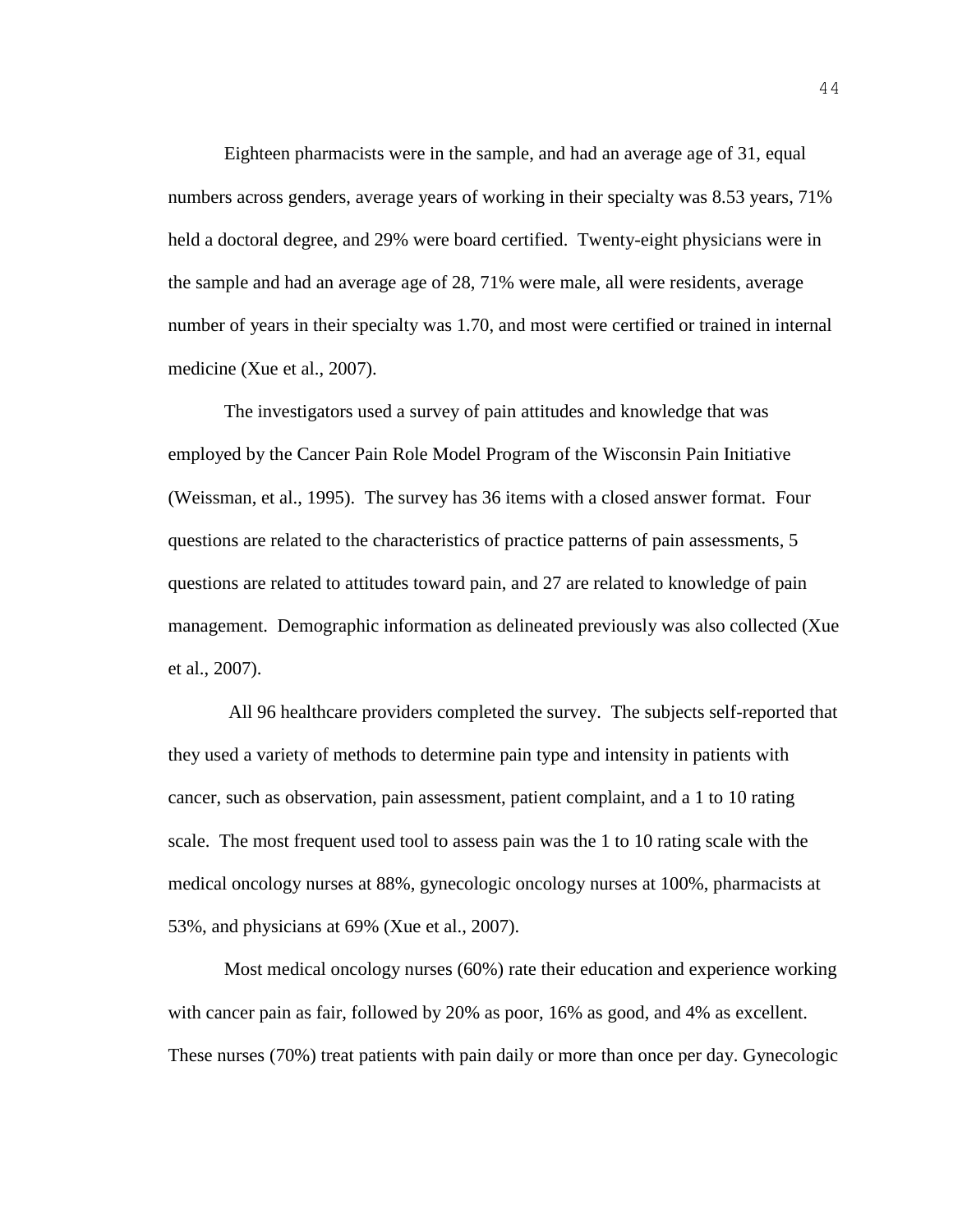oncology nurses (43%) rate their education and experience working with cancer pain as fair, followed by 30%, who rated it as good, 17%, who rated it as poor, and 9%, who rated it as excellent. Half of these nurses treat patients with pain daily or more than once per day (Xue et al., 2007).

Most pharmacists (53%) rated their education and experience working with cancer pain as fair followed by 23%, who rate it as poor, 18%, who rated it as good, and 6%, who rated it as excellent. 60% of the pharmacists almost never treat patients with cancer pain. 7% of the pharmacists treated patients with cancer pain several times a week and 7% treated them on a daily basis (Xue et al., 2007).

One-third of the physicians rated their undergraduate education about pain management as good, followed by the majority, who rated it as poor or fair. These same physicians rated their residency training on pain management as similar to their medical school training. Fourteen percent of the physicians rated their residency pain management training as poor, 52% rated it as fair, 29% rated it as good, and 5% rated it as excellent. Thirty-three percent of the physicians almost never treated patients with cancer pain. Approximately 19% treated this patient group less than once per week, followed by 22%, who treated them several times per week, followed by 22%, who treated them daily, and last 4%, who treated them more than once per day (Xue et al., 2007).

Nurses in medical oncology correctly answered almost 60% of the 27 questions on the pain knowledge portion of the survey. Nurses in gynecologic oncology correctly answered almost 50% of the 27 pain knowledge questions. Pharmacists correctly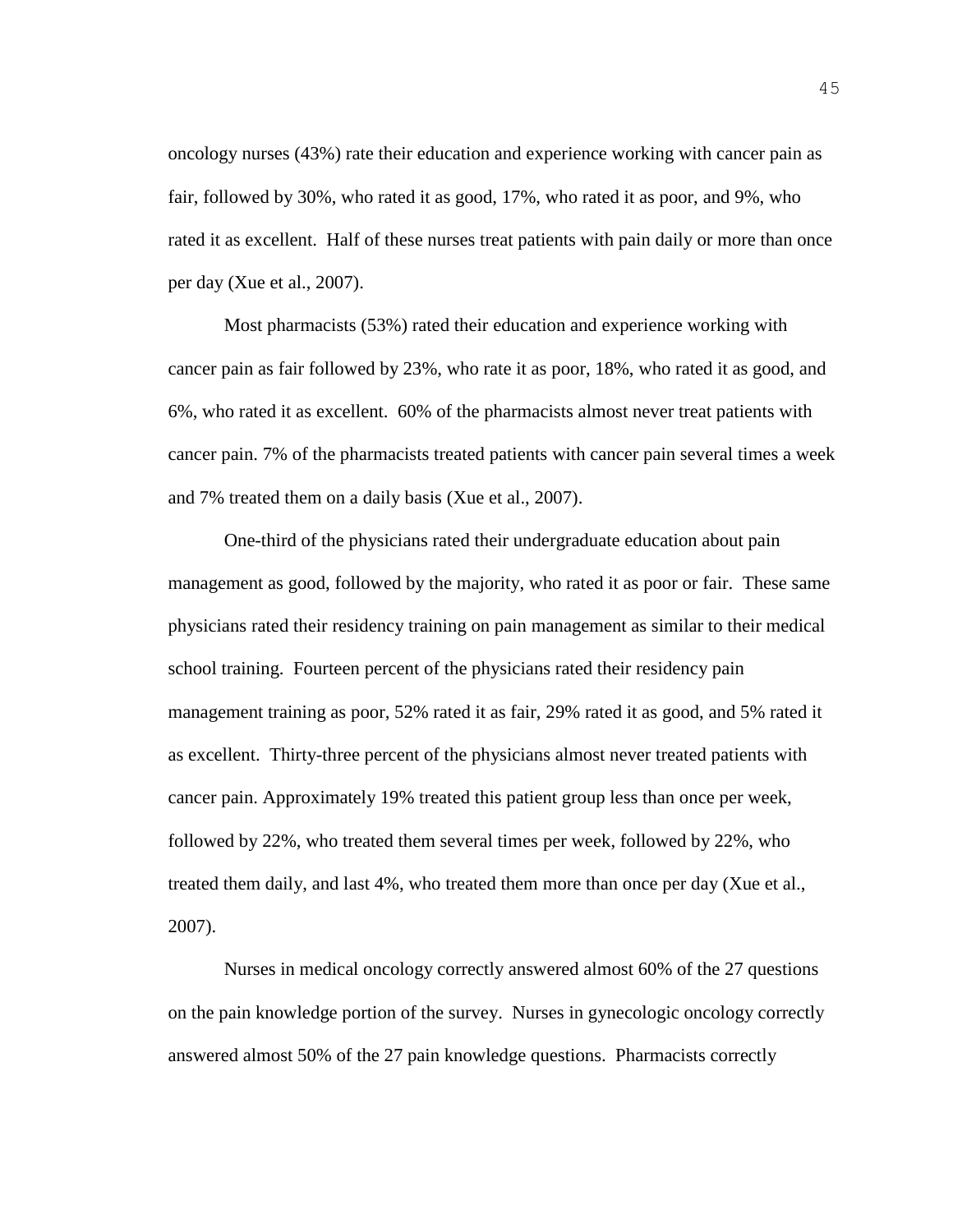answered 64% of the pain knowledge questions. Physicians correctly answered 55% of the pain knowledge questions. The overall sample averaged 55% in correctly answering the 27 pain knowledge questions. ANOVA statistical analysis showed a significant difference among groups  $(p=0.0007)$  with the pharmacists and medical oncology nurses performing better than the physicians and gynecologic oncology nurses (Xue et al., 2007).

The entire sample believed that 50 to 60% of patients with cancer under-reported their pain with no significant differences between groups. However, in regards to patients, who over-report their pain, a statistically significant difference  $(p=0.0007)$ existed among the groups with physicians more likely to believe that patients overreported their pain (Xue et al., 2007).

Implications include that interdisciplinary team involvement for pain management is likely more effective than individual involvement of healthcare providers. Use of an interdisciplinary approach to pain management would capture the strengths of each provider group and would help ensure the highest quality pain management for patients with cancer pain (Xue et al., 2007).

#### **Pain Management Evidence-Based Practices**

Nurses do not utilize evidence-based practices consistently for their management of patients experiencing pain. In the past decade or so, there has been research to support effective pain management strategies. When these evidence-based strategies and guidelines are not used, pain management is often non-effective and patients suffer needlessly. The aim of this study was to develop and test the psychometric properties of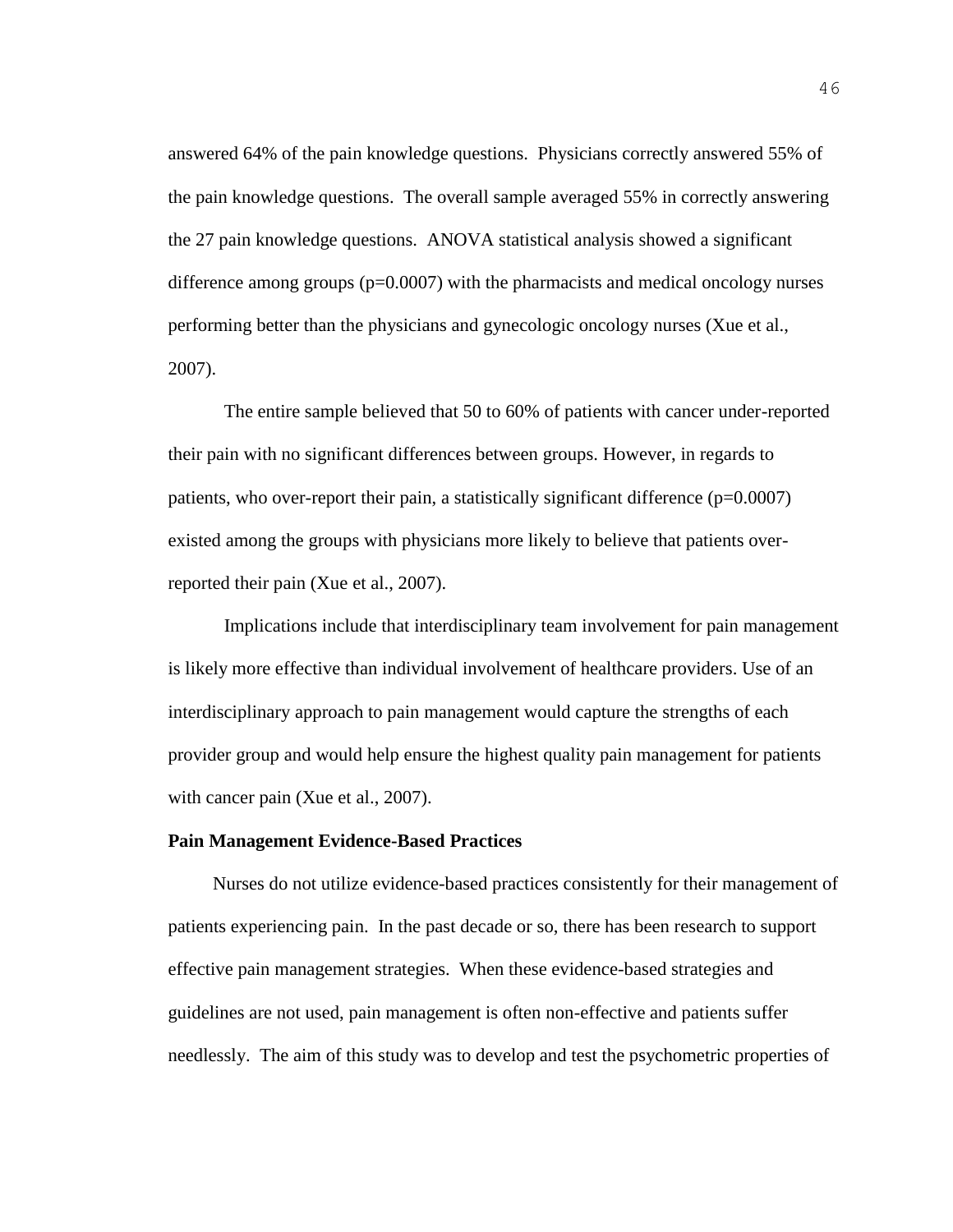a set of four instruments measuring prior conditions influencing nurses' decisions to adopt evidence-based pain management practices (Carlson, 2008).

The theoretical framework for this study is Roger's diffusion of innovations model. The tenets of this model can be directly applied to the development of the instruments to measure nurses' decisions to adopt evidence-based pain management practices. The adoption of innovation depends upon prior conditions or factors that foster or inhibit the need for awareness for additional knowledge about an innovation. The prior conditions include previous practice, felt needs/problems, innovativeness, and norms of the social system (Carlson, 2008).

The methodology was conducted in two phases, which included phase 1 development and establishment of content validity of the Carlson's Prior Conditions Instruments (CPCIs). Phase 2 is a descriptive survey in which data were collected using a demographic data questionnaire and the CPCIs (Carlson, 2008).

Instrument development in phase 1 was in two phases, which included item development and content validity. The CPCIs incorporated 4 individual summated rating instruments that measured each of the four prior conditions influencing nurses' pain management decisions. Instrument 1 addressed behaviors reflecting previous practice regarding pain assessment. The second instrument reflected the nurse's felt needs/problems in addressing satisfaction or dissatisfaction with pain management practices of self and others. Instrument 3 addressed the nurse's level of innovativeness or the ability to initiate or adapt to a change. The fourth instrument addressed the norms of the social system in which the nurse practices and included perceptions about behaviors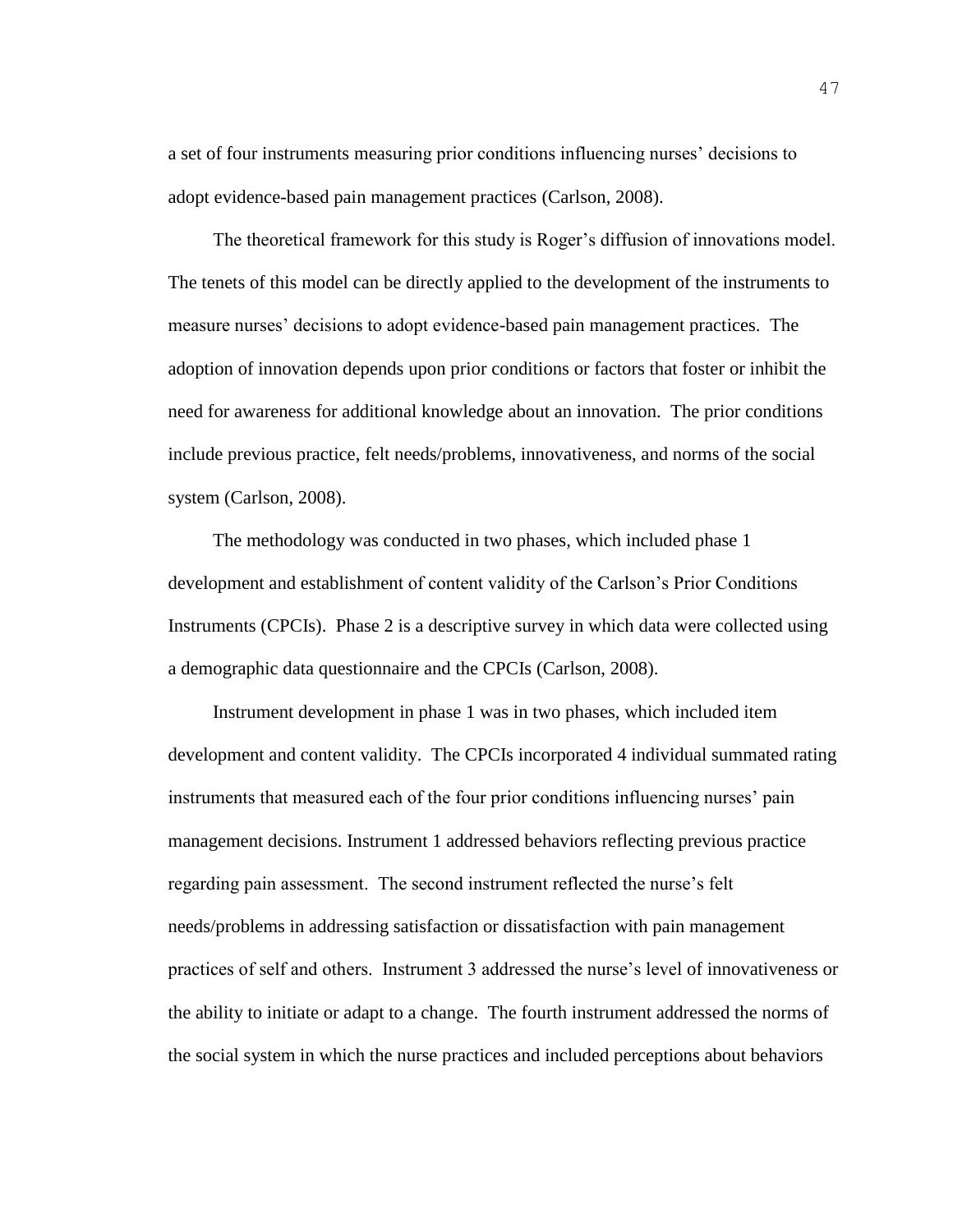and expectations of others towards pain and its management. The instruments were designed for respondents to rate the items using a 5-point Likert scale. The four instruments were then assessed for content validity (Carlson, 2008).

Phase 2 was conducted using a convenience sample of nurses from two large and three small private hospitals in the Midwestern USA. Four hundred nurses were given a copy of the data collection instruments directly or through their departmental mailbox. Questionnaires were returned via internal mail envelopes or posted in each nursing unit (Carlson, 2008).

There were 187 questionnaires returned for analysis or a 47% response rate. The majority of respondents were female (94%), mean age of 43, average working experience of 15.5 years, 39% were associate degree nurses, 32% were bachelor degree nurses, 20% were diploma nurses, and 1.3% were master's prepared nurses (Carlson, 2008).

Reliability analysis revealed that reducing the number of items in each of the four instruments optimized their reliabilities. Construct validity was explored using factor analysis, which resulted in further item reduction on each instrument. In the end, all eight items from the four instruments determined by the experts determining content validity as not relevant were deleted (Carlson, 2008).

Implications for practice include that use of the CPCIs may assist in identifying the prior conditions influencing nurses' decisions to adopt evidence-based pain management practices. Interventions could then be designed to use to facilitate adoption of EBPMP (Carlson, 2008).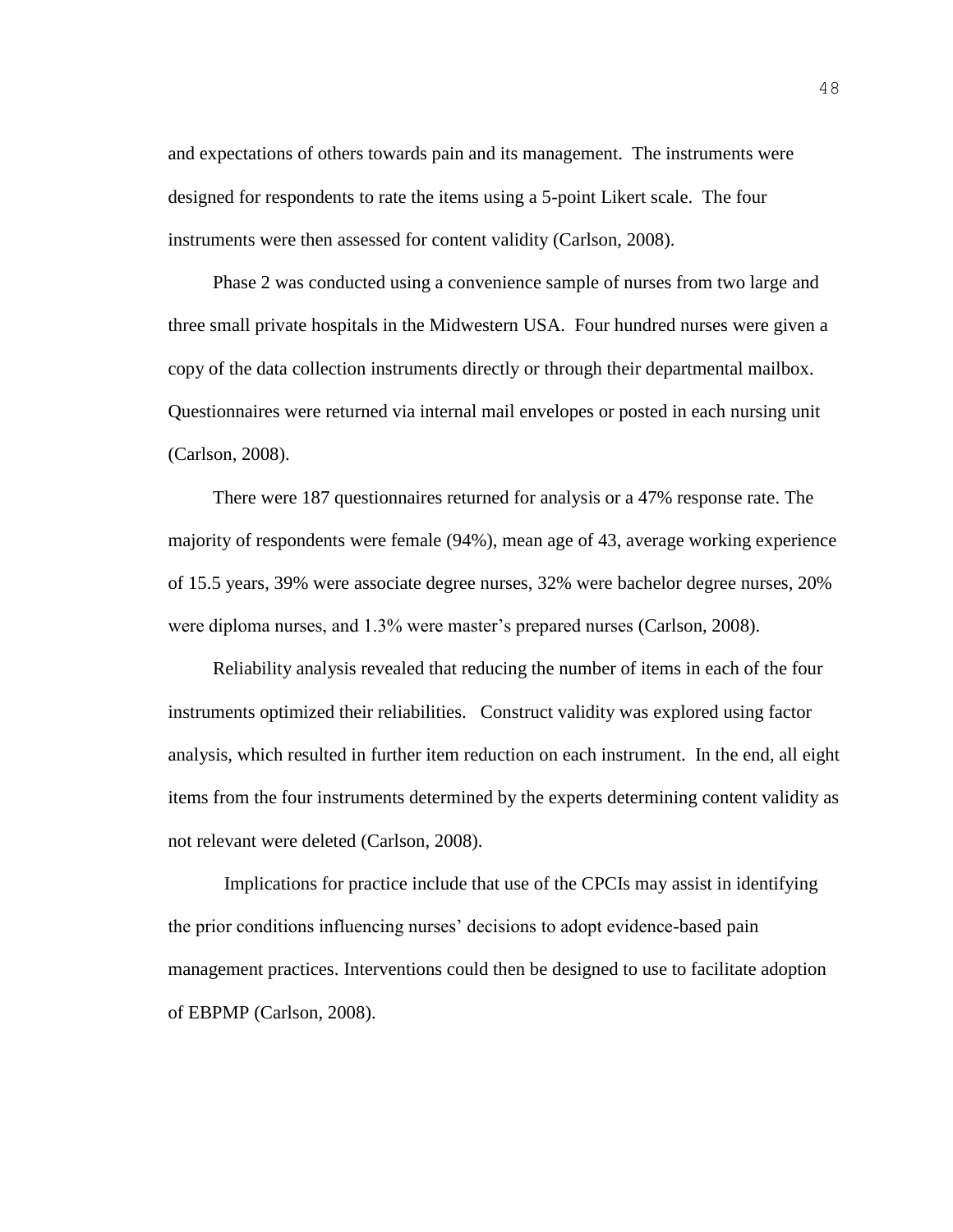Effective pain management continues to be an issue across many healthcare settings and particularly with nurses. Nurses are often not adequately trained or educated in effective evidence-based pain management strategies. Nurses are also often the primary pain managers for patients. Thus, specialized education regarding pain management is vitally important for nurses to be competent in providing evidence-based pain management for their patients. The first purpose of this study was to evaluate the effect of specialized education on the knowledge and attitudes of the inpatient nursing staff of a large metropolitan acute care hospital regarding pain and pain management. The second purpose of this study was to empower the nursing staff with current knowledge of pain management and to give them a sense of professional development of competence to care for and advocate for patients experiencing pain (Swain, 2008).

This study had a one group pretest/posttest design. There were two separate educational offerings. The first intervention was carried out during the hospital's mandatory skills days for the nursing staff. There were short small-group sessions that discussed two different pain-related case scenarios. The second educational opportunity was available on the hospital intranet using online modules (Swain, 2008).

The sample was nurses from nursing units with less than stellar patient satisfaction with pain management scores. The original number of nurses eligible to complete the study was 800. The nurses included nurses from all roles from bedside to managers to educators. A total of 482 nurses completed both educational sessions and pre and post surveys (Swain, 2008).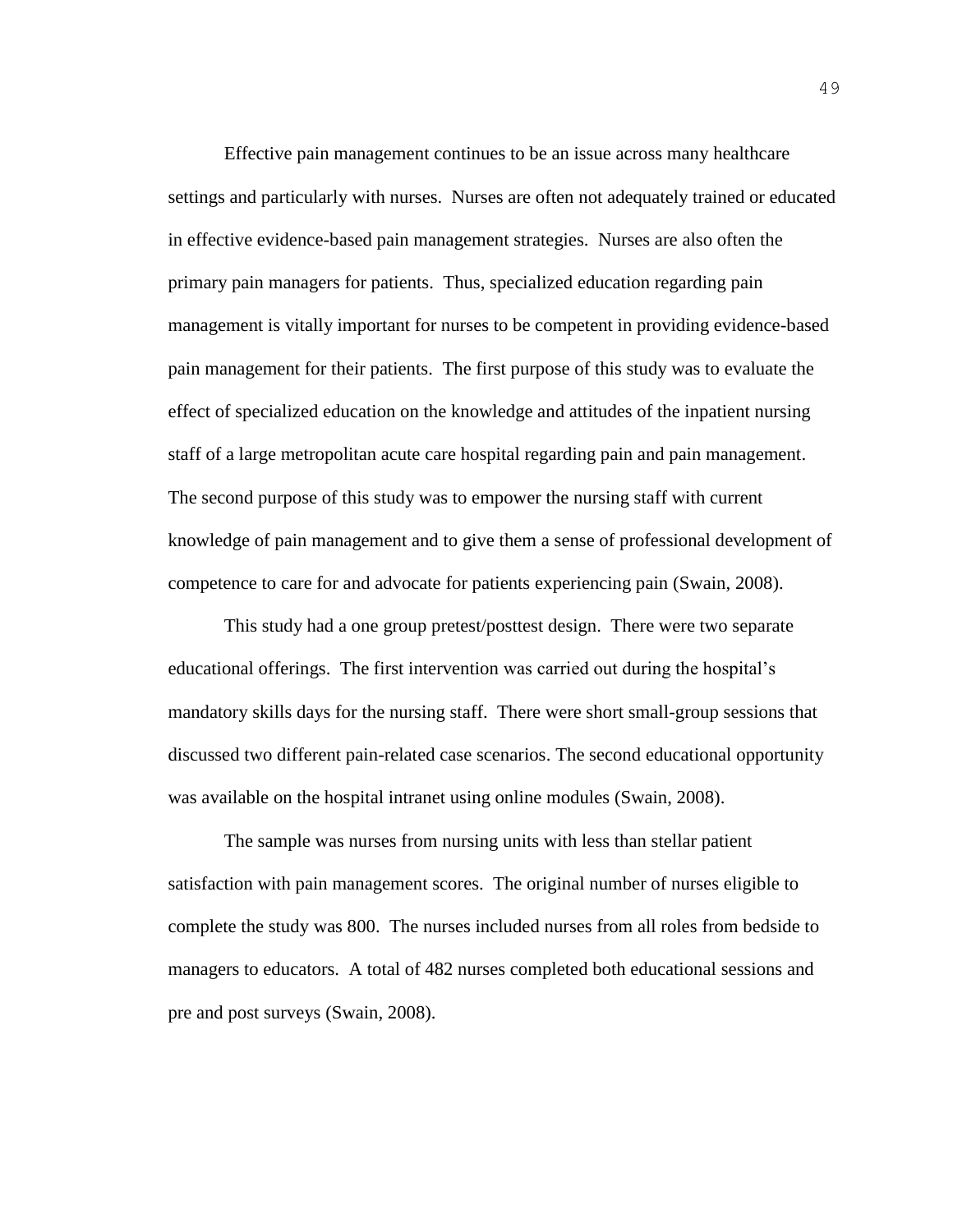The Knowledge and Attitudes Survey Regarding Pain (KASRP) developed by Ferrell & McCaffery (2005), was used to survey the sample of nurses prior to educational interventions and after educational interventions. The KASRP is a 38 item, selfadministered survey that includes 21 true/false items and 15 multiple-choice questions. The last two items contain patient care scenarios that allow the nurse to assess the patient's pain level and administer a range of medication based on the assessment. For both scenarios, the nurse may elect to administer additional opioids or withhold analgesia based on the patient's vital signs, behavior, and pain rating. The investigator shortened the survey to 28 questions in order to limit the time needed to complete it at this facility (Swain, 2008).

Nurses completed the initial KASRP after notification of the study about a month prior to its availability. It was anonymous with some non-identifiable demographic information that was requested to be able to compare groups. After completion of the initial KASRP, findings were reviewed. Based upon the aggregate results, it was determined to focus on questions or items that were answered correctly less than 70% of the time. The pain resource team collaborated to develop realistic and meaningful case scenarios to open up dialogue with nurses during the skills stations at the nursing skills days (Swain, 2008).

Four months after the small group education during the skills days, the pain resource team developed and launched a self-paced, on-line pain modules on the hospital intranet. The modules contained some slides showing the some of the information from the presurvey results along with education on those poorly scored items. The pain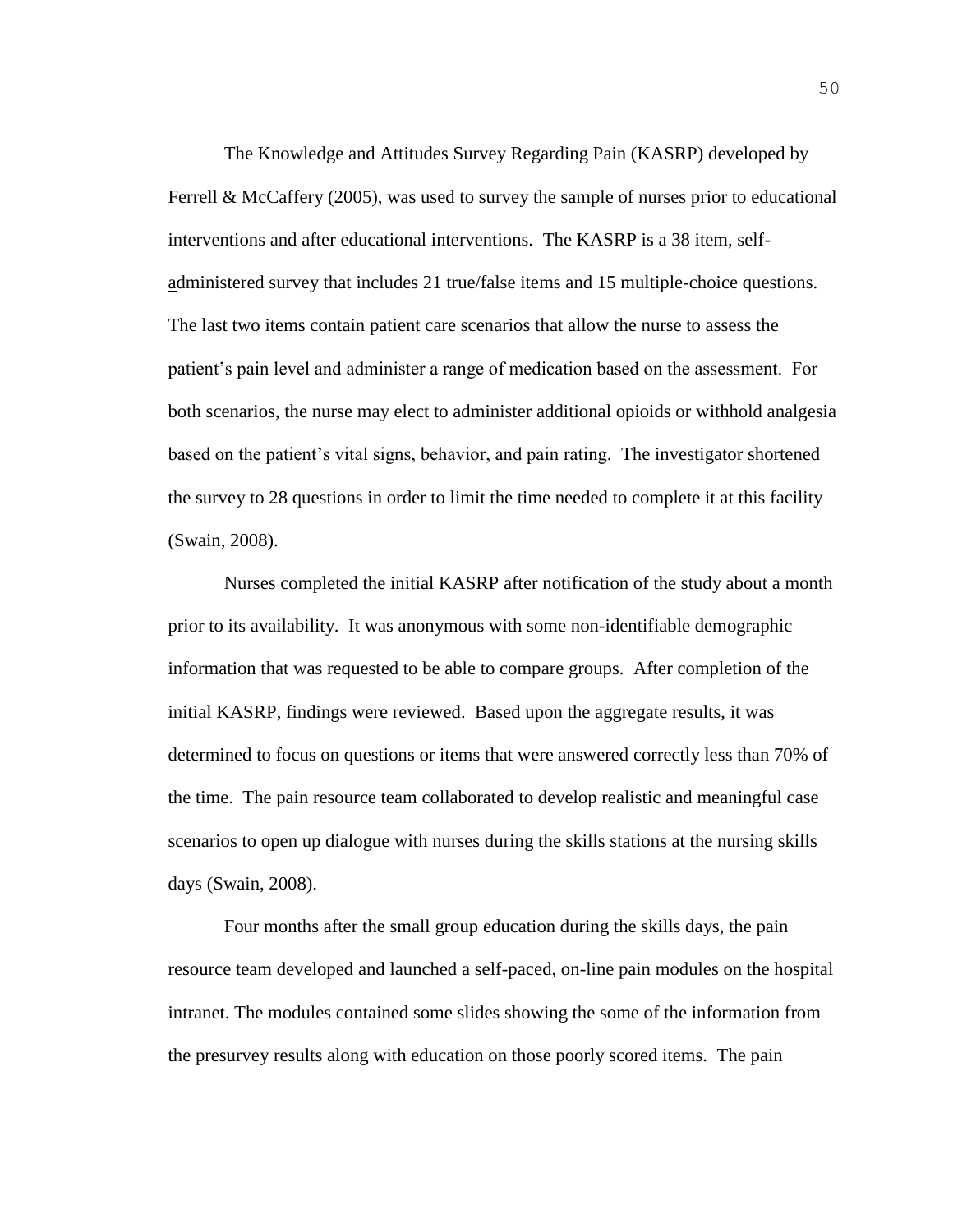resource group also created two modules related to the personal biases barriers to effective pain management. The postsurvey was conducted and offered online via intranet two months after the online education was initiated (Swain, 2008).

Results from the initial KASRP pretest assessment were that the mean number of correctly answered items was 20.5 out of a possible 28 or 72% with a range of 8 to 28 points scored for answering items correctly. Analysis of the posttest results revealed a mean score of 21.4 out of a possible 27 or 78% with a range of 7 to 27 for correctly answered items. The t test for related samples revealed a significantly higher level (t=- 4.17; p=0.0001) of knowledge on the posttest compared to the pretest (Swain, 2008).

The questions with the most improvement in scores were questions related to drugs. In addition, nurses employed the least amount of time less than one year sored the highest among the five groups of years of experience. In addition, nurses with greater than 11 years of experience, 15% did not fill in the stated intensity of pain rating that the patient stated was their rating when the picture showed a smiling patient. The nurses in critical care nursing units averaged 81% on the posttest while medical-surgical nurses averaged 77.1%, which was not a significant difference (Swain, 2008).

Implications from this study include that change in pain practices begin with education. Education must be developed utilizing findings from robust research studies and evidence-based practice guidelines but must incorporate everyday situations that the nurse may experience. The results of the study indicated that innovative educational approaches presenting appropriate facts, research, evidence-based practice, and care guidelines can have an impact on enhancing the knowledge and attitudes of nurses

51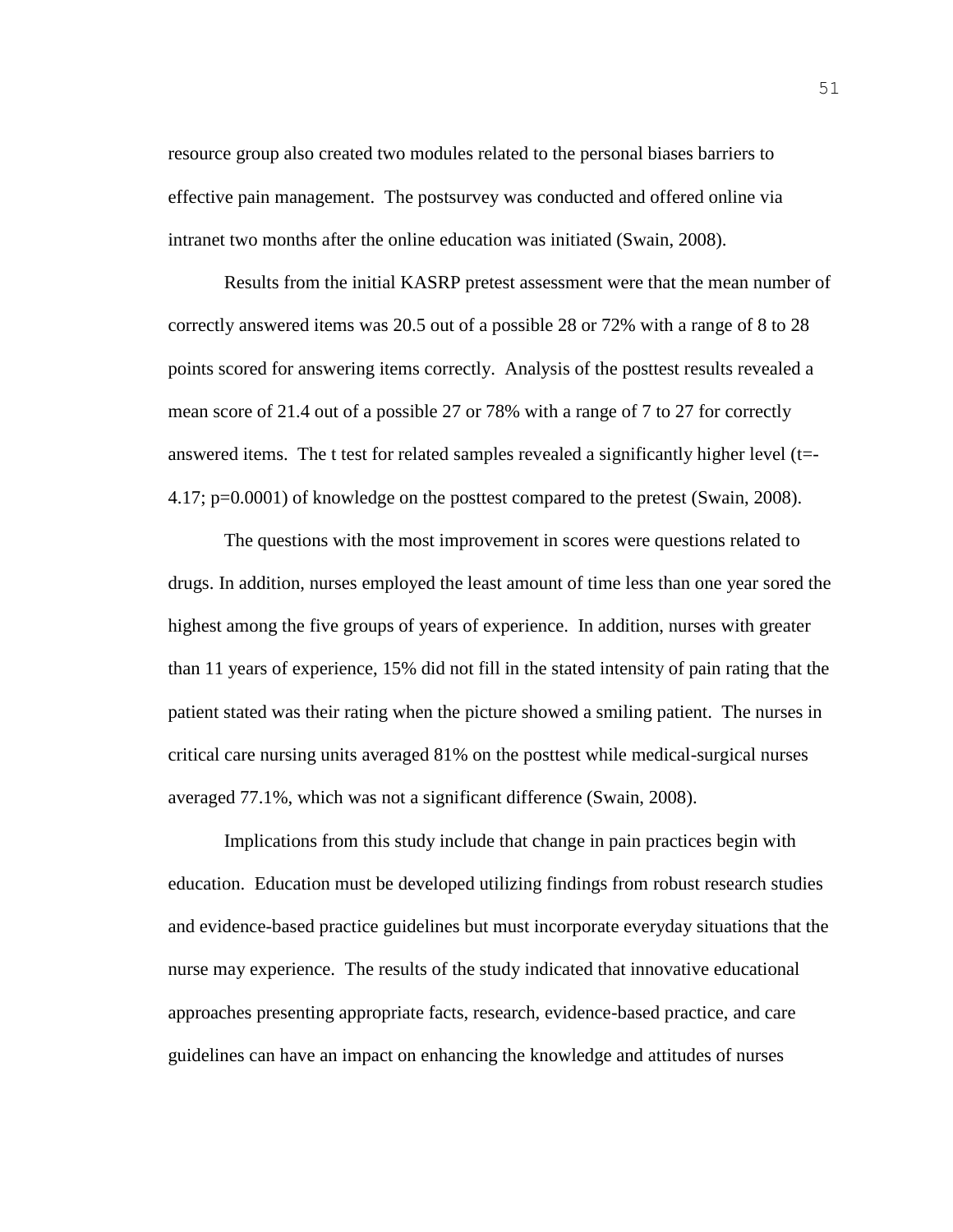regarding pain. Further studies of actual practices will be needed to determine if education is appropriate to facilitate use of evidence-based pain management practices for nurses who provide care for patients in pain (Swain, 2008).

#### **Summary**

Work environment also plays a factor in the success of pain management for patients (Wilson, 2007; Xue, 2009). Nurses must become better educated, encouraged to be reflective, and to use evidence-based practice (Carlson, 2008; Clabo, 2008; Jablonski & Ersek, 2009; McMillin et al., 2005; Puls-McColl et al., 2001; Rushton et al., 2003; Samuels & Fetzer, 2009; Swain, 2008; Young, 2006). Nurses must be able to become autonomous and also work within interdisciplinary teams when attempting to manage patients' pain (Carlson, 2008; Wilson, 2007; Xue, 2009).

Negative attitudes of nurses related to the experience of pain and pain management have been a barrier to effective pain management for many years (Clabo, 2008; Dalton, 1998; McMillin et al., 2005; Puls-McColl et al., 2001; Rushton et al., 2003; Samuels & Fetzer, 2009; Swain, 2008; Young, 2006). Negative nurse attitudes toward pain and pain management may be changed to positive attitudes with nurse education regarding current pain management knowledge and evidence-based pain management practices. Nurses need to understand the connection between what they believe and what actions they take to assist patients with pain to have effective pain management. Educating nurses can improve knowledge, improve attitudes about pain management, decrease institutional barriers, and allow for new approaches in nursing practice needs to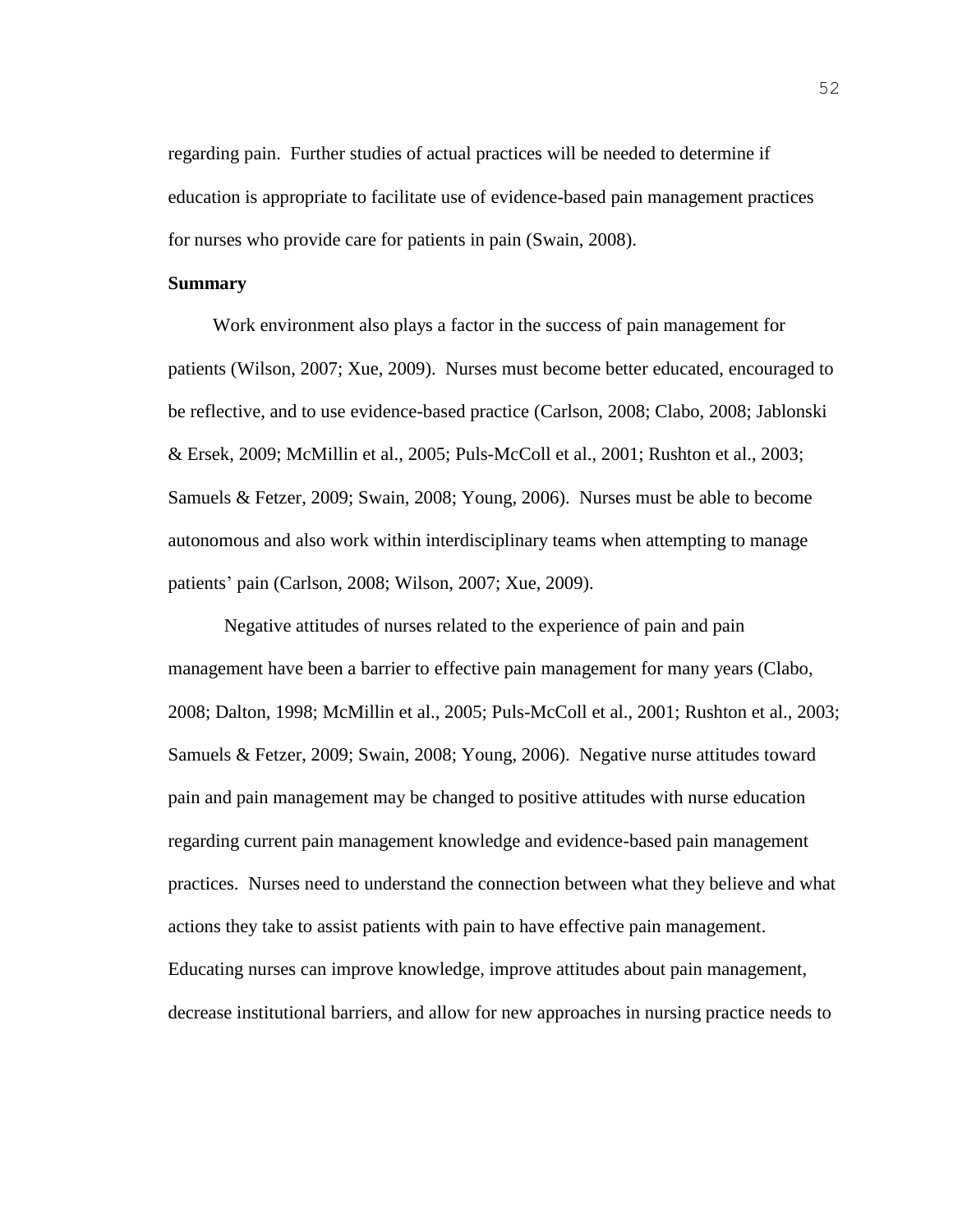take place (Clabo, 2008; Dalton, 1998; McMillin et al., 2005; Samuels & Fetzer, 2009; Xue, 2009).

Further and continued research needs to continue to determine the best methods to educate nurses regarding effective pain management that is evidence-based and to enhance positive attitudes about pain and pain management. The proposed study will be a replication of the Swain (2008) study that used two educational methods to increase the pain management knowledge and promote positive attitudes about pain and pain management. See Chapter 3 for the methodology of the proposed study.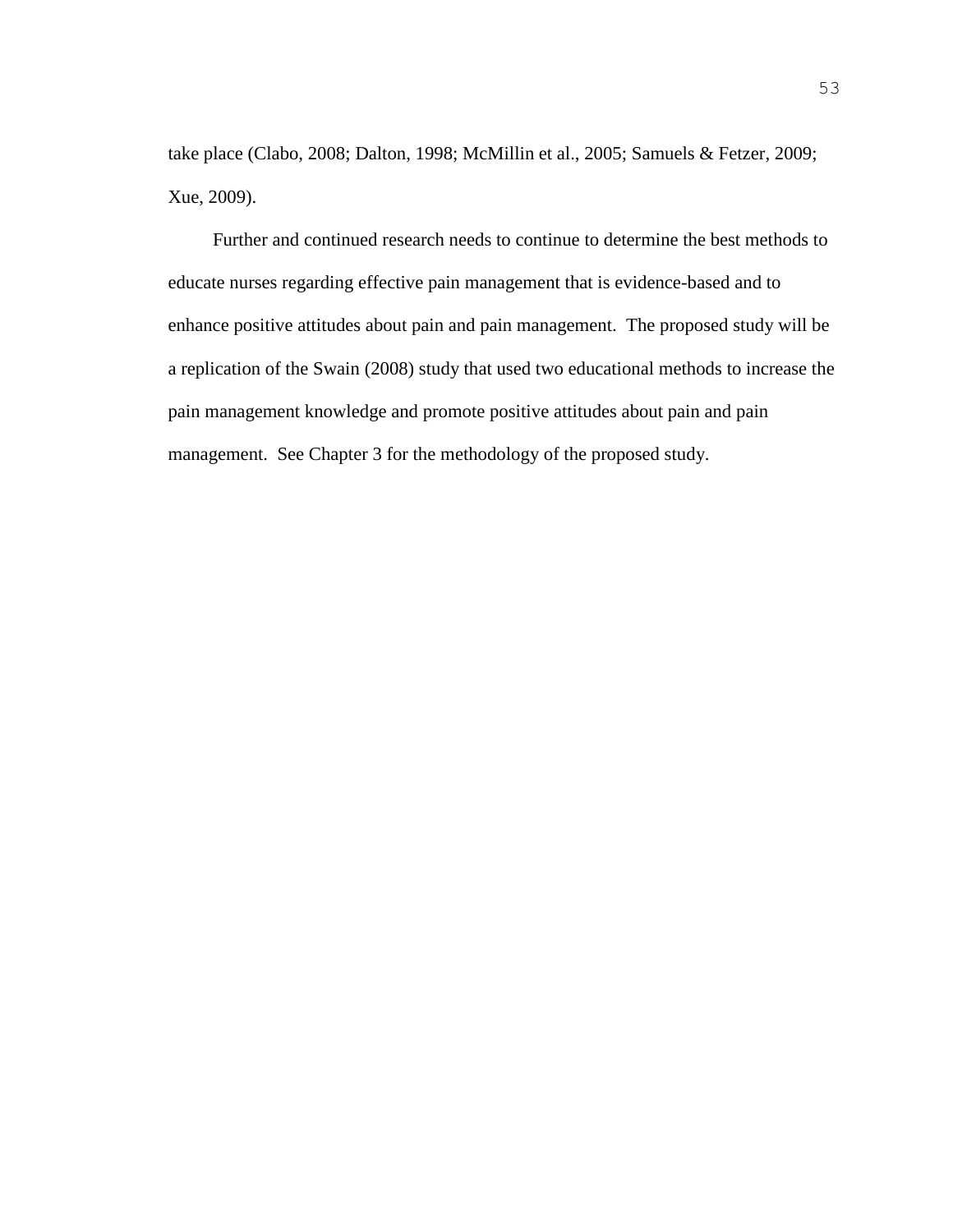#### Chapter III

#### **Methodology and Procedures**

#### **Introduction**

The goal of successful pain management for acute care hospitalized patients remains elusive often due to nurses' knowledge deficits and negative attitudes about pain and evidence-based pain management. Nurse leaders must be able to identify the specific knowledge deficits and attitudes about pain in order to achieve effective pain management. For example, many nurses possess the misconception that use of opioids will lead to addiction (Swain, 2008). In addition, nurses frequently have a lack of knowledge about appropriate dosing of pain medication (Swain, 2008).

#### **Problem Statement**

Pain management outcomes for hospitalized patients are often inadequate. The knowledge and attitudes of nurses about evidence-based pain management likely affects their ability to obtain desired patient outcomes. Further research is needed to understand knowledge and attitude barriers in order to obtain effective pain management for hospitalized patients.

#### **Purpose of the Study**

The purpose of this study is to assess knowledge and attitudes about evidencebased pain management in a group of acute care nurses prior to and after an educational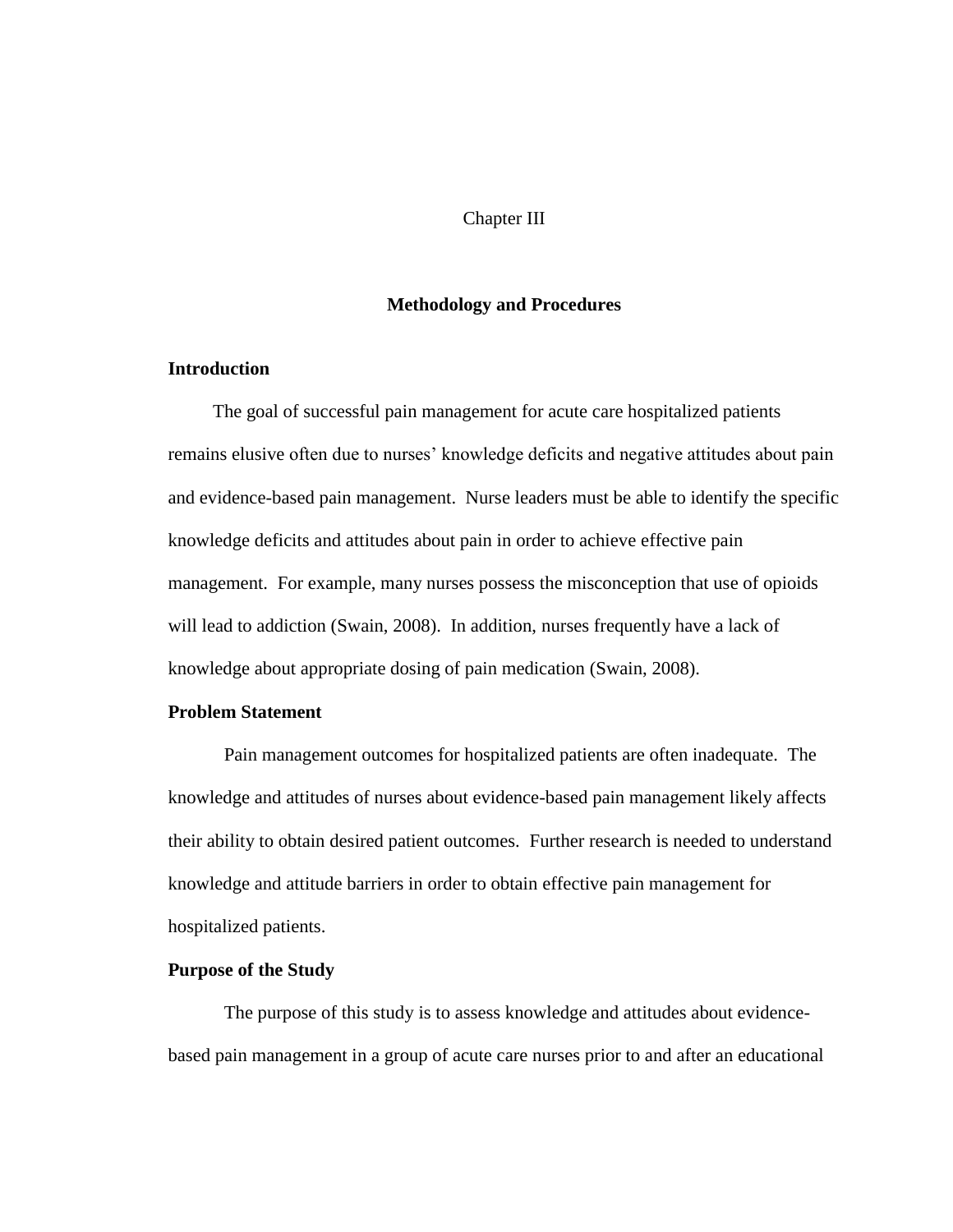intervention. This study is a partial replication of the study by Swain (2008) about the effect of education about pain management on the knowledge and attitudes of nurses.

#### **Research Question**

Are selected content and methods of an educational intervention effective in enhancing the knowledge and attitudes of acute care nurses in a community hospital regarding evidence-based pain management?

#### **Population, Sample, and setting**

A convenience sample will be used for study that consists of 400 registered nurses employed as acute care nurses at the bedside. The setting will be Indiana University Health Ball Memorial Hospital in Muncie, Indiana. The hospital is a non-for-profit hospital which provides services to the patients of Delaware County. The hospital is licensed by the state of Indiana, accredited by the Joint Commission and certified by Medicaid and Medicare.

#### **Protection of Human Subjects**

Approval for the study will be granted by the administrative directors of the acute care nursing units. Permission to conduct this study will be obtained from Ball State University Institution Review Board and IU Health Ball Memorial Hospital IRB. No risks are associated with this study.

Data provided by respondents will be deposited in an off-site database, compiled and then forwarded to the research team. Data submitted through Key Survey are anonymous and confidential. No names of respondents accompany the submission of responses.Respondents are protected by the off-site nature of the electronic survey via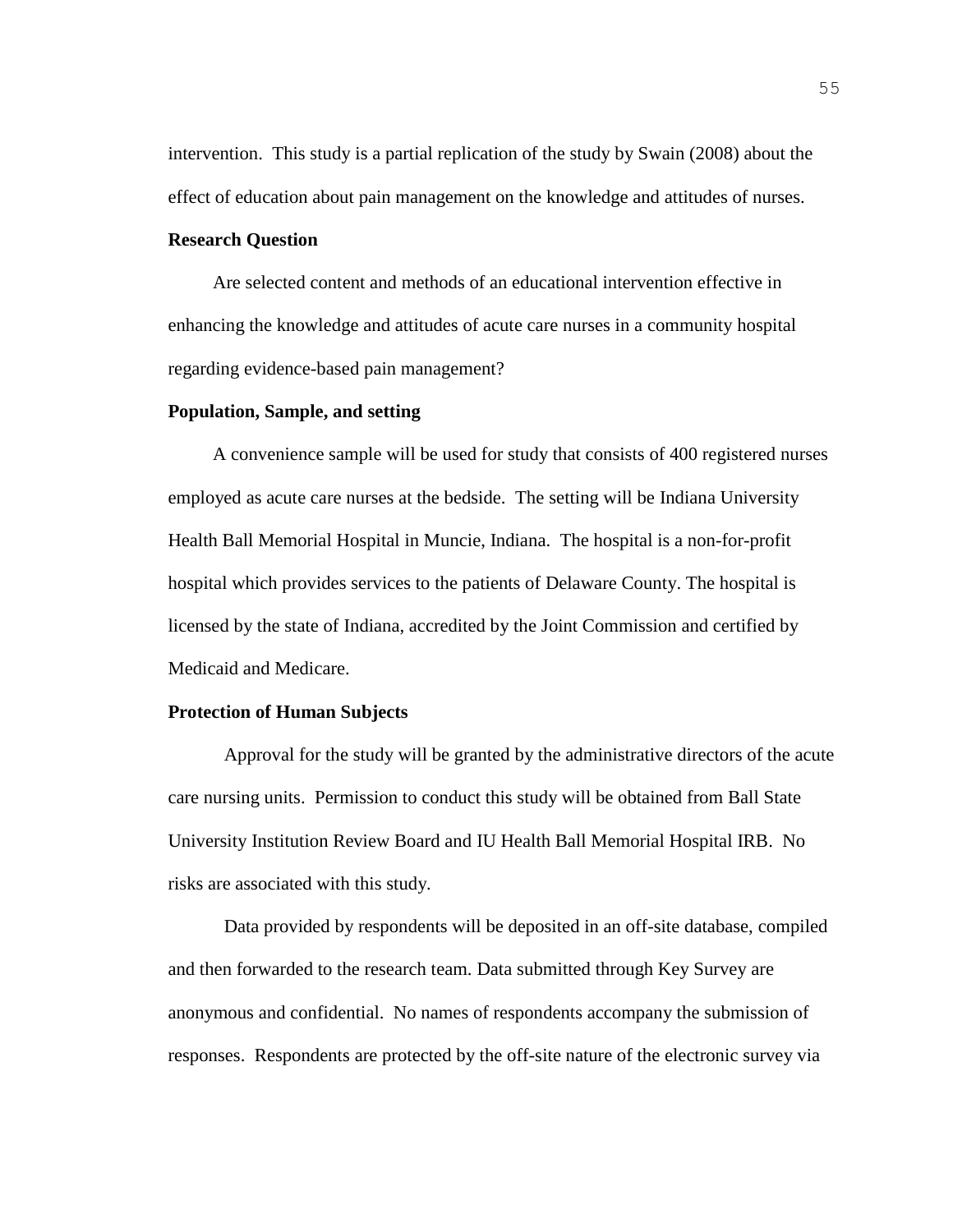Key Survey. The anonymous nature of the responses comes from the fact that this is a hosted survey system and the servers are not in Indiana. In addition, the institution's outbound emails are not tracked by mail, thus the raw data of the survey responses are not trackable to specific computers or persons by hospital personnel. Thus, no person associated with the hospital will see any individual responses.

Data will be analyzed by Key Survey and reported as aggregate data. Key Survey offers strong assurances about the anonymity of participants and the confidentiality of data. The United States government uses Key Survey to collect data for the Federal Bureau of Investigation, which requires high levels of anonymity and confidentiality. **Procedures**

Once approval is obtained from the Ball Memorial Hospital and Ball State University IRBs, announcement of the proposed study will begin. One month prior to the start of data collection, the researcher will meet with all of nurse administrators, nurse managers, clinical nurse specialists, and nurse educators associated with the acute care nursing units. Pertinent information related to the study will be discussed including the starting and ending date of the study.

Potential nurse participants will receive a written and verbal explanation of the study during staff meetings, through posted flyers, and individual emails. The starting date of the study will also be communicated. The opportunity to complete the survey will occur over a 3 week period.

A link to access the survey will be emailed to all potential nurse participants. Nurses, who wish to participate in the study, will click on the link in the email to access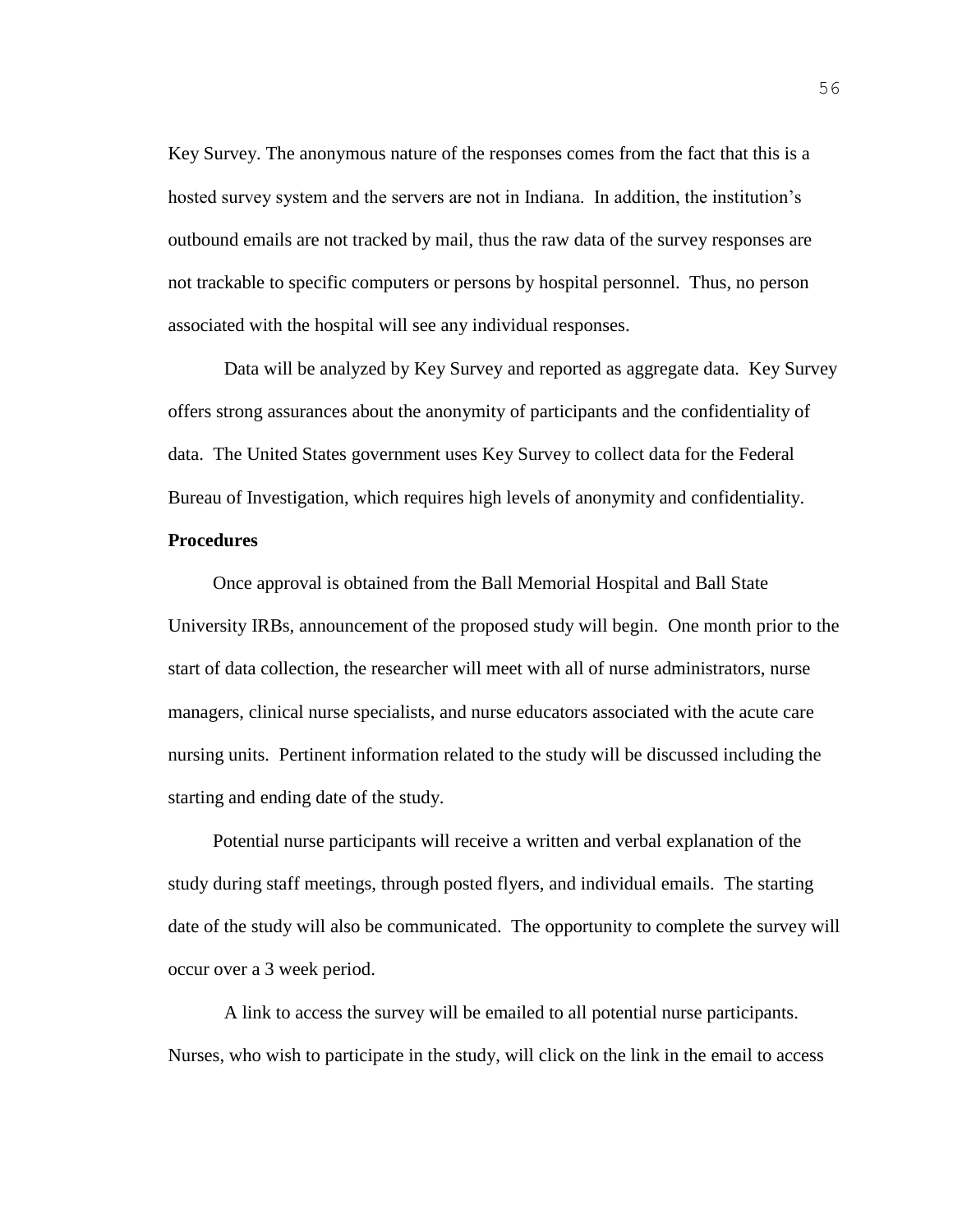the survey and complete the survey online. After selecting desired responses, nurses submit responses by clicking on a "submit" button. Nurses may discontinue participation at any time during the completion of the survey and their answers will not be submitted to the data collection site.

The survey is administered through Key Survey, a company that offers online collection and analysis of data. The participating hospital contracts with Key Survey to gather selected data. Participants will have access to the on-line study for three weeks. Weekly reminder emails will be sent to the eligible nurses. Each week during the three weeks the survey link is open for participation, signs will be posted on all patient care units announcing the number of nurses who have participated, in order to remind nurses visually of the study.

Once results are obtained, findings will be reviewed. Based upon the aggregate data**,** hospital nurse educators along with the researcher will design an online educational plan using information from the questions or items that are answered correctly less than 70% of the time. This evidence-based pain management education plan will be offered to all nurses in the hospital.

Two months after the pain management education intervention, the survey will be available once more through Key Survey using the same processes as before. Nurses who complete the survey during the second round and not during the first round of the survey availability will have their survey entries deleted from the data pool.

#### **Instrumentation**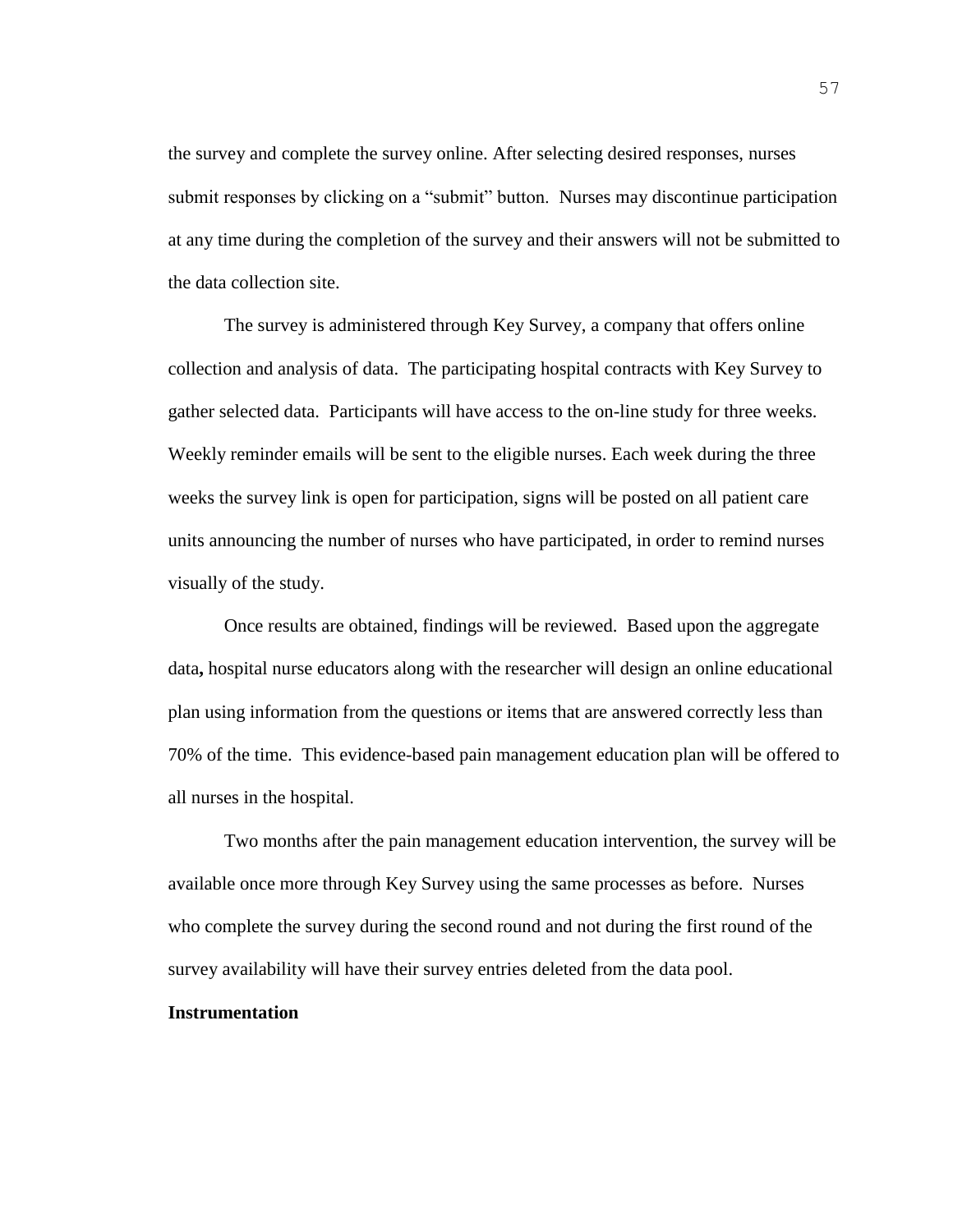The Knowledge and Attitude Survey Regarding Pain (KASRP) is the survey instrument to be used in this study (Ferrell & McCaffery, 2008). It is a 38 item, selfadministered survey that includes 21 true/false items and 15 multiple choice questions. The last 2 items contain patient care scenarios that allow the nurse to assess the patient's pain level and administer a range of medication based on the assessment. In the first scenario, the patient is smiling and joking with a visitor on postoperative day 1, but he subsequently rates his pain as an "8" on a pain scale from 0 to 10. He later requires additional analgesia due to inadequate pain relief. The second scenario is a patient who is quiet and grimaces when he turns in bed and who subsequently rates his pain as an "8" on a pain scale from 0 to 10. He also later requires additional analgesia due to inadequate pain relief. For both scenarios, the nurse participant may administer additional opioids or withhold analgesia based on the patient's vital signs, behavior, and pain rating.

Content validity of the KASRP has been established by a review of pain experts. The content of the tool is derived from current standards of pain management from organizations such as the American Pain Society and the World Health Organization. Construct validity has been established by comparing scores of nurses at various levels of expertise, such as students, new graduates, oncology nurses, graduate students, and senior pain experts. The tool was identified as discriminating between levels of expertise.

Test-retest reliability was established  $(r > .80)$  by repeat testing in a continuing education class of staff nurses (n*=* 60). Internal consistency reliability was established (alpha  $r > 70$ ) with items reflecting both knowledge and attitude domains (Ferrell  $\&$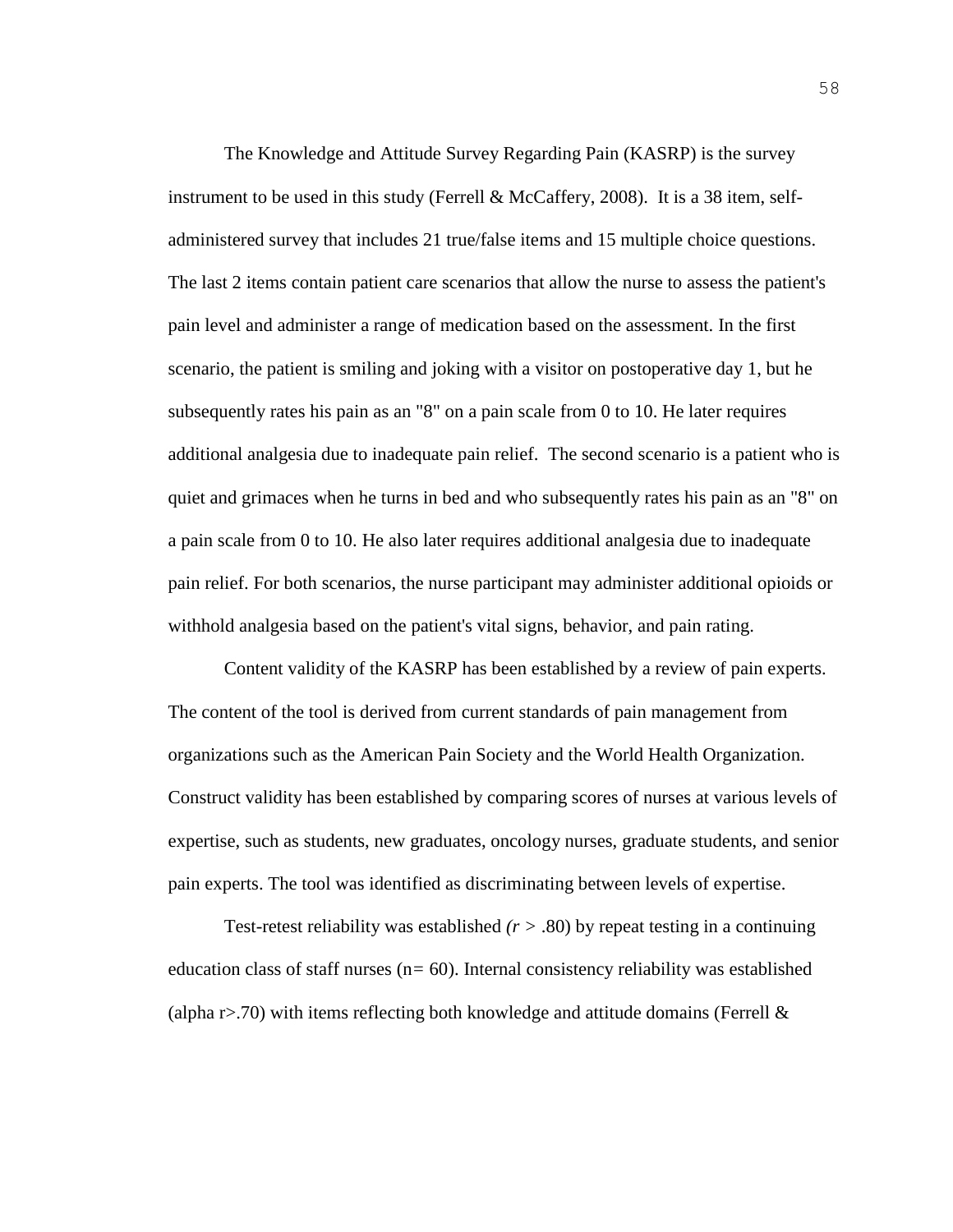McCaffery, 2008). Nurses will also complete demographic sheets to indicate age, education background, certifications, nursing specialty, and years of experience.

#### **Data Analysis**

Ferrell and McCaffery (2008) recommended that the survey data should be analyzed in terms of percentage of total scores, as well as by examining individual items. The authors also suggested using total score rather than dividing items into knowledge and attitudes, because many items such as questions on addiction and the timing of postoperative analgesia are a combination of both the nurse's knowledge and attitudes toward managing pain. Statistical analysis will use t-test and ANOVA to compare the pre and post pain management education survey results. A p value of .05 or less will be considered significant.

#### **Research Design**

A one-group pretest/posttest is the research design. Comparisons of total and individual score percentages will be completed between the demographics of the sample of acute care nurses for both pre-education and post-education surveys.

#### **Summary**

The purpose of this study is to assess knowledge and attitudes about evidencebased pain management in a group of acute care nurses prior to and after an educational intervention. This study is a descriptive comparative survey using survey results from a sample of 400 acute care nurses. The 2008 version of KSRP will be used to collect data. Data analysis will be comprised of descriptive statistics. The findings generated from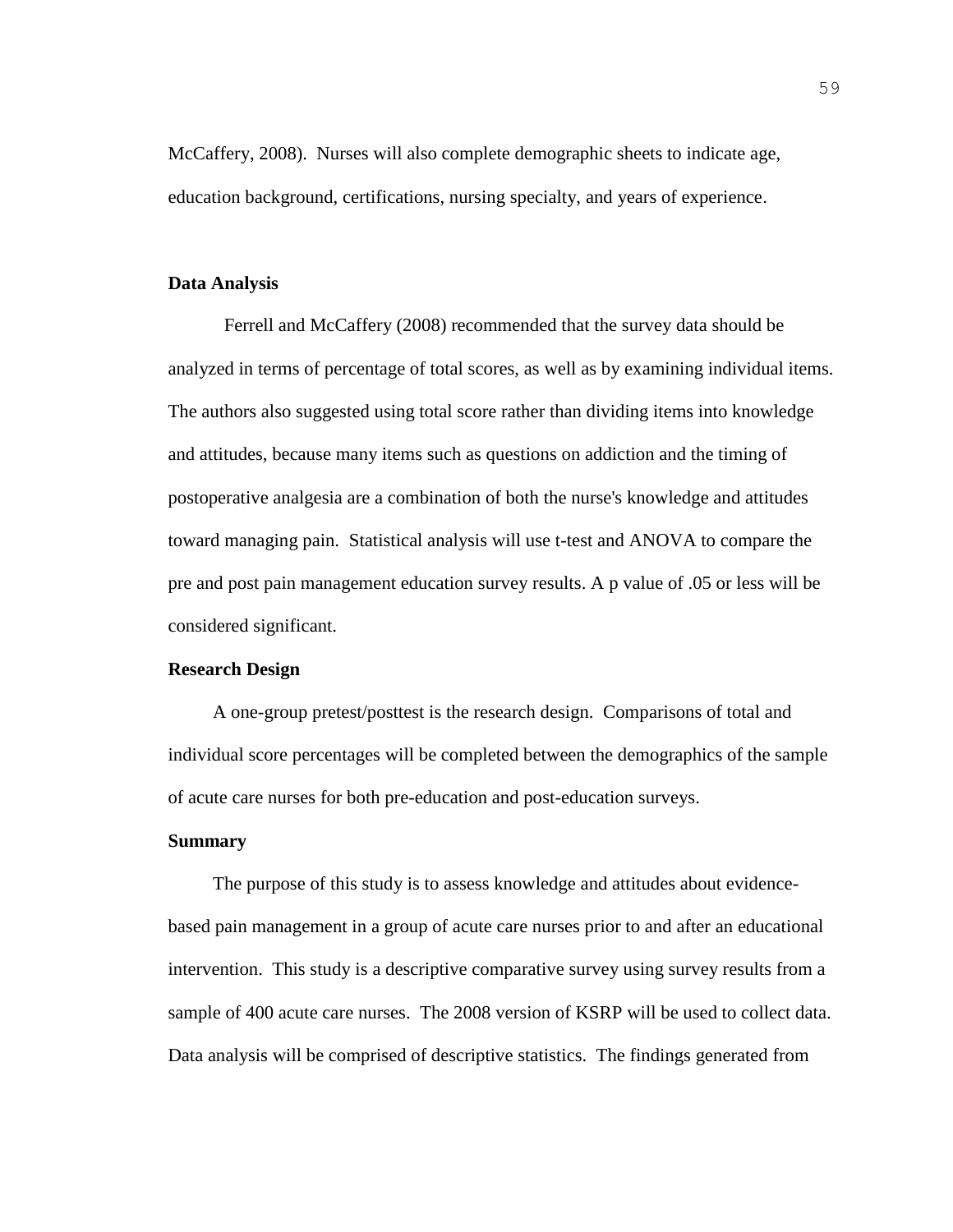this study will provide information to develop an effective educational plan to assist nurses to in improve knowledge of evidence-based pain management and enhance attitudes toward pain and pain management.

#### **References**

- Carlson, C. (2008). Development and testing of four instruments to assess prior conditions that influence nurses' adoption of evidence-based pain management practices. *Journal of Advanced Nursing, 64*(6), 632-643.
- Clabo, L. (2008). An ethnography of pain assessment and the role of social context on two postoperative units. *Journal of Advanced Nursing*, *61*(5), 531-539.
- Dalton, J., Carlson, J., Mann, J., Blau, W., Bernard, S., & Youngblood, R. (1998). An Examination of Nursing Attitudes and Pain Management Practices. *Cancer Practice*, *6*(2), 115-124.
- Fahey, K., Rao, S., Douglas, M., Thomas, M., Elliott, J., & Miaskowski, C. (2008, March). Nurse coaching to explore and modify patient attitudinal barriers interfering with effective cancer pain management. *Oncology Nursing Forum*, *35*(2), 233-240.
- Ferrell, B. & McCaffery, M. (2008). Knowledge and Attitudes Survey Regarding Pain. [http://prc.coh.org/Knowldege%20%20Attitude%20Survey%20-%20updated%205-](http://prc.coh.org/Knowldege%20%20Attitude%20Survey%20-%20updated%205-08.pdf) [08.pdf](http://prc.coh.org/Knowldege%20%20Attitude%20Survey%20-%20updated%205-08.pdf)
- Fishbein, M., & Ajzen, I. (1975). *Belief, Attitude, Intention, and Behavior. An Introduction to Theory and Research*. Reading, PA: Addison-Wesley.

Jablonski, A., & Ersek, M.. (2009). Nursing Home Staff Adherence to Evidence-Based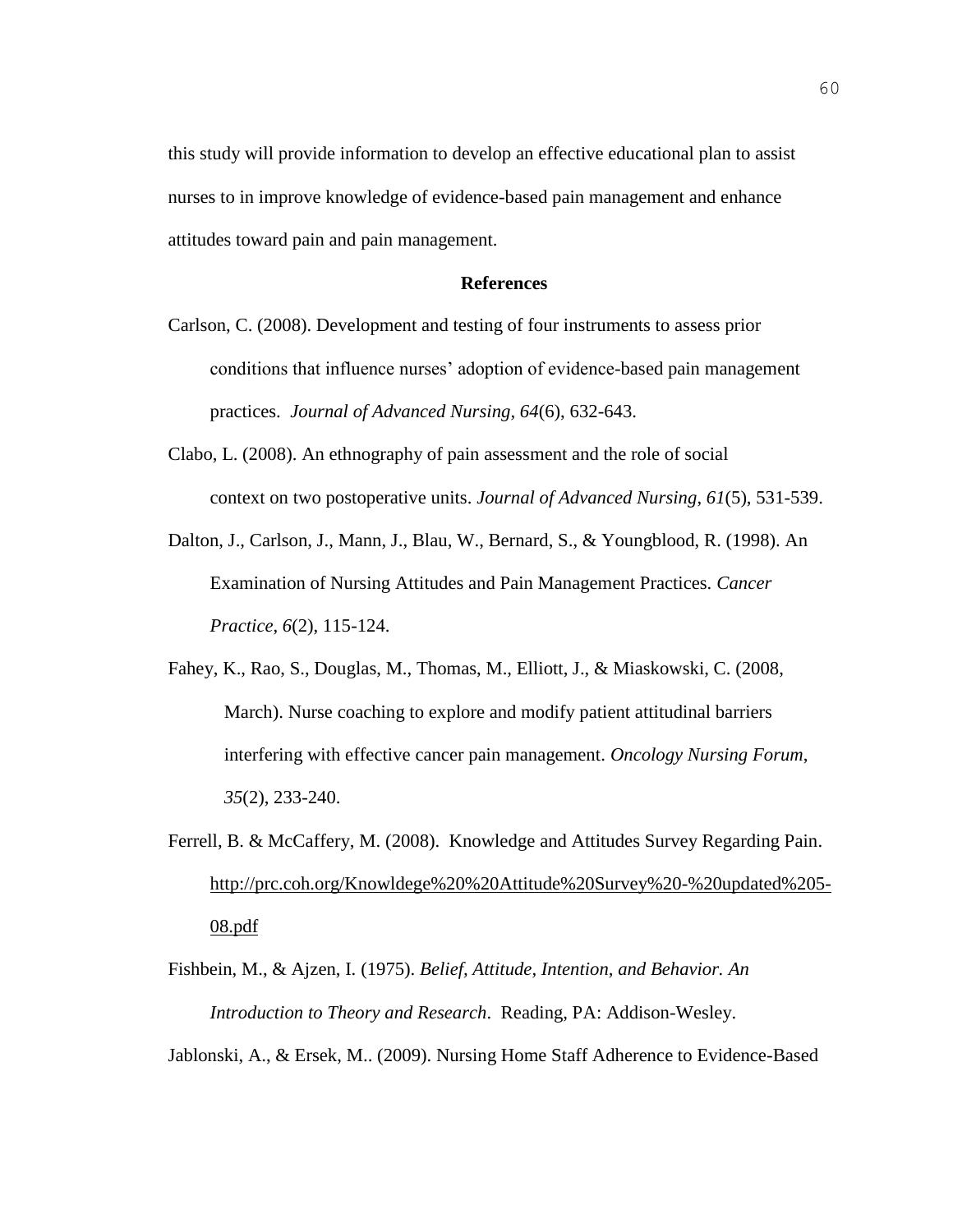Pain Management Practices. *Journal of Gerontological Nursing, 35*(7), 28-34.

- McCaffery, M., Pasero, C., & Ferrell, B. (2007). Nurses' Decisions about opioid dose. *American Journal of Nursing, 107*(12), 35-39.
- McMillan, S., Tittle, M., Hagan, S., & Small, B. (2005). Training pain resource nurses: changes in their knowledge and attitudes. *Oncology Nursing Forum*, *32*(4), 835- 842.
- Pasero, C., Manworren, R., & McCaffery, M. (2007). IV opioid range orders for acute pain management. *American Journal of Nursing, 107*(2), 52-59.
- Puls-McColl, P., Holden, J., & Buschmann, M. (2001). Pain Management: An Assessment of Surgical Nurses' Knowledge. *MEDSURG Nursing*, *10*(4), 185-191.
- Reid, M., Papaleontiou, M., Ong, A., Breckman, R., Wethington, E., & Pillemer, K. (2008). Self-management strategies to reduce pain and improve function among older adults in community settings: a review of the evidence. *Pain Medicine*, *9*(4), 409-424.
- Rushton, P., Eggett, D., & Sutherland, C., (2003). Knowledge and attitudes about cancer pain management: A comparison of oncology and non-oncology nurses. *Oncology Nursing Forum*, (*30*) 5, 849-855.
- Samuels, J. G., & Fetzer, S. J., (2009). Evidence based pain management: Analyzing the practice environment and clinical expertise. *Clinical Nurse Specialist: 23*(5), 245-251

Swain, M. (2008). *The effect of education about pain management on the knowledge and*